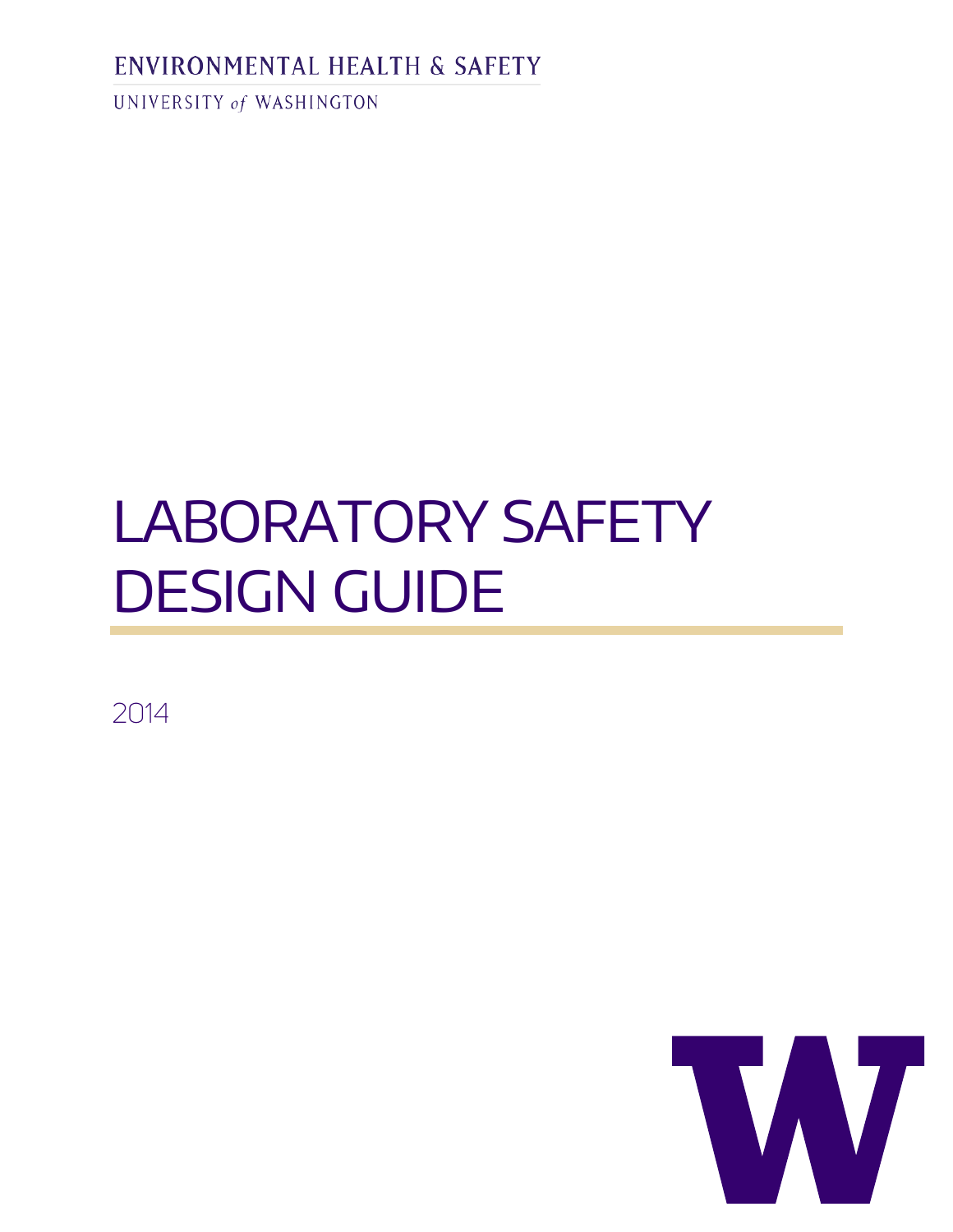

# TABLE OF CONTENTS

- Section 1 [General Requirements for Laboratories](#page-3-0)
- Section 2 [Environmental Requirements](#page-7-0)
- Section 3 [Laboratory Ventilation](#page-11-0)
- Section 4 [Emergency Eyewash and Safety Shower Equipment](#page-16-0)
- Section 5 [Compressed Gas and Cryogenic Components and Systems](#page-17-0)
- Section 6 [Hazardous Materials Storage](#page-20-0) Cabinets
- Section 7 [Biosafety Laboratories](#page-23-0)
- [Section 8 –](#page-31-0) Fire Safety
- Section 9 [Additional Requirements for Radioactive Materials Laboratories](#page-37-0)
- Section 10 [Additional Requirements for Laboratories with Irradiators and/or Radiation](#page-41-0)  [Producing Machines](#page-41-0)
- Section 11 [Additional Requirements for Laboratories Using Non-Ionizing Radiation Sources](#page-50-0)
- Appendix A [Additional Fume Hood Exhaust Criteria for Facilities Not Owned by the](#page-57-0)  [University of Washington](#page-57-0)
- Appendix B [General Hazardous Materials Provisions](#page-62-0)
- Appendix C [Laboratory Decommissioning](#page-68-0)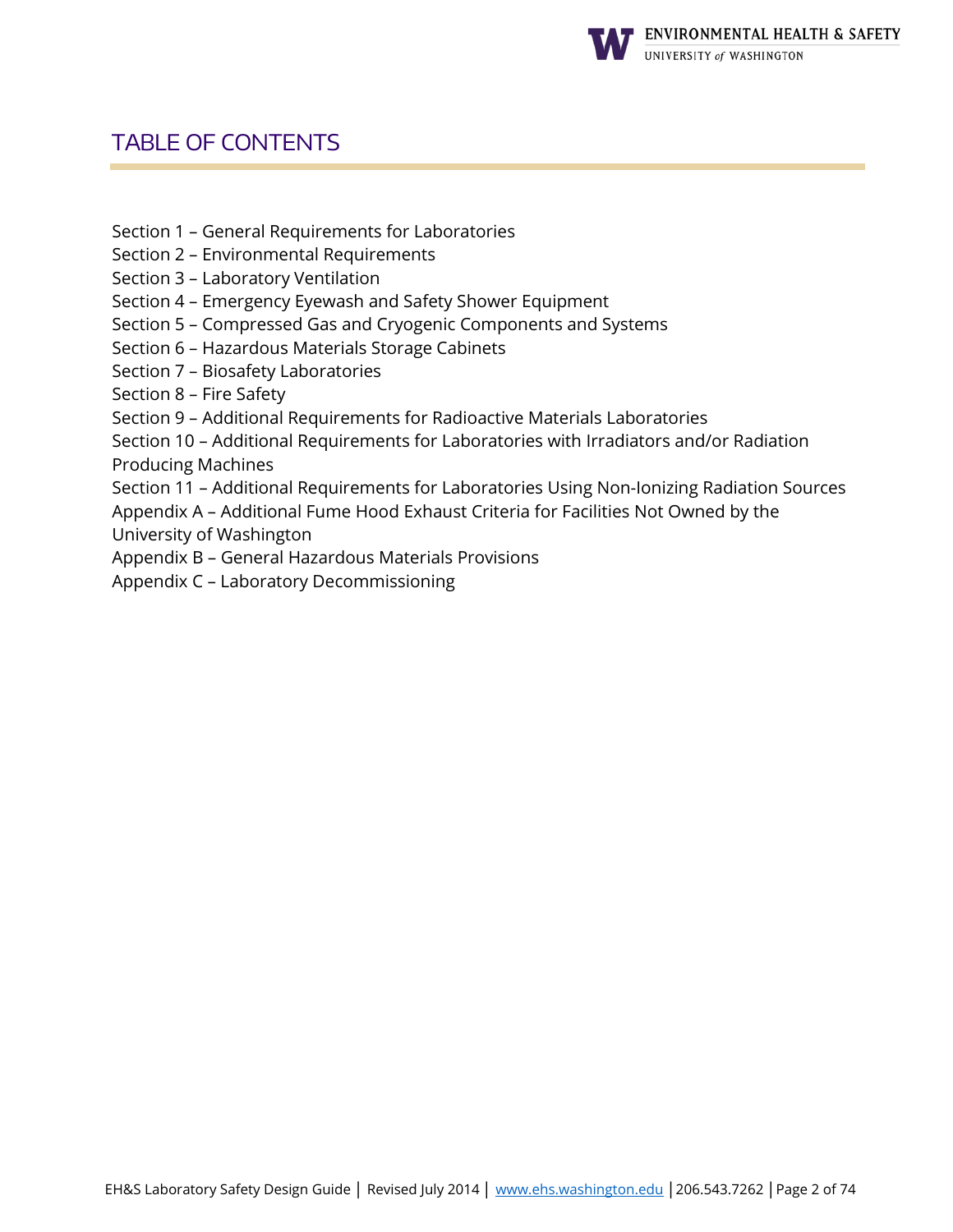

### **INTRODUCTION**

The construction of laboratory facilities requires oversight. Regulatory requirements must be addressed and good practice must be considered. Laboratory facilities have architectural, space planning, HVAC, environmental control, and fire/life safety requirements not generally found in most types of construction.

UW Environmental Health & Safety Department (EH&S) has prepared and will maintain this guide to aid the campus community and project design teams with planning and design issues. The intent of this guide is to improve design efficiency and minimize changes in conjunction with EH&S plan review and consultation services.

The guide is a resource document to be used by design professionals during the planning, design and commissioning phases of a project. It is applicable to all facilities occupied by UW employees with an emphasis on those facilities that will be used as laboratory buildings, laboratory units, and laboratory work areas in which hazardous materials are used, handled and stored. The criterion in this guide represents the minimum requirement; more stringent requirements may be necessary depending on the specific laboratory and the type of research being completed.

This guide applies to both leased and owned buildings. Supplemental requirements for UW owned and operated buildings are also noted herein and in the UW Facilities Services Design Information Guide maintained by Campus Engineering and Operations.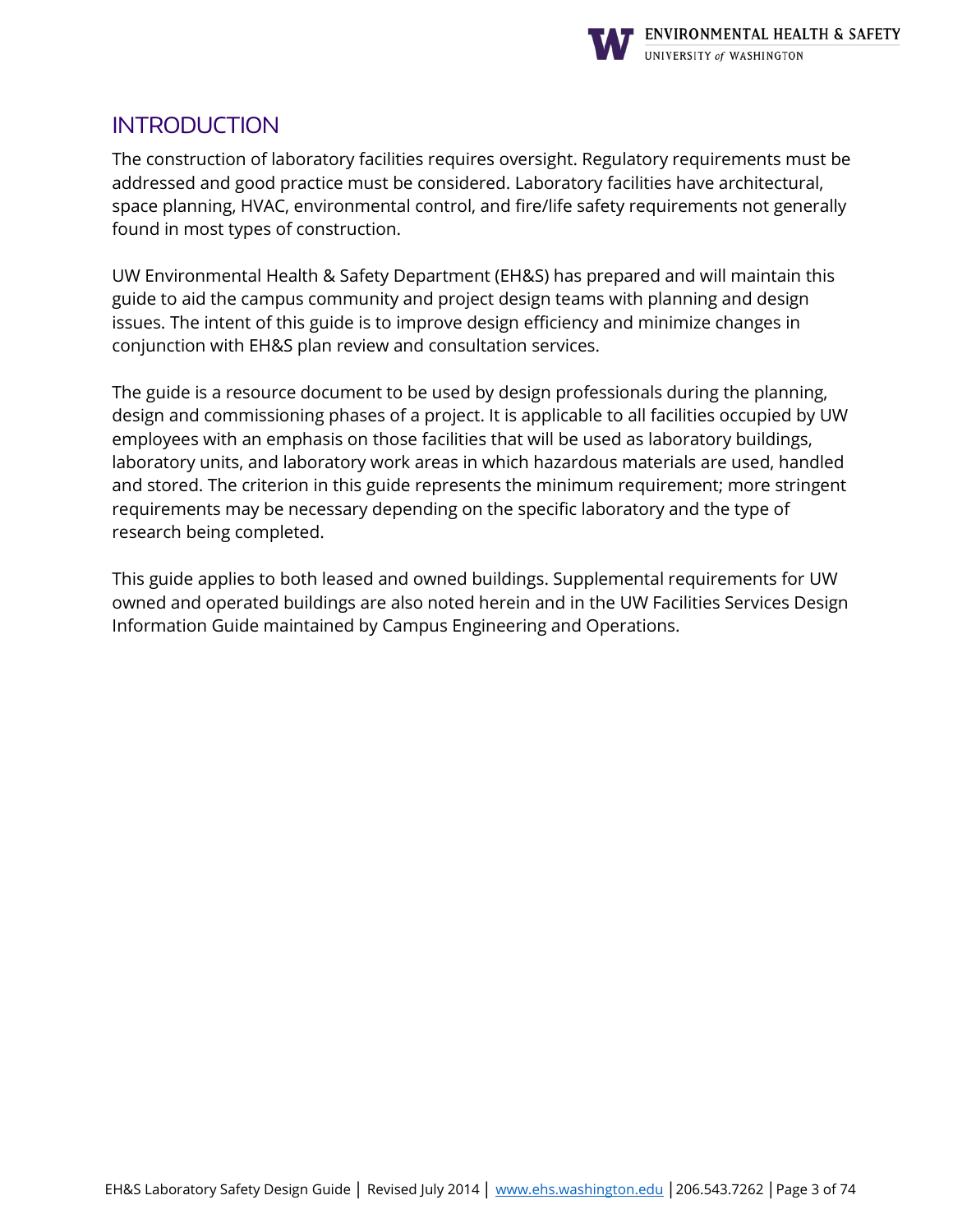

# <span id="page-3-0"></span>[SECTION 1: GENERAL REQUIREMENTS FOR](#page-3-1)  **[LABORATORIES](#page-3-1)**

- <span id="page-3-1"></span>A. [Scope](#page-3-1)
- B. [Building Design](#page-3-1) Issues
- C. [Laboratory Design Considerations](#page-3-1)
- D. Building [Requirements](#page-3-1)
- E. [Hazardous Materials Design Issues](#page-3-1)
- F. [Entries, Exits, and Aisle](#page-3-1) Width
- G. [Electrical and Utility](#page-3-1) Issues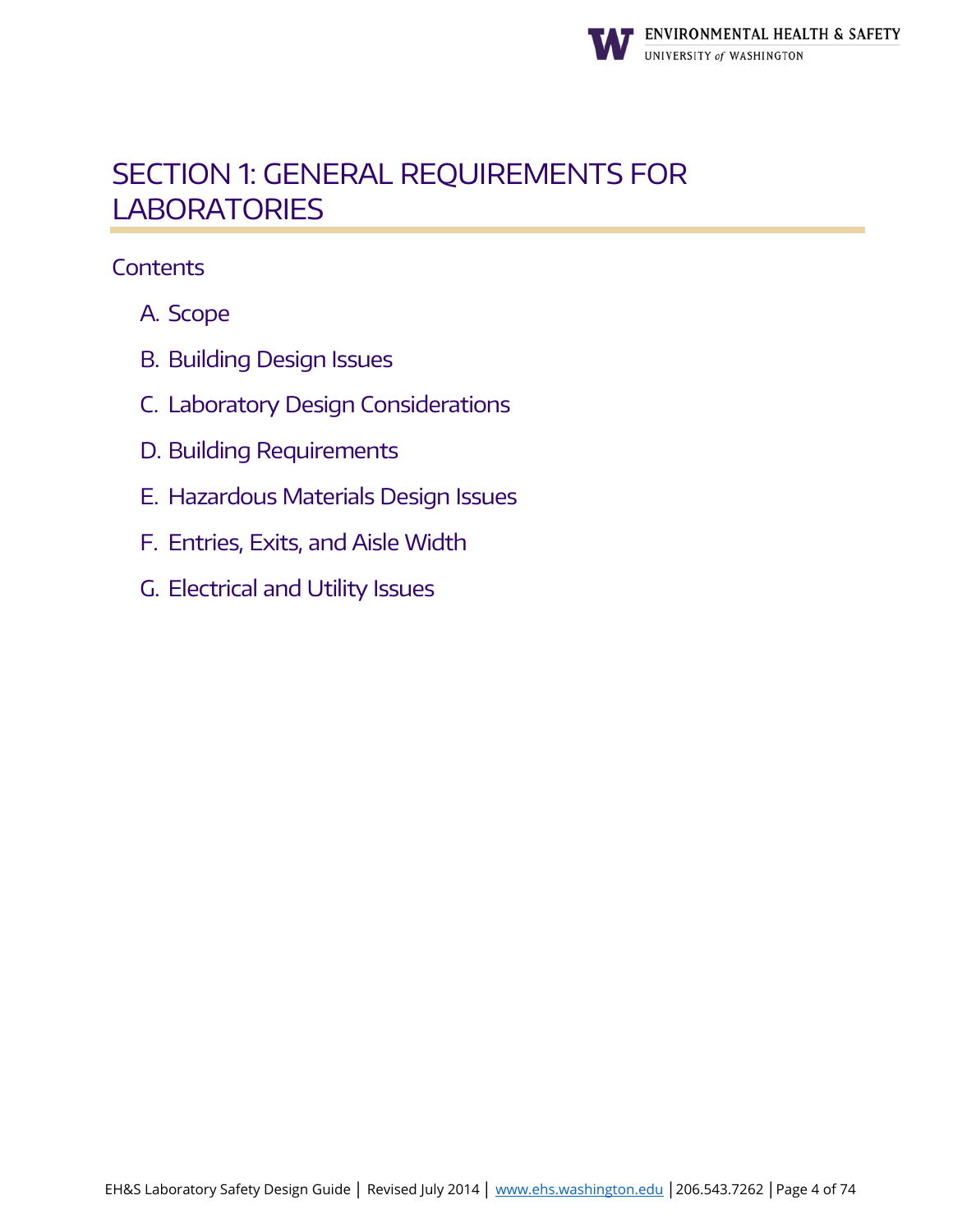

# A. Scope

The primary objective in laboratory design should be to provide a safe, accessible environment for laboratory personnel to conduct their work. A secondary objective is to allow for maximum flexibility for safe research and teaching use. Therefore, health and safety hazards shall be anticipated and carefully evaluated so that protective measures can be incorporated into the design wherever possible. The requirements listed below illustrate some of the basic health and safety design features required for new and remodeled laboratories. Variations from these guidelines require approval from the Environmental Health & Safety Department (EH&S).

# B. Building Design Issues

Because the handling and storage of hazardous materials inherently carries a high risk of exposure and injury, segregate laboratory and non-laboratory activities to the extent possible.

- 1. Noncombustible construction is preferred.
- 2. Offices should be separated from laboratories.
- 3. An automatically triggered main gas shutoff valve for the building should be provided to cut of the natural gas service in a seismic event.

# C. Laboratory Design Considerations

- 1. The laboratory shall be bound by four walls and a roof or ceiling.
- 2. Design for adjacent spaces for storage and consumption of food and drink as needed.
- 3. Design laboratory workstations to accommodate the range of body dimensions that may be using the workstations. For example, computer and microscopes workstations may require height-adjustable work surfaces and chairs.
- 4. Each laboratory using hazardous materials, whether chemical, biological, or radioactive, should contain a sink for hand washing.
- 5. All work surfaces (e.g., bench tops, counters, etc.) should be impervious to the chemicals and materials used in the laboratory.
- 6. The laboratory shall be designed so that it can be easily cleaned. Bench tops should be of a seamless one-piece design to prevent contamination. Penetrations for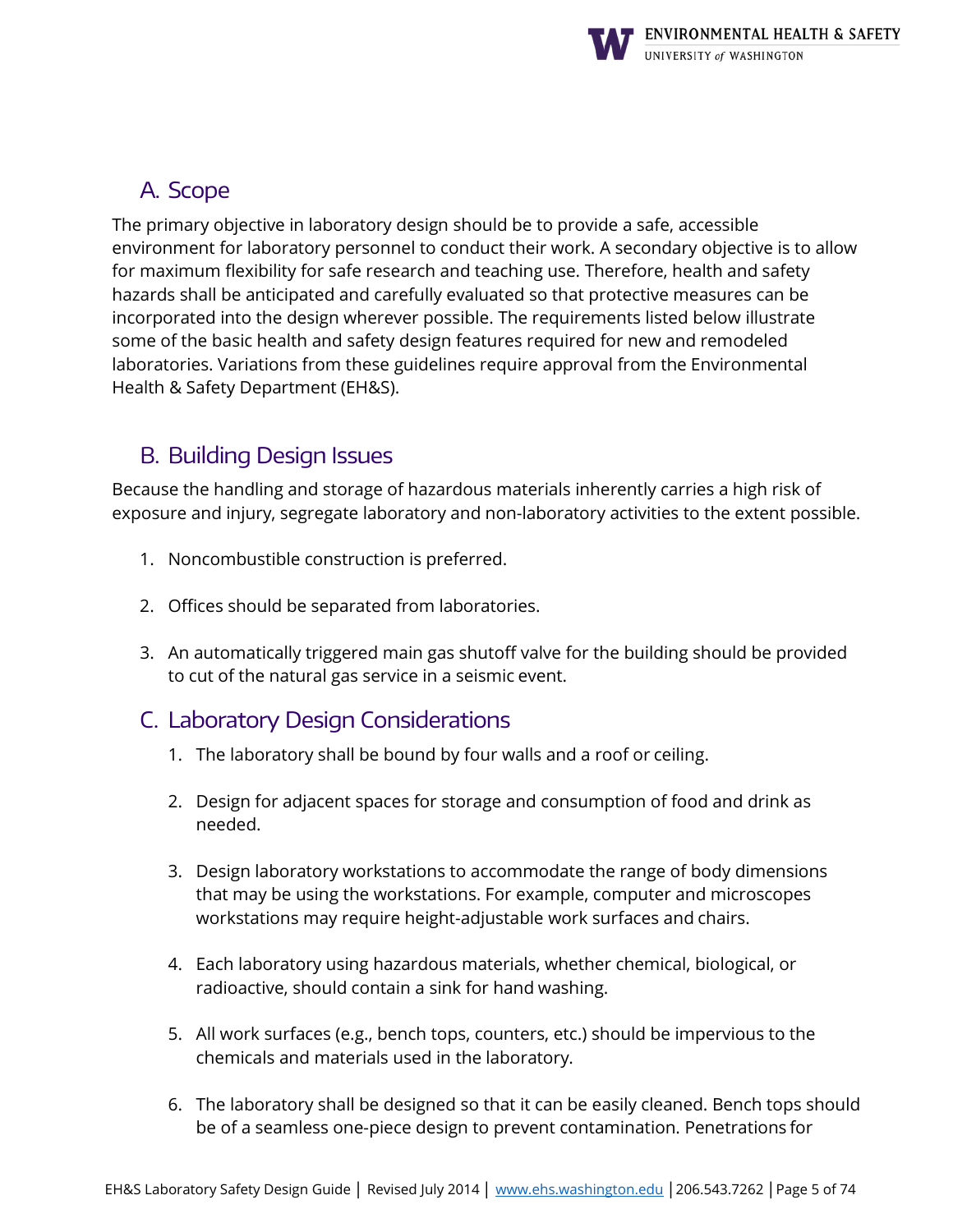

electrical, plumbing, and other considerations should be completely and permanently sealed. If the bench top abuts a wall, it should be covered or have a backsplash against the wall.

- 7. The walls shall be non-porous and painted with a durable, impervious finish to facilitate decontamination and cleaning. High gloss paint is recommended.
- 8. Provide shelf lips for seismic restraint. Lips should be ¾ inch above the shelf surface for bookshelves and 1 ½" inches above the shelf surface for shelves used to store breakable containers, chemicals, or other hazardous materials.
- 9. Refer to Chapter 11 of the Guide for design considerations for spaces containing Class 3B or 4 Lasers. Design consideration for spaces containing other sources of non-ionizing radiation (radio-frequency, microwave, ultraviolet, etc.) and large magnetic fields can also be found in Chapter 11 of the Guide.

#### D. Building Requirements

- 1. Building Occupancy Classification and Control Areas— Occupancy classification and control areas should be based upon an assessment of the projected chemical inventory of the building. Most teaching and research buildings should not require an H occupancy classification; however, individual H occupancy rooms may be necessary.
- 2. Facilities using radioactive materials may need to be approved by the State of Washington Department of Health and a Notice of Construction (NOC) may need to be filed with the DOH, depending on what air emission calculations reveal. Please contact the UW Radiation Safety Office to determine if this will be required.

#### E. Hazardous Materials Design Issues

- 1. Facilities shall be designed so that use of a respirator is not required for normal operations.
- 2. There must be adequate in-laboratory storage cabinets to store reagents and chemicals and to provide segregation of incompatible materials. Storage design should be based on projected quantities and waste management practices.
- 3. The laboratory shall have a means of securing specifically regulated materials such as controlled substances regulated by the Drug Enforcement Administration and radioactive materials, select agents, etc. (i.e., lockable doors, lockable cabinets etc.), where applicable.
- 4. See Chapters 5 and 6 of the Guide for additional requirements for compressed gas storage and hazardous materials cabinets.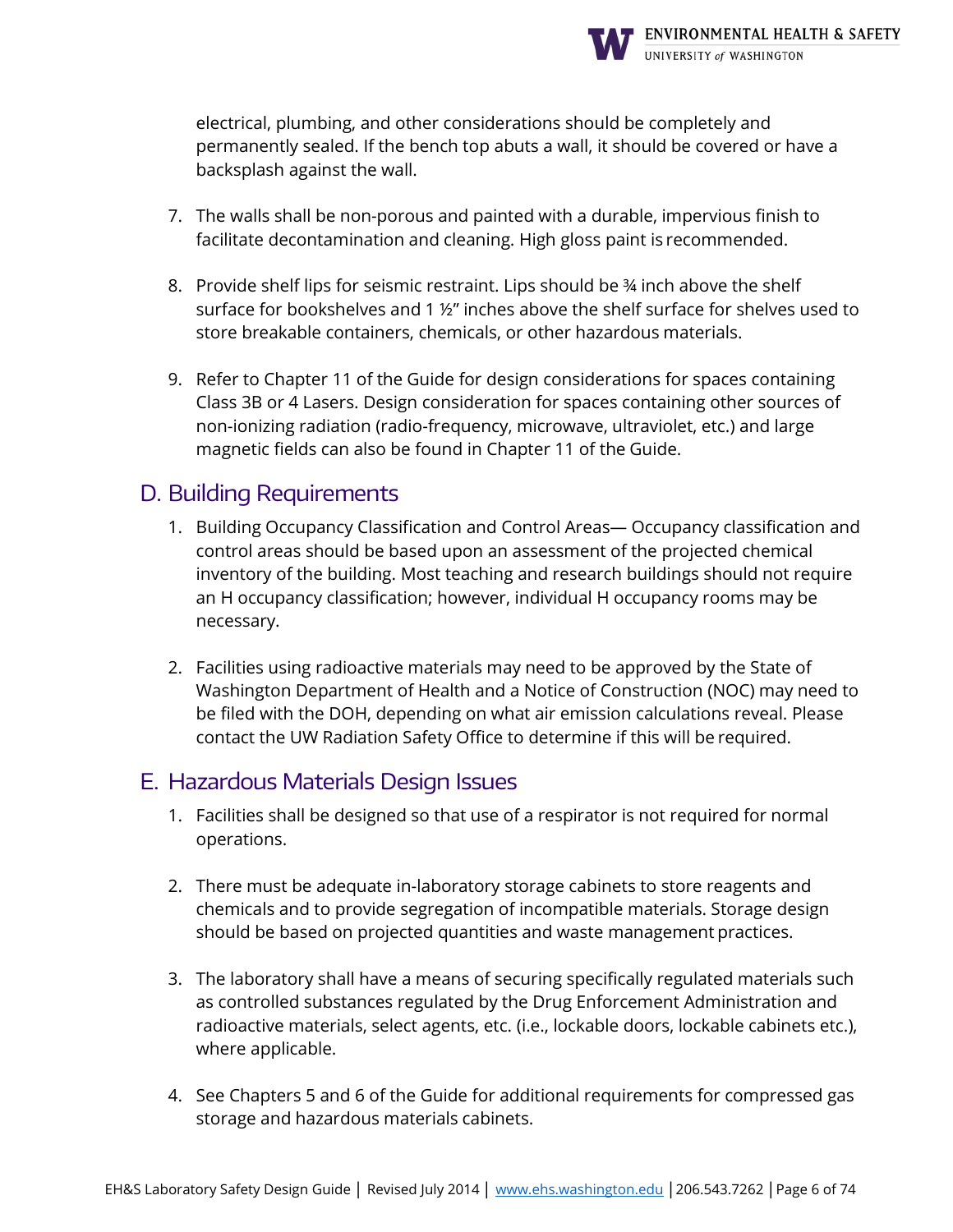

5. Please see Chapter 9 of the Guide for additional requirements for laboratories using radioactive material. Please see Chapter 10 of the Guide for additional requirements for spaces containing large sources of radiation.

# F. Entries, Exits, and Aisle Width

- 1. Self-closing laboratory doors should be operable with a minimum of effort to allow access and egress for physically challenged individuals. A minimum of a 36-inch-wide door should be provided to facilitate equipment movement.
- 2. Laboratory benches, laboratory equipment and other furniture or obstacles shall not be placed so that there is less than five feet of clear egress within the laboratory.
- 3. Laboratory doors that separate laboratory areas from non-laboratory areas are to be automatically self-closing.
- 4. Corridors should not be less than 6 feet wide to allow for movement of large equipment and allow for circulation of materials on carts, etc.
- 5. Common corridors shall not be programmed for laboratory operations. For more information on use of corridors see the [Corridor Policy Focus](http://ehs.washington.edu/resource/corridor-policy-focus-sheet-209) Sheet.
- 6. Equipment corridors shall be provided with a system designed to allow for securing equipment to prevent movement during an earthquake.

# G. Electrical and Utility Issues

- 1. Electrical receptacles above counter tops within six feet of sinks, safety showers, or other sources of water, should have GFCI circuit protection
- 2. Laboratories shall be provided with light fixture on emergency power at the entrance/exit door. Hallway and corridor emergency light shall be provided based on the local code requirements.
- 3. New requirements found in the International Fuel Gas Code (IFGC) state emergency shutoff valves for natural gas lines shall be located INSIDE the lab, adjacent to the egress door. The valve shall be located behind an access panel (similar to a medical gas system) and labeled "GAS SHUTOFF". Consideration should be given to locating valves at a height that allows easy access and operation without becomingblocked.
- 4. Flexible connections shall be used for connecting gas and other plumbed utilities to any freestanding device where rupture of the supply, return, exhaust or vent line could pose a hazard.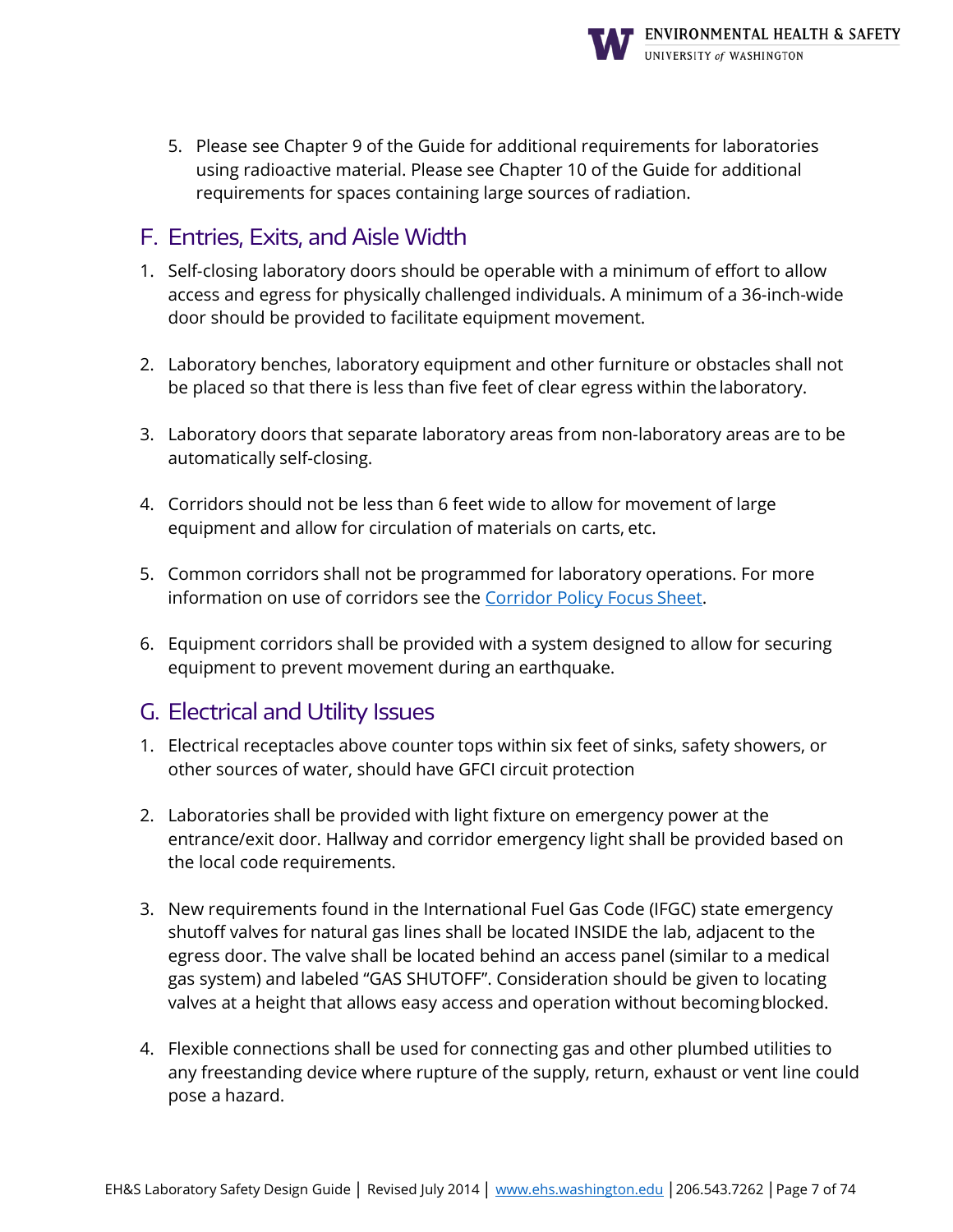

# <span id="page-7-0"></span>SECTION 2: ENVIRONMENTAL REQUIREMENTS

- A. Scope
- B. General Environmental Design Criteria
- C. Demolition
- D. Regulated Building Materials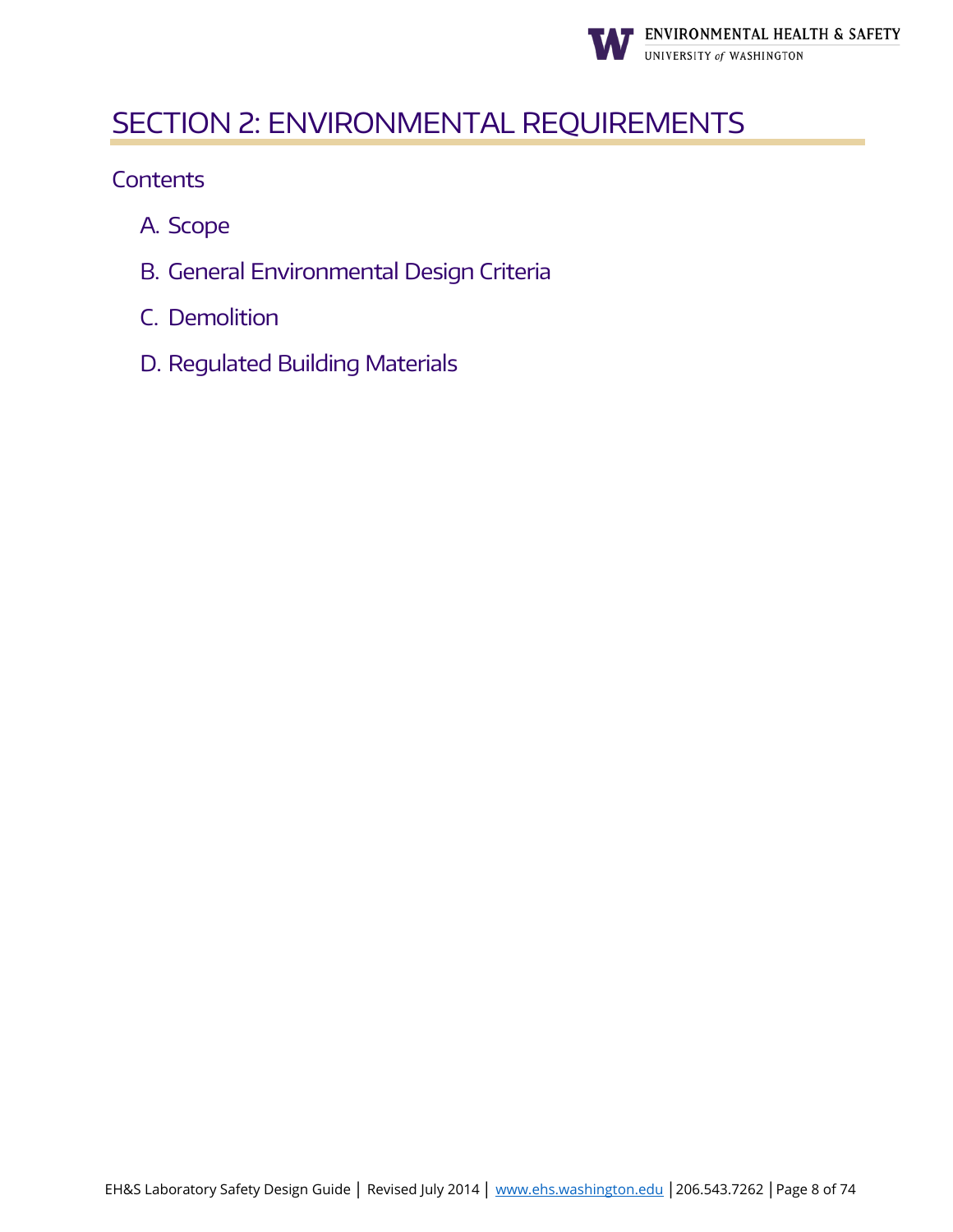

# A. Scope

This section presents general guidance to ensure a consistent approach to meeting environmental regulations associated with construction and renovation projects (UW owned and Non-UW owned).

EH&S maintains more specific criteria and updated requirements on its website a[t](http://www.ehs.washington.edu/) [www.ehs.washington.edu.](http://www.ehs.washington.edu/) Please visit the website to ensure all requirements have been met.

It should be noted that under certain circumstances issues may not apply to non-UW owned properties and should be evaluated on a case-by-case basis through consultation with EH&S.

# B. General Environmental Design Criteria

- 1. Air pollution: Installation of fuel-burning equipment and air-pollution-control equipment (spray paint booths, baghouses, etc.) may require an air permit prior to installation. EH&S and the Puget Sound Clean Air Agency web site at [http://www.pscleanair.org s](http://www.pscleanair.org/)hould be consulted.
- 2. Laboratories that will be completely or partially vacated due to construction/renovation activities must be adequately cleaned during the process of decommissioning to ensure worker safety.
- 3. All sources of ionizing radiation are subject to state and federal regulations. The proper management of radioactive materials is required to ensure continued worker safety.
- 4. Storm water management: Storm water runoff generated by construction and/or renovation activities can degrade surface water quality. Storm water management requirements that are applicable to projects discharging into the City of Seattle storm water system may differ from those associated with projects discharging into the UW storm water system. More information is available on the **EH&S website**.
- 5. Underground storage tanks: Underground storage tank systems can threaten the environment and pose a long-term liability for the UW.
- 6. Other environmental issues: Additional environmental issues will be incorporated into the EH&S website as they are identified.

# C. Demolition

1. Hazardous wastes must be handled, stored, and disposed of in accordance with all applicable University, state, and federal environmental requirements. The EH&S Environmental Programs Office will determine proper waste disposal procedures on behalf of the UW and arrange for disposal. Waste determination may require sampling and analysis, and may take several weeks for receipt of the necessary analyticaldata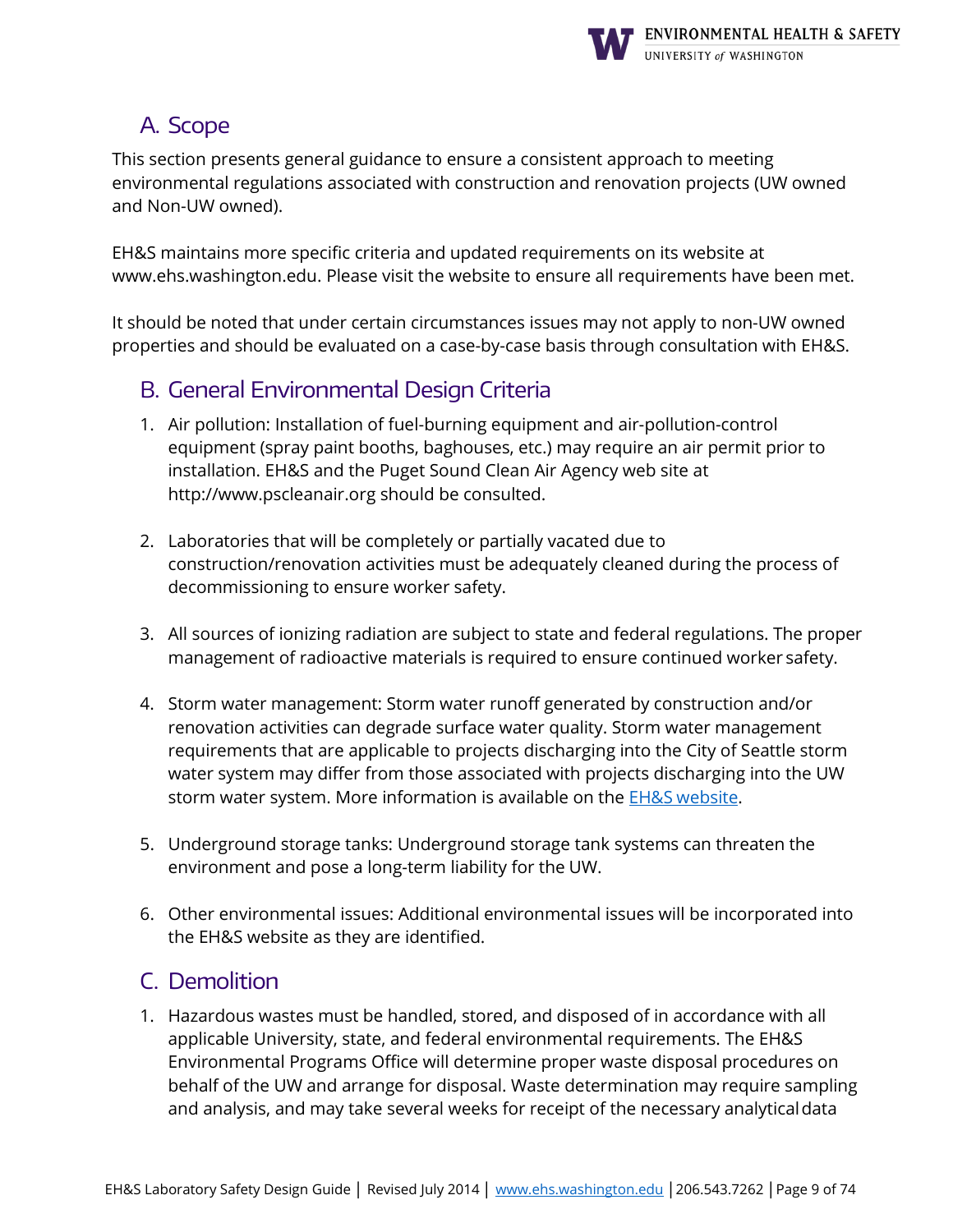

and final disposal facility approval for shipment offsite. The Project Manager is responsible to ensure waste is properly stored during this time. Hazardous wastes cannot be transported off UW property without a Uniform Hazardous Waste Manifest signed by a UW EH&S Environmental Programs Office representative.

2. Site contamination: Performing construction in areas of known site contamination is likely to increase project costs significantly. The discovery of suspected environmental contamination during construction activities may require follow-up environmental investigation and reporting. The EH&S website should be consulted for a listing of all UW-owned sites known to be or suspected to be contaminated, and for other requirements associated with site contamination. Documents applicable to construction/renovation projects in the vicinity of the former Montlake landfill include: "The Montlake Landfill Management Plan"; "The UW Maintenance Plan for Sports Fields, Roads and Parking Areas in East Campus"; and "The Montlake Landfill Information Summary", dated January 1999. These documents, available via UW EH&S, should also be consulted prior to project design.

#### D. Regulated Building Materials

- 1. All construction/renovation projects, including those occurring within new buildings or newly renovated areas, must be inspected to identify asbestos-containing materials (ACM), which could be impacted during construction/renovation. With limited exceptions, contract documents shall include abatement of all ACM, since there is a reasonable expectation that they will to be disturbed by construction/renovation activities. When inspecting for asbestos or preparing abatement contract documents, specific consideration shall be given to areas which may be impacted outside the immediate renovation/construction area, nearby restricted access areas, and abatement phasing requirements. The EH&S website should be consulted for these and other asbestos-related requirements and guidance.
- 2. EH&S maintains restricted access reports identifying areas of asbestos contamination. Construction/renovation within or adjacent to these areas may require the implementation of enhanced safety precautions. Restricted access reports are available on the EH&S [website.](http://www.ehs.washington.edu/)
- 3. Historical asbestos survey reports have been compiled on some University buildings. These survey reports are available for review via the Facilities Services Records Department.
- 4. Depending on work practices, lead-containing materials have the potential to adversely impact the health of construction workers and others located adjacent to the work area. Depending on lead concentrations and final waste streams, lead-containing materials may be designated as a hazardous waste when disposed.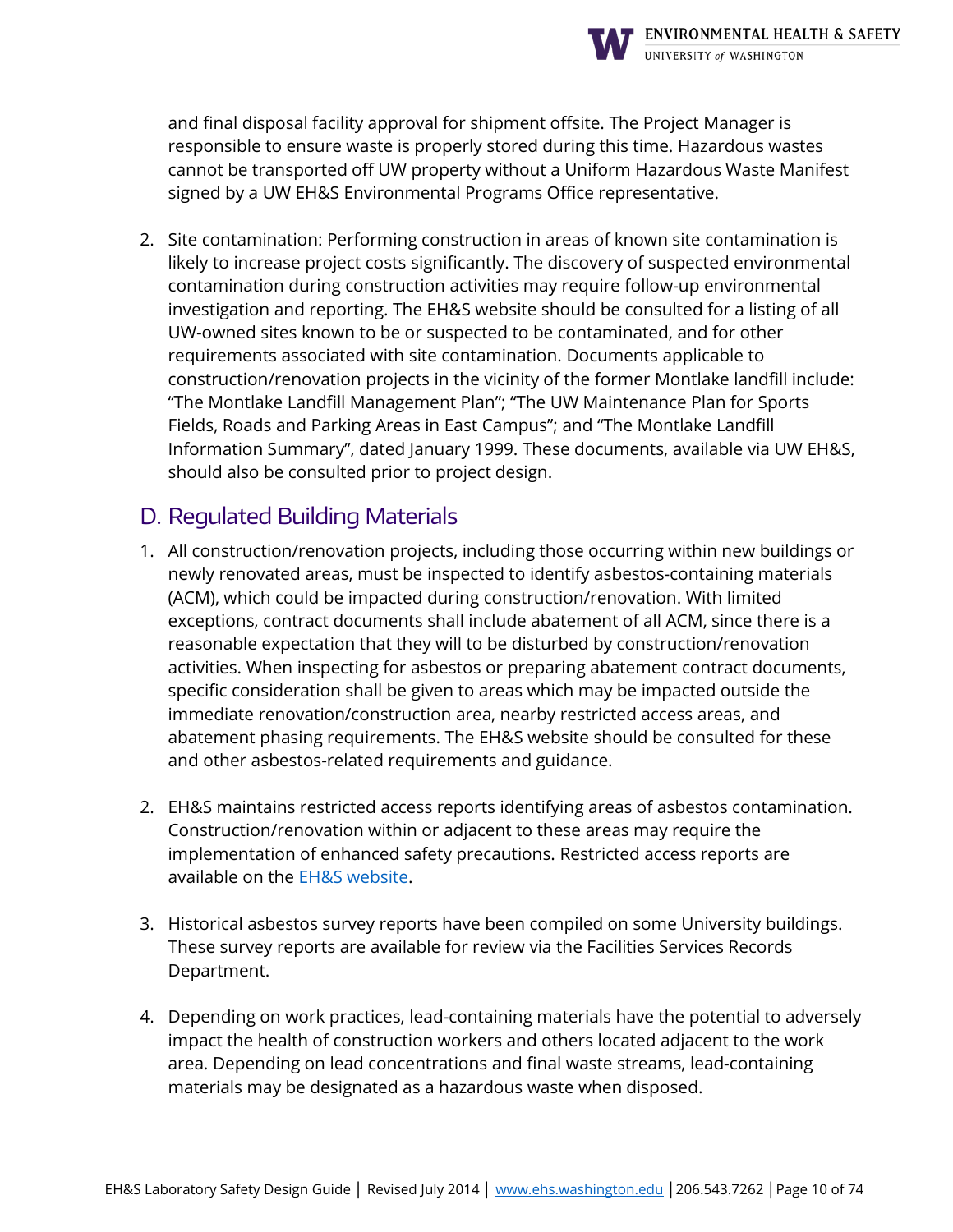

- 5. The production, use, and handling of ozone-depleting substances (e.g., CFCrefrigerants and HCFC-refrigerants) are regulated by federal regulation 40 of the CFR Part 82. Pursuant to this regulation, CFC-refrigerants are no longer being manufactured, thereby encouraging the production and use of refrigerants that have a lower tendency to deplete atmospheric ozone. In addition, US Environmental Protection Agency (EPA) regulations prohibit individuals from knowingly venting ozonedepleting compounds used as refrigerants into the atmosphere while maintaining, servicing, repairing, or disposing of refrigeration equipment. More information is available on the EH&S website.
- 6. PCB-containing materials: Oil-filled electrical equipment (transformers, bushings, capacitors, cooling and insulating fluids, contaminated soil, etc.) poses a long-term liability to the UW due to Washington State Department of Ecology and EPAregulation. These agencies have extensive requirements for waste labeling, handling, marking, storage, contingency planning, staff training, manifesting, transportation and disposal. The EH&S Environmental Programs Office will determine proper waste disposal procedures on behalf of the UW and arrange for disposal through the appropriate agencies. More information can be found on the EH&S website.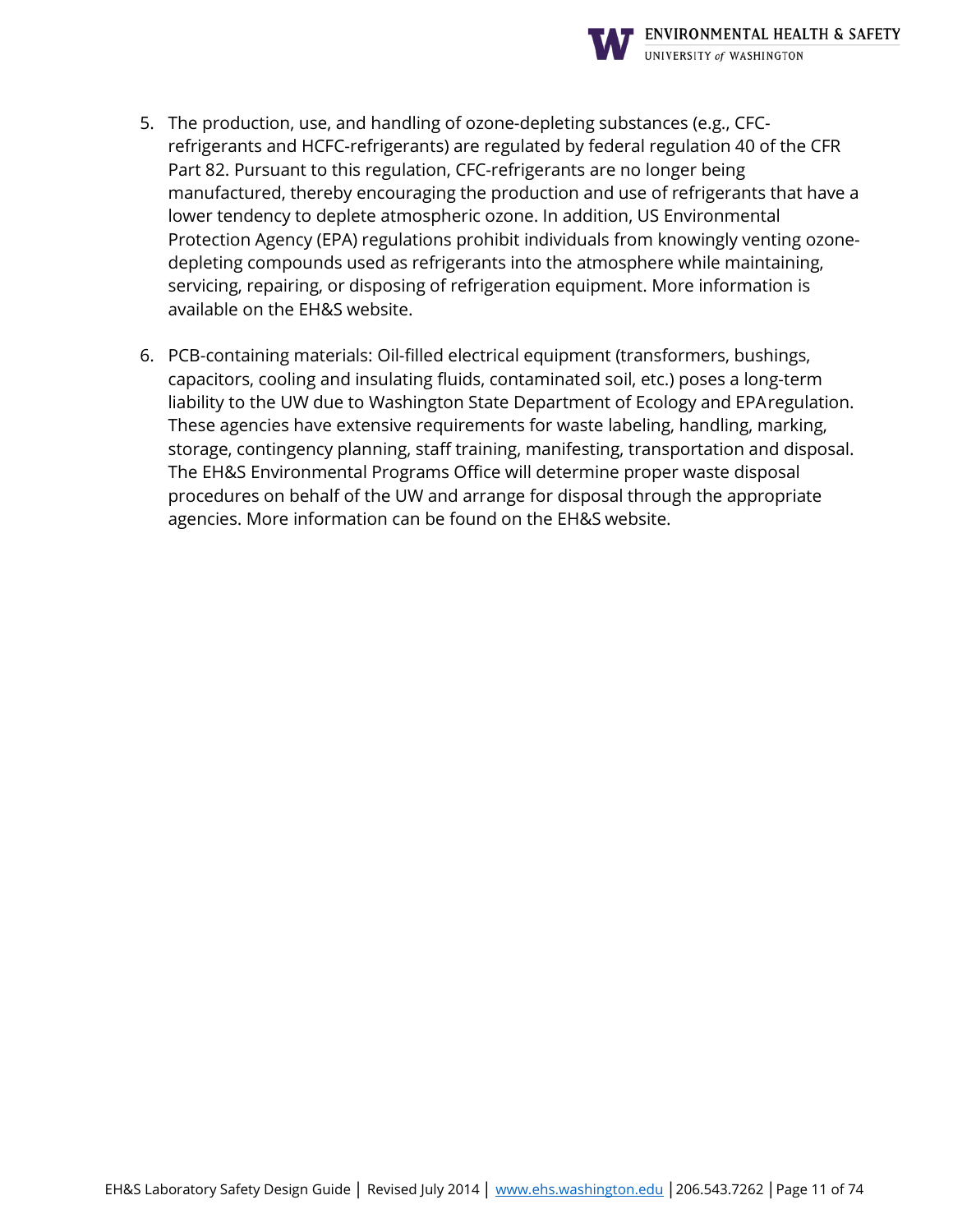

# <span id="page-11-0"></span>SECTION 3: LABORATORY VENTILATION

- A. Scope
- B. General Laboratory Ventilation
- C. Fume Hood Exhaust System Design Criteria (FHES)
- D. Fume Hood Exhaust System Testing
- E. Local Exhaust Ventilation
- F. Laboratory Design References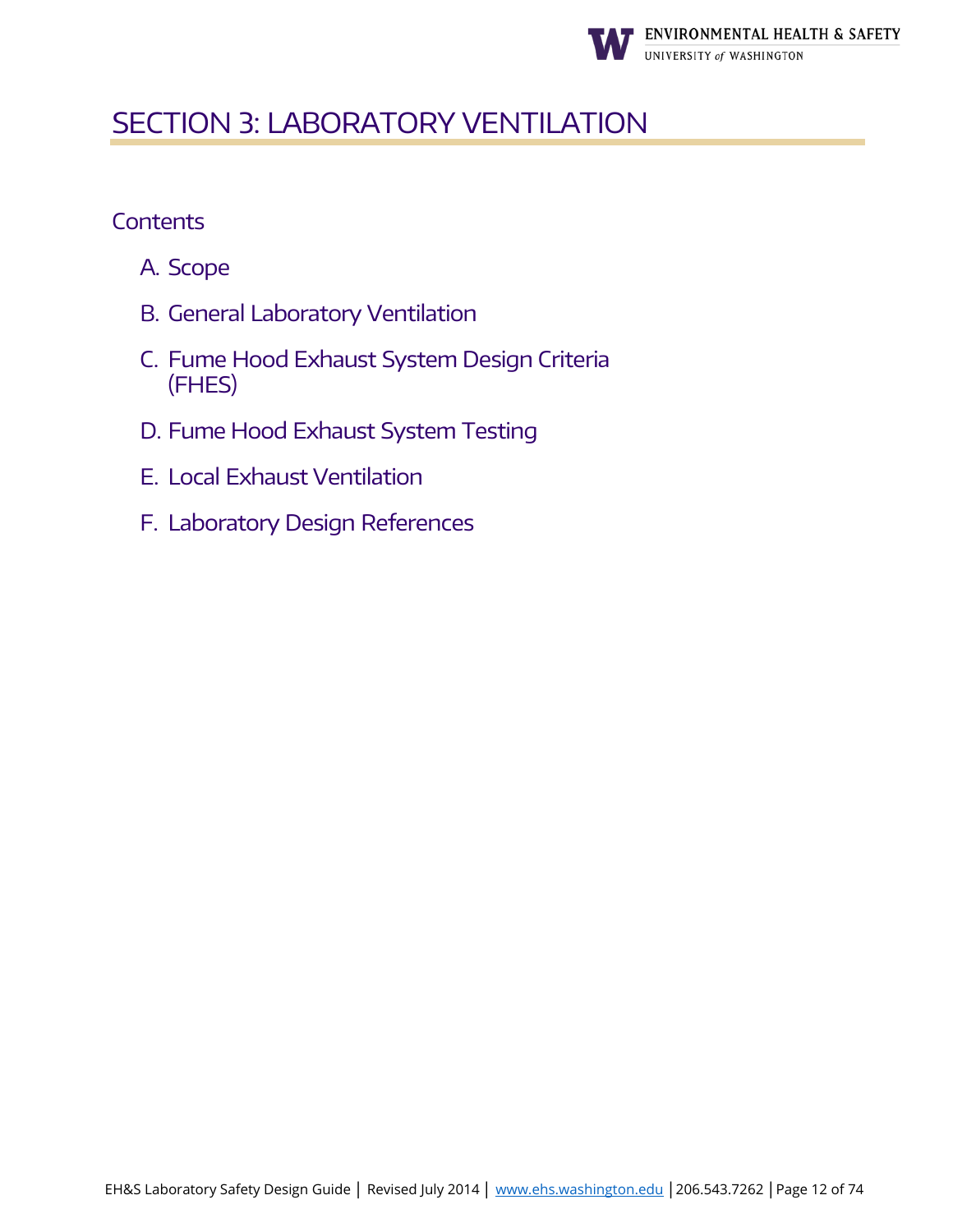

# A. Scope

The purpose of laboratory ventilation is to help provide a safe and comfortable environment that facilitates scientific research and teaching. The expectation is that the design team will provide a combination of general laboratory ventilation, fume hoods, and other local exhaust ventilation (LEV), to contain emissions within the laboratory, depending on the specific needs of the laboratory. This guide provides minimum requirements; more stringent requirements may be necessary depending on the specific laboratory function or contaminants generated.

# B. General Laboratory Ventilation

- 1. All laboratories shall have mechanical ventilation.
- 2. All laboratory rooms shall use 100% outside air and exhaust to the outside.
	- a. a. Using Class I air, as defined by ASHRAE 62.1, as make up air for laboratories will be considered as an exception on a case by case basis.
- 3. Design the air change rate for each laboratory room to provide the following:
	- a. Adequate make-up air for LEV including fume hoods and bio-safety cabinets.
	- b. Adequate tempering for personal comfort and laboratory requirements
- 4. Document designed air change rate (ACH) for each laboratory space.
- 5. Document how the design, including location of supply diffusers, exhaust grilles, and LEV optimizes ventilation effectiveness, including the capture and removal of emissions and mixing of air. Refer to "Determination of Laboratory Airflow Rates" to better understand the University's expectations.
- 6. Combined general and fume hood exhaust systems are preferred where their application can provide reduced cost and energy use without compromising safety or system integrity. The following should be included unless alternate design strategies are approved:\*
	- a. Use 316 stainless steel duct material except for general exhaust branch upstream of the combined duct

b. Use pressure independent air terminal units for balancing as needed \*For clarification, see RWDI/ECT paper "Combined General and Fume Hood Exhaust and Duct Velocities"

- 7. Fume hoods should not be the sole means of room air exhaust.
- 8. Provide excess capacity for equipment aging and future expansion.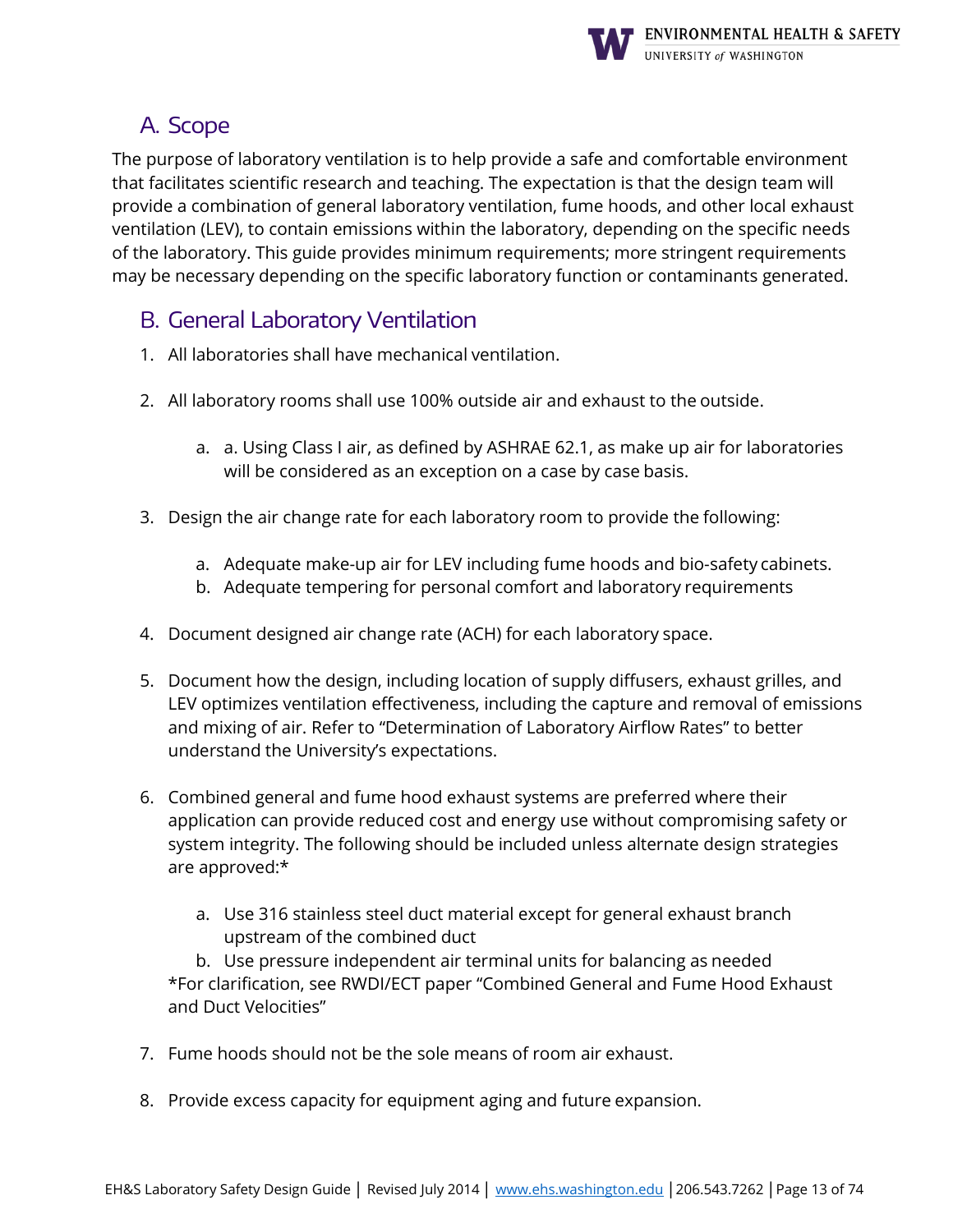

- 9. Design for noise levels of 55 dBA or less.
- 10. Do not provide operable windows.
- 11. Direction of airflow should be from low hazard to high hazard areas.
- 12. Design to maintain negative pressure relative to adjacent non-lab areas. Provide an offset of 10% or 100 cfm per door to the corridor – whichever is greater.
- 13. Provide adequate makeup air (90% of the exhaust).
- 14. Locate casework and equipment so as not to interfere with ventilation.
- 15. Choose location, type, and number of supply air diffusers so as not to compromise performance of fume hoods or other LEV. See RWDI/ECT paper: Laboratory Airflow Distribution. Do not line duct with insulation.
- 16. Ventilate and alarm cold rooms meant for human occupancy.

#### C. Fume Hood Exhaust System Design Criteria (FHES)

- 1. Design to incorporate user needs, room configuration and general ventilation.
- 2. The FHES shall contain and remove fumes generated within the hood.
- 3. Design with adequate space for hood service and utility connections.
- 4. Constant volume and variable volume systems are acceptable.
- 5. Design VAV diversity, typically 80%, around needs and practices of facility.
- 6. Locate hoods per guidelines provided in RWDI/ECT paper including:
	- a. At the back of labs or in alcoves
	- b. At least 3 feet from obstructions such as large equipment or columns
	- c. At least 4 feet from adjacent doorways and main traffic aisles
	- d. At least 5 feet between fume hoods that face each other
	- e. At an adequate distance from diffusers to prevent significant cross-drafts
- 7. For perchloric FHES, provide dedicated fan, duct and wash-down system.
- 8. Locate perchloric hood on building's top floor to minimize duct.
- 9. For radioisotope FEHS, provide a dedicated fan and duct.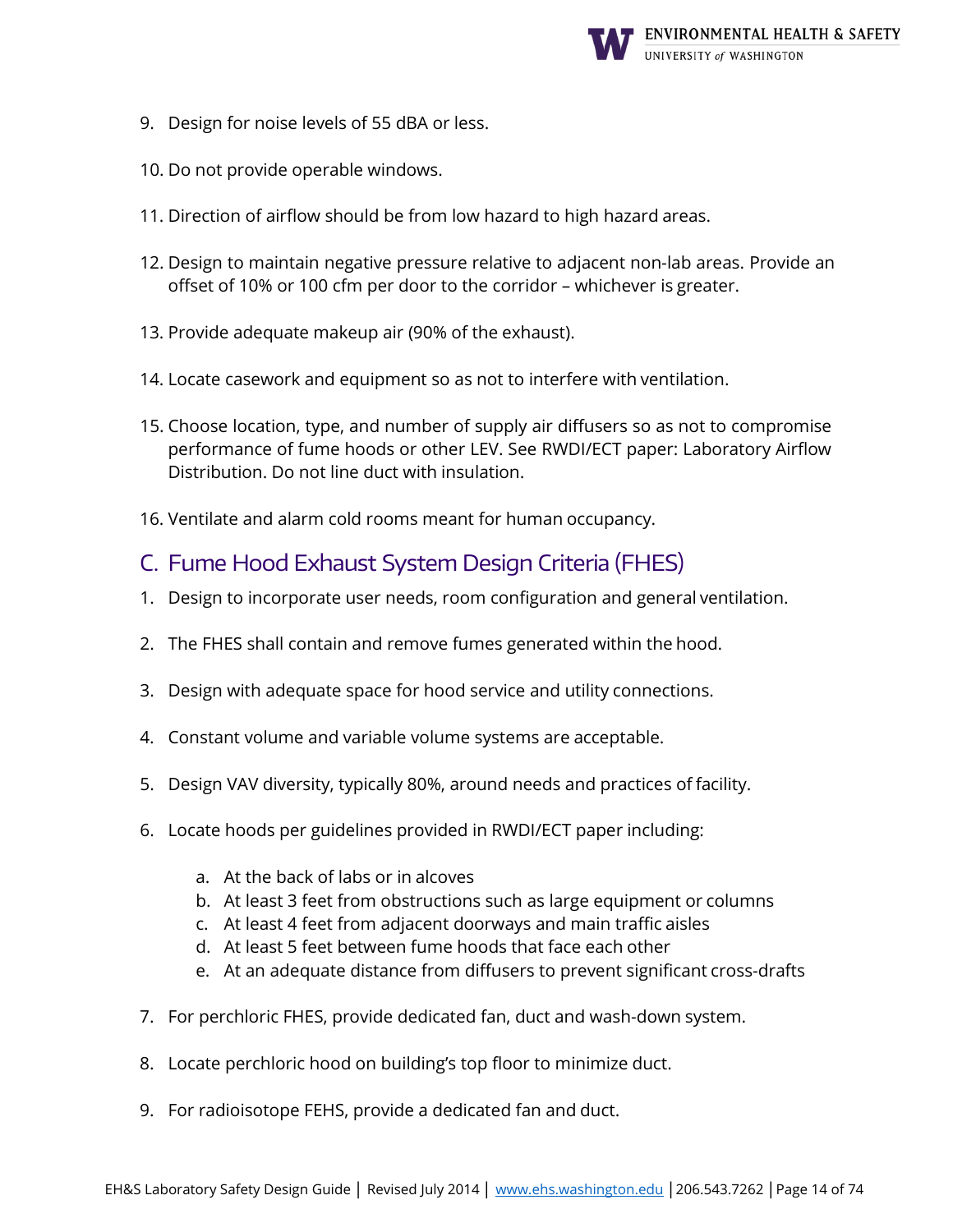

- 10. For acid digestion, FEHS must be made of fiberglass reinforced plastic or material with similar acid resistance.
- 11. FHES for research shall not have local on/off or high/low control.
- 12. Under hood storage units shall comply with Chapter 6 of this Design Guide.
- 13. Ductless hoods are not permitted. Exceptions may be granted for single-process applications if approved by EH&S.
- 14. Design face velocities for a target sash height of 18 inches
- 15. For standard FHES, provide a face velocity of 100 fpm +/- 10%.
- 16. For low velocity FHES, provide a face velocity of 70 fpm +/- 10%
- 17. Design for noise levels of 65 dBA or less measured per ANSI SI.4-1971 at a point three foot in front of the sash at a height of five feet from the floor.
- 18. Provide constant volume (CV) hoods with an air bypass that limits the maximum face velocity to 300 lfm at a sash height of 6 inches.
- 19. Provide variable air volume (VAV) hoods with an exhaust minimum of 25 cfm/ft2 of work surface area through air bypass.
- 20. Locate controls for hood utilities outside the hood
- 21. Hood lighting and other fixed electrical equipment within the hood shall be explosion proof.
- 22. Light fixture lamps shall be accessible from outside the hood.
- 23. For cup sinks, choose model with lip at least ¼ inch above the work surface.
- 24. Provide each fume hood with an audible and visible alarm that activate whenever the face velocity drops below 80 lfm for standard hoods and 56 fpm for low velocityhoods.
- 25. Equip water faucets with a vacuum breaker located outside the hood.
- 26. If this is not a University owned facility, see Appendix A for further design details of the FHES. If it is a University owned facility, refer to the Facilities Services Design Guide (FSDG).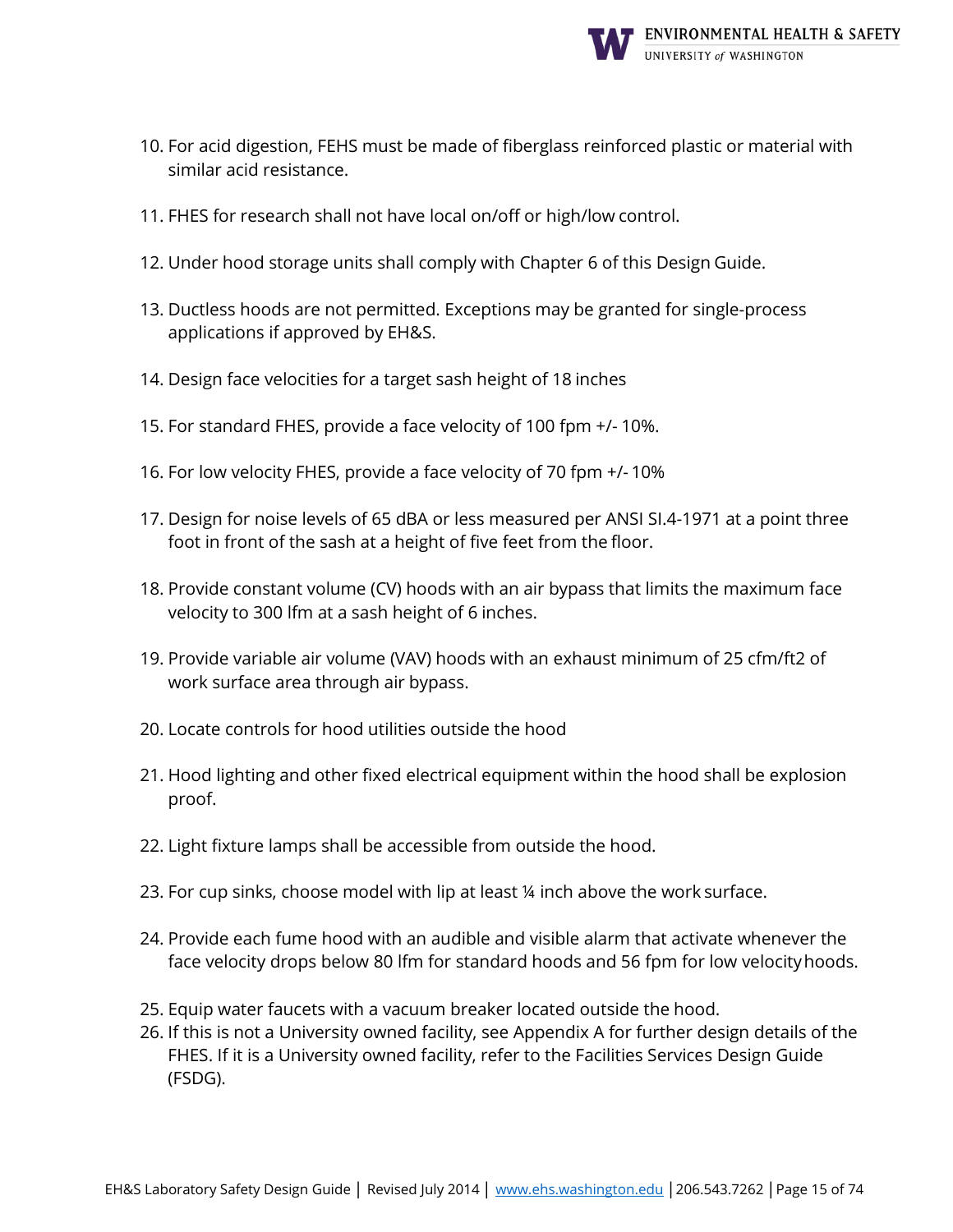

# D. Fume Hood Exhaust System Testing

- 1. Measure FHES face velocities per ASHRAE 110 part 6.
- 2. Provide information on instrumentation including calibration dates and results.
- 3. Measure the velocity of cross drafts.
- 4. Calibrate monitor, set and test low alarm, verify monitor is tracking correctly.
- 5. Once criteria above are met, provide test results to EH&S.
- 6. After review of test results, EH&S will test the hood to confirm adequate performance, label it appropriately, and approve for use.
- 7. If this is not a University owned facility, see Appendix A for testing details of the FHES ducts. If it is a University owned facility, refer to the FSDG.

#### E. Local Exhaust Ventilation

- 1. Design local exhaust ventilation (LEV) systems per ACGIH Industrial Ventilation Manual or other professionally recognized design criteria.
- F. Laboratory Design References
	- 1. [Determination of Laboratory Airflow Rates](http://www.ehs.washington.edu/system/files/resources/1a-rwdi.pdf) (PDF)
	- 2. [Combined General and Fume Hood Exhaust](http://www.ehs.washington.edu/system/files/resources/1b-rwdi.pdf) (PDF)
	- 3. [Laboratory Airflow Distribution](http://www.ehs.washington.edu/system/files/resources/1c-rwdi.pdf) (PDF)
	- 4. [Modeling for External Exhaust Systems](http://www.ehs.washington.edu/system/files/resources/1d-rwdi.pdf) (PDF)
	- 5. [Use of Computational Fluid Dynamics for Laboratory Airflows\(](http://www.ehs.washington.edu/system/files/resources/1e-rwdi.pdf)PDF)
	- 6. [Ventilation Noise](http://www.ehs.washington.edu/system/files/resources/1f-rwdi.pdf) (PDF)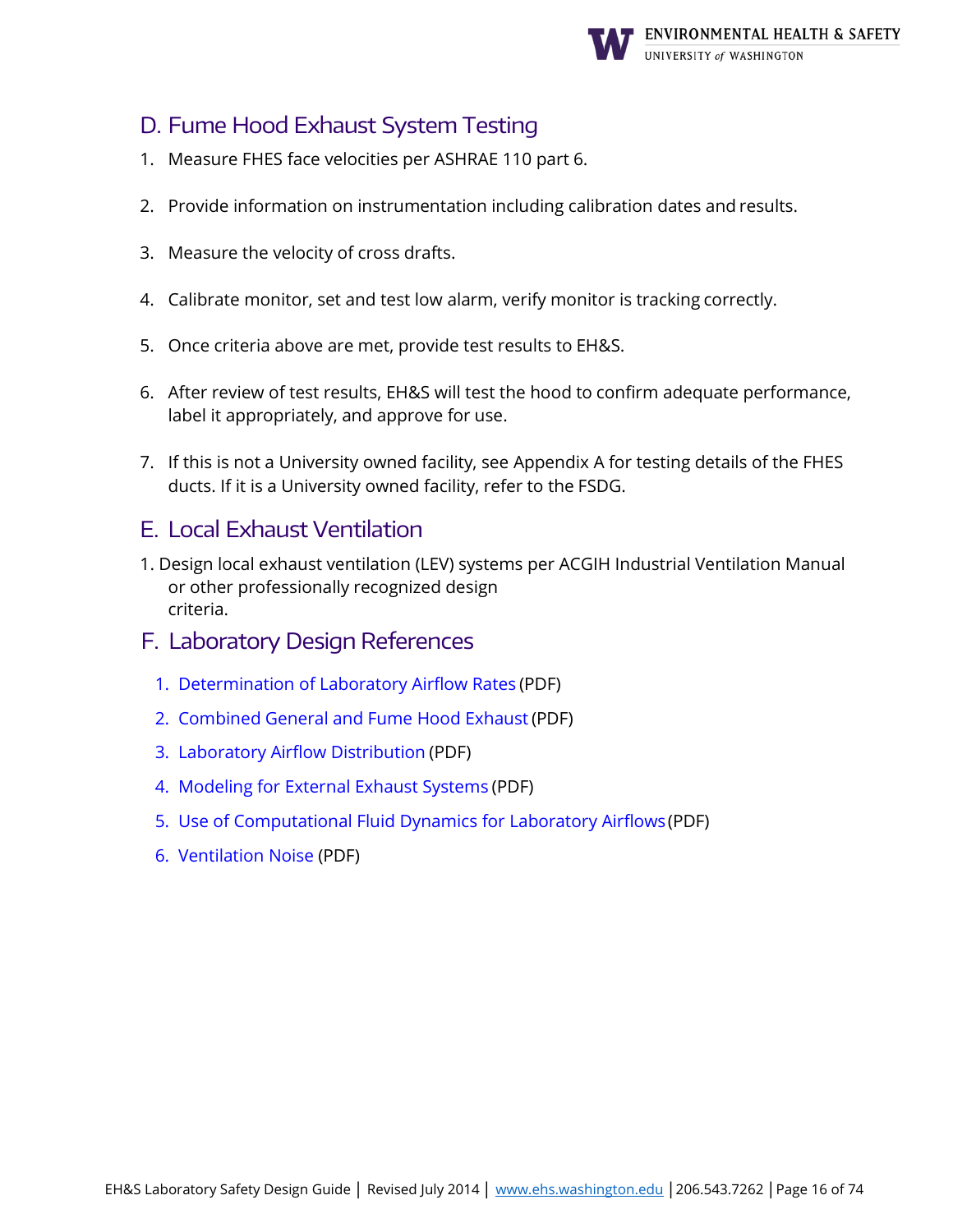

# <span id="page-16-0"></span>SECTION 4: EMERGENCY EYEWASH AND SAFETY SHOWER EQUIPMENT

The information in this section has moved. It is now located on the

[UW Facilities Design Standard](https://facilities.uw.edu/planning/design-standard) webpage at facilities.uw.edu/planning/design-standard.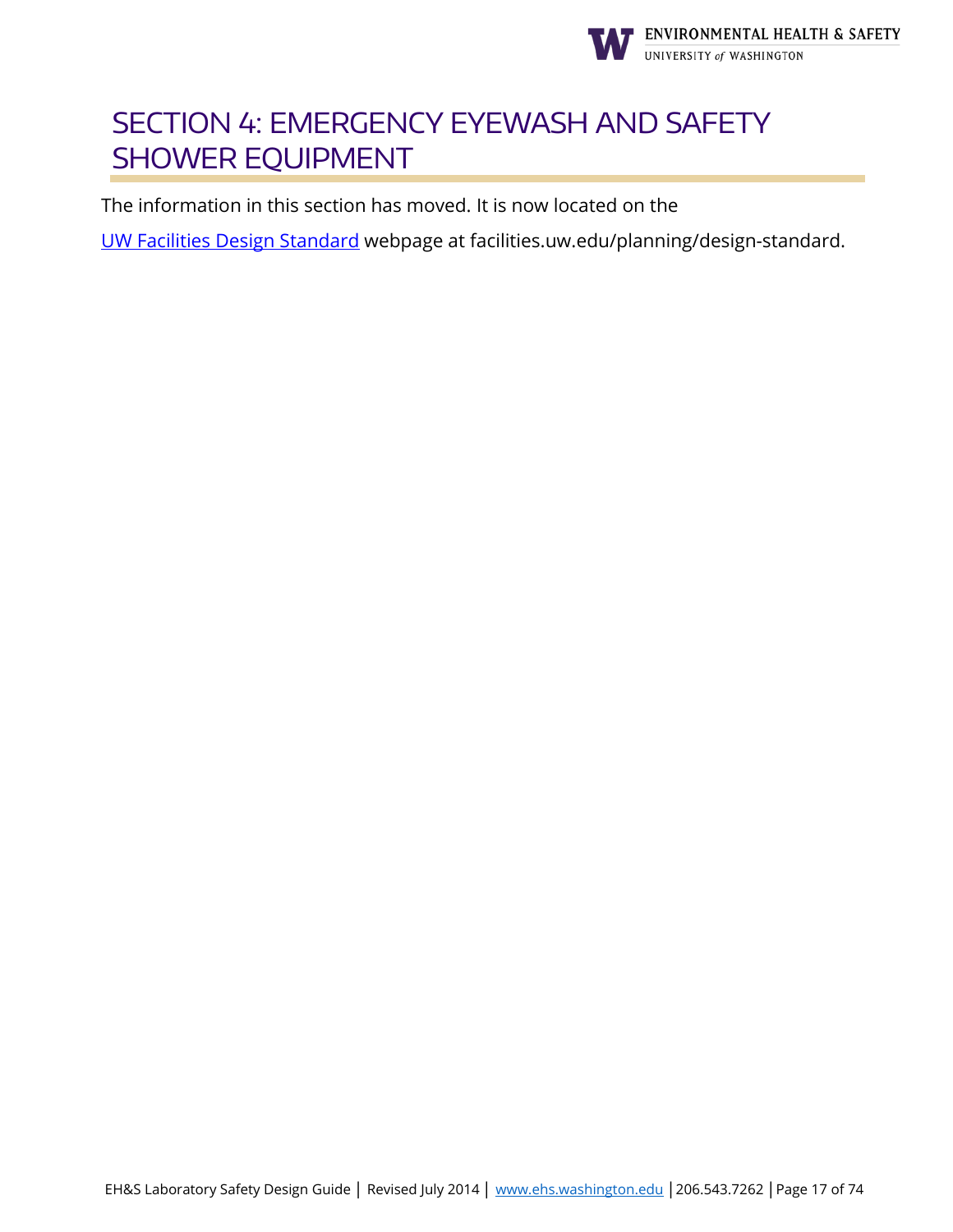

# <span id="page-17-0"></span>SECTION 5: COMPRESSED GAS & CRYOGENIC COMPONENTS AND SYSTEMS

- A. Scope
- B. Compressed Gas Cylinder in Laboratories
- C. Compressed Gas Storage Areas
- D. Compressed Gas Manifolds
- E. Compressed Gas Cylinder Restraint
- F. Requirements for Gas Cabinets storing Toxic and Highly Toxic **Gases**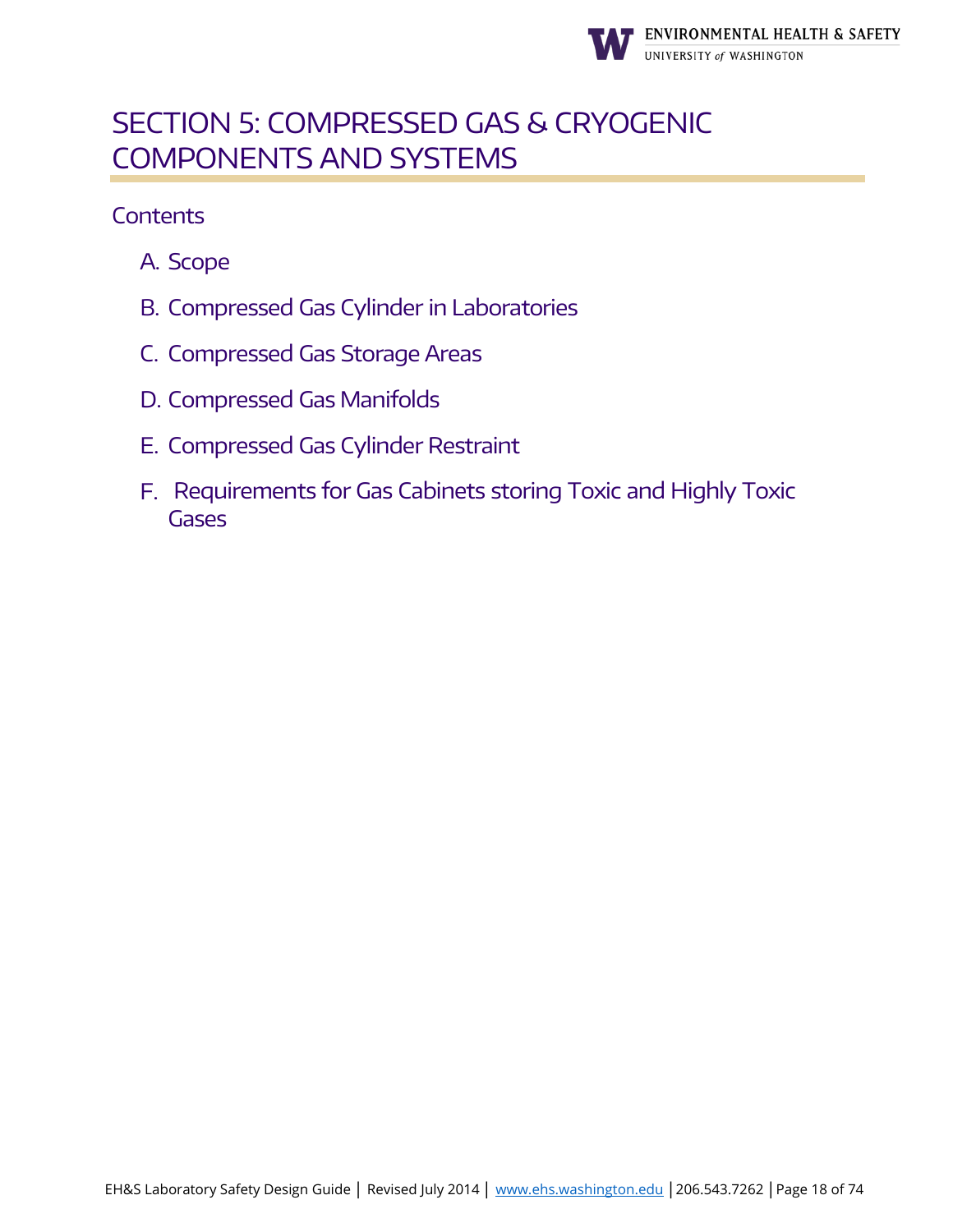

# A. Scope

This Design Guide applies to all facilities, including leased properties. It covers all unfired pressure vessels (i.e., storage tanks, compressed-gas cylinders) that have been designed to operate at pressures above 15 psi, including the storage and use of compressed-gas cylinders and cryogenic fluids. This does not cover utilities (i.e., "house air"). Most of the requirements were taken directly from the International Fire Code, as adopted by Seattle/Washington State, with supporting information from the National Fire Protection Association.

#### B. Compressed Gas Cylinder in Laboratories

- 1. Cylinders in laboratories should generally be limited to those in use. Cylinders connected through a regulator or manifold to deliver gas to a laboratory operation, and a single cylinder located alongside, are consider to be in use. Other cylinders should be located in compressed gas storage areas.
- 2. Provisions should be made for segregation of cylinders of incompatible gases as outlined in the International Fire Code.
- 3. See requirements for highly toxic gases below in Section F.

#### C. Compressed Gas Storage Areas

- 1. A compressed gas storage area(s) meeting the requirements of applicable codes and standards for fire separation, ventilation, restraint and separation of incompatibles should be provided in the building or an appropriate outdoor location to provide sufficient back up supply and empty cylinder storage for users. Separate space for full and empty cylinders is preferred.
- 2. Emergency power shall be provided for "H" occupancy gas storage rooms, gas-cabinet exhaust ventilation, gas-detection systems, emergency alarm systems, and temperature control systems.
- 3. Storage areas shall be secured against unauthorized entry.
- 4. Rooms with large volumes of cryogens shall be provided with effective ventilation to mitigate risk in the event of a spill or release. If not practical oxygen alarms should be provided if determined necessary through a risk assessment. The EH&S website has additional information on Liquid Nitrogen and Low Oxygen Alarms.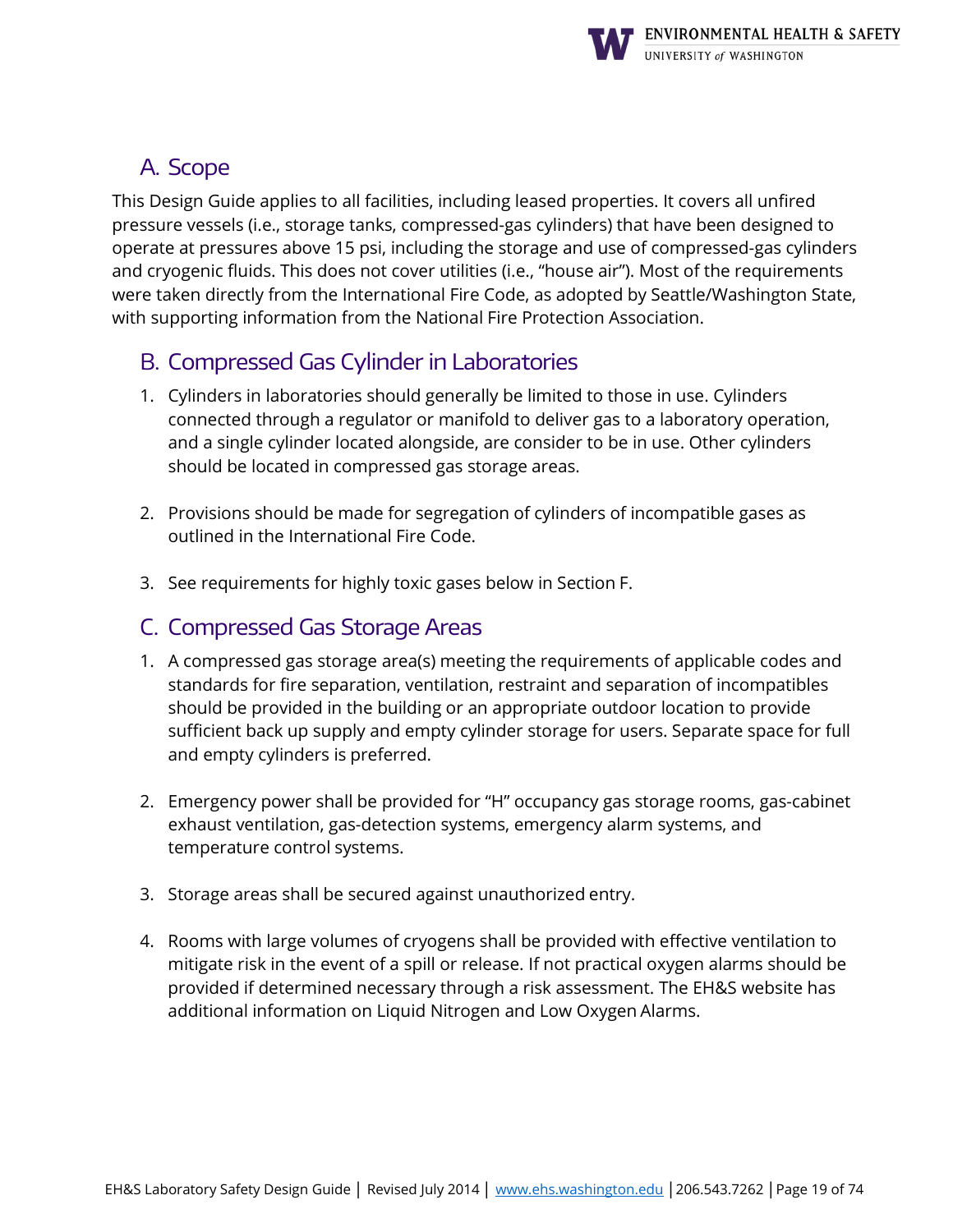

# D. Compressed Gas Manifolds

1. Where a laboratory operation is projected to use a significant amount of compressed gas and it is not feasible to provide through a fixed tank, a compressed gas storage area and manifold system should be provided at dedicated room such as a ventilated closet, separate from the laboratory and accessible from common space such as a hallway. Depending upon the material the room may need to be classified as an "H" occupancy.

# E. Compressed Gas Cylinder Restraint

- 1. Approved storage racks (e.g., Unistrut, pipe racks) shall be provided that adequately secure gas cylinders by chains, metal straps, or other approved materials, to prevent cylinders from falling or being knocked over. Chains are preferable to straps. Straps shall be non-combustible.
- 2. In laboratories, cylinder restraints shall be sufficient to prevent cylinders from tipping over using double chains/straps one-third and two-thirds the height of thecylinder.
- 3. Chain/strap restraints shall be used to restrain a maximum of three cylinders per chain/strap or per set of chains/straps (if double-chained/strapped).
- 4. Gas-cylinder securing systems should be anchored to a permanent building member or fixture. This connection is needed to prevent movement during a seismicevent.
- F. Requirements for Gas Cabinets storing Toxic and Highly Toxic Gases
- 1. Storage and use of toxic and highly toxic compressed-gas cylinders shall be within exhaust-ventilated gas storage cabinets, laboratory fume hoods, exhausted enclosures, or separate ventilated gas storage rooms without other occupancy or use. It is acceptable to mount lecture bottles connected to a manifold in a fume hood.
- 2. Gas cabinets shall be connected to a dedicated or fume hood exhaust system.
- 3. Gas cabinets shall be approved and constructed to meet the requirements of the International Fire Code.
- 4. Gas cabinets should be fitted with an airflow monitor.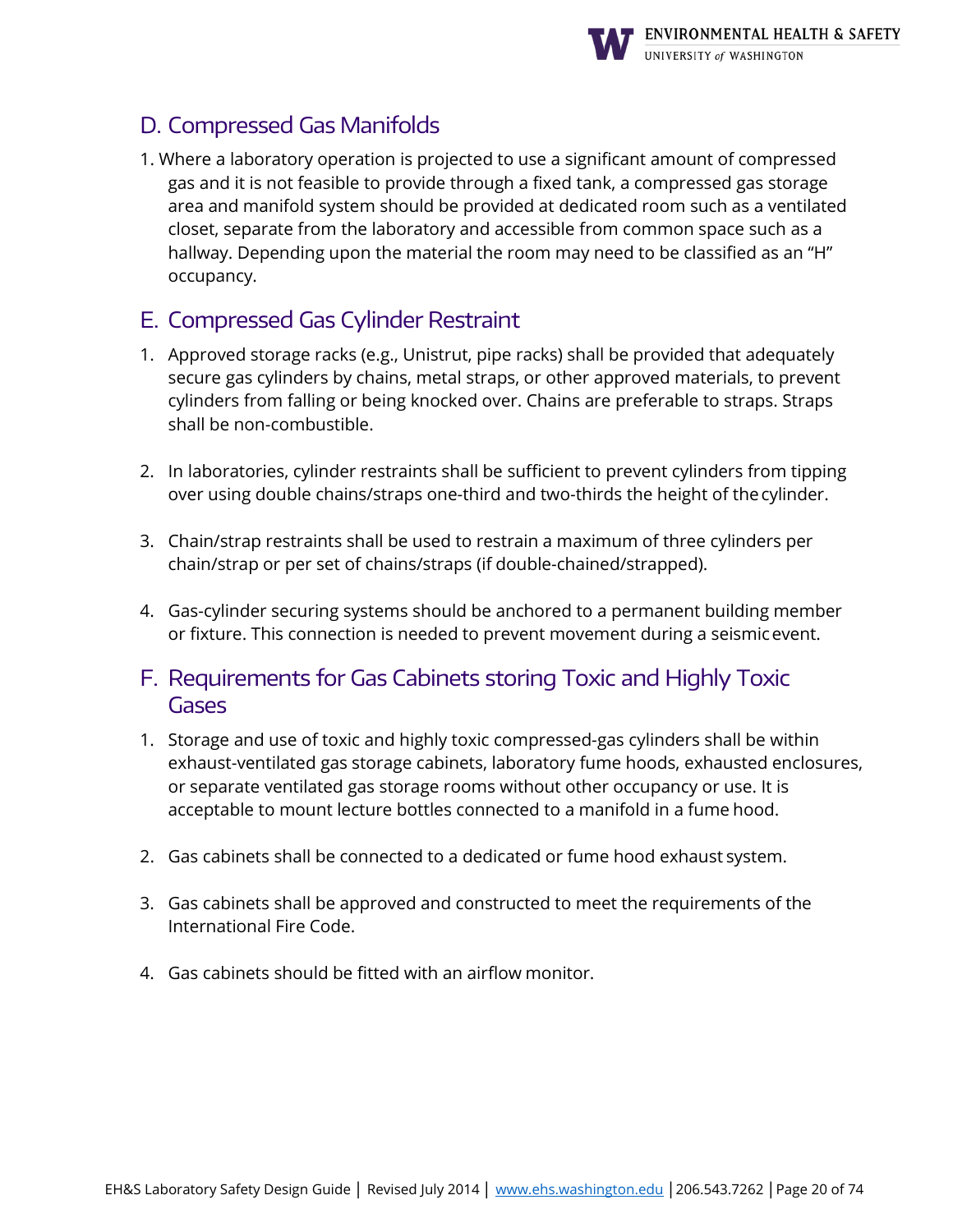

# <span id="page-20-0"></span>SECTION 6: HAZARDOUS MATERIALS STORAGE **CABINETS**

- A. Scope
- B. Approvals and Listings
- C. Design
- D. Venting Hazardous Materials Storage Cabinets
- E. General Installation Requirements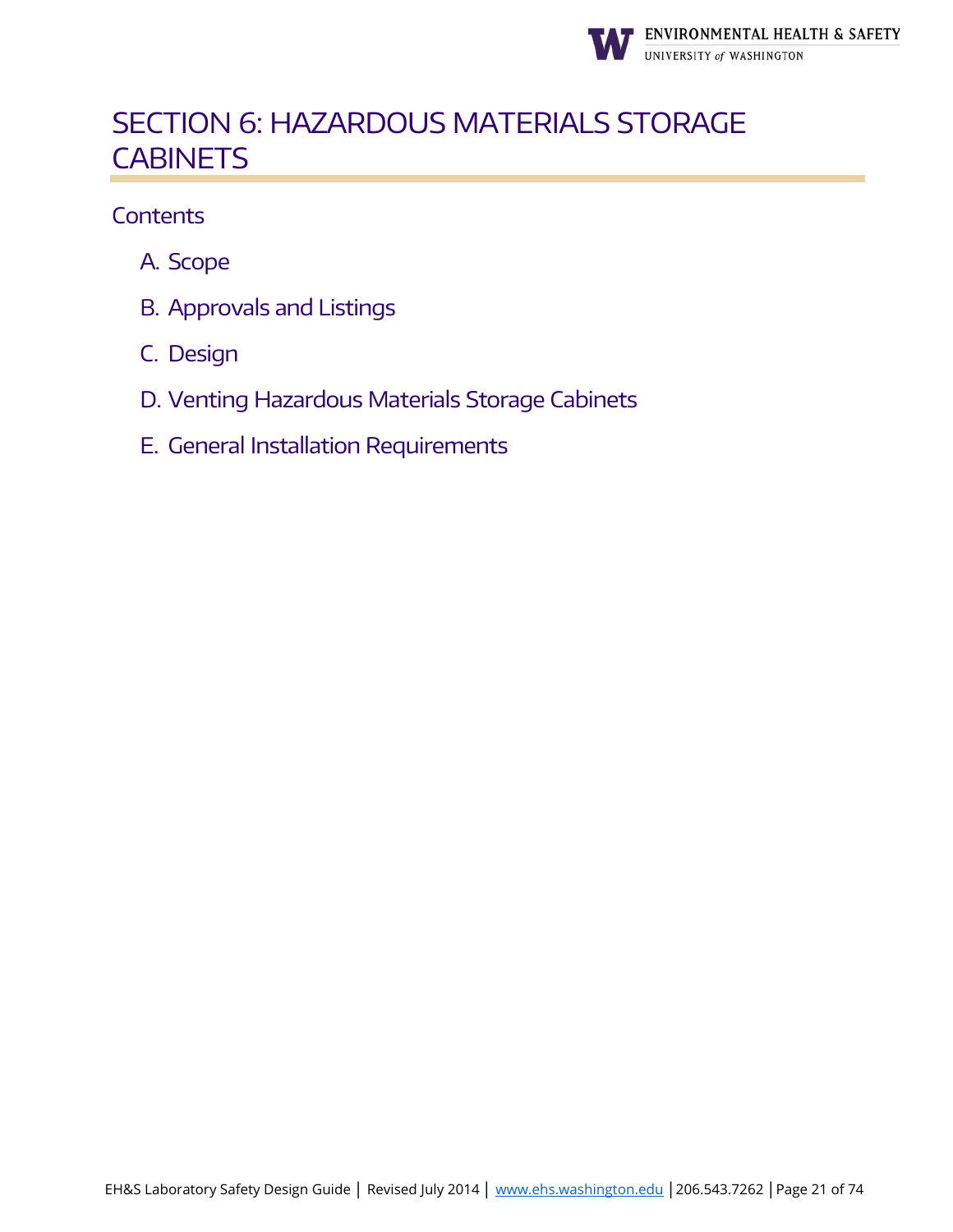

# A. Scope

This section of the Design Guide applies to the design, construction, and installation of hazardous materials storage cabinets. Most of the requirements were taken directly from the International Fire Code, as adopted by Seattle/Washington State, with supporting information from the National Fire Protection Association.

# B. Approvals and Listings

1. Storage cabinets shall be UL listed for their intended use.

# C. Design

- 1. Laboratories that store, use or handle more than five gallons of flammable or combustible liquids shall have one or more flammable liquid storage cabinets so that the code provision for doubling the maximum allowable quantity may be applied.
- 2. Provide corrosive and other listed cabinets as necessary to allow for segregation of incompatibles. Information on incompatible materials may be found here.
- 3. Total hazardous material storage capacities in a control area must consider fire code maximum allowable quantities.

# D. Venting Hazardous Materials Storage Cabinets

- 1. Corrosive material storage cabinets, including those built into laboratory casework, should be vented. If built into laboratory casework, they should vent directly into the fume-hood plenum behind the baffle.
- 2. Flammable liquid cabinets shout not be vented as doing so may compromise the cabinet's fire-resistance performance during a fire. If a flammable liquid storage cabinet is ventilated, then it shall be connected through the lower bung opening to an exterior exhaust in such a manner that the specified performance or UL listing of the cabinet is not compromised. A flash arrester screen provided by the manufacturer with the cabinet shall replace the other bung. Exhaust vent materials for hazardous materials cabinets shall be compatible with cabinet contents. Vent materials for flammable liquid storage cabinets shall be resistant to high temperatures generated in a fire. Stainless steel, hard-soldered copper, and carbon-steel are all appropriate vent materials for flammable storage cabinets, provided the chosen material is compatible with the intended service. Non-metallic duct shall not be used to vent flammable storage cabinets.
- 3. Compatible non-metallic duct material, such as PVC, can be used for acid- or corrosivematerial storage cabinet service. Polypropylene is not appropriate vent duct material, since it is combustible.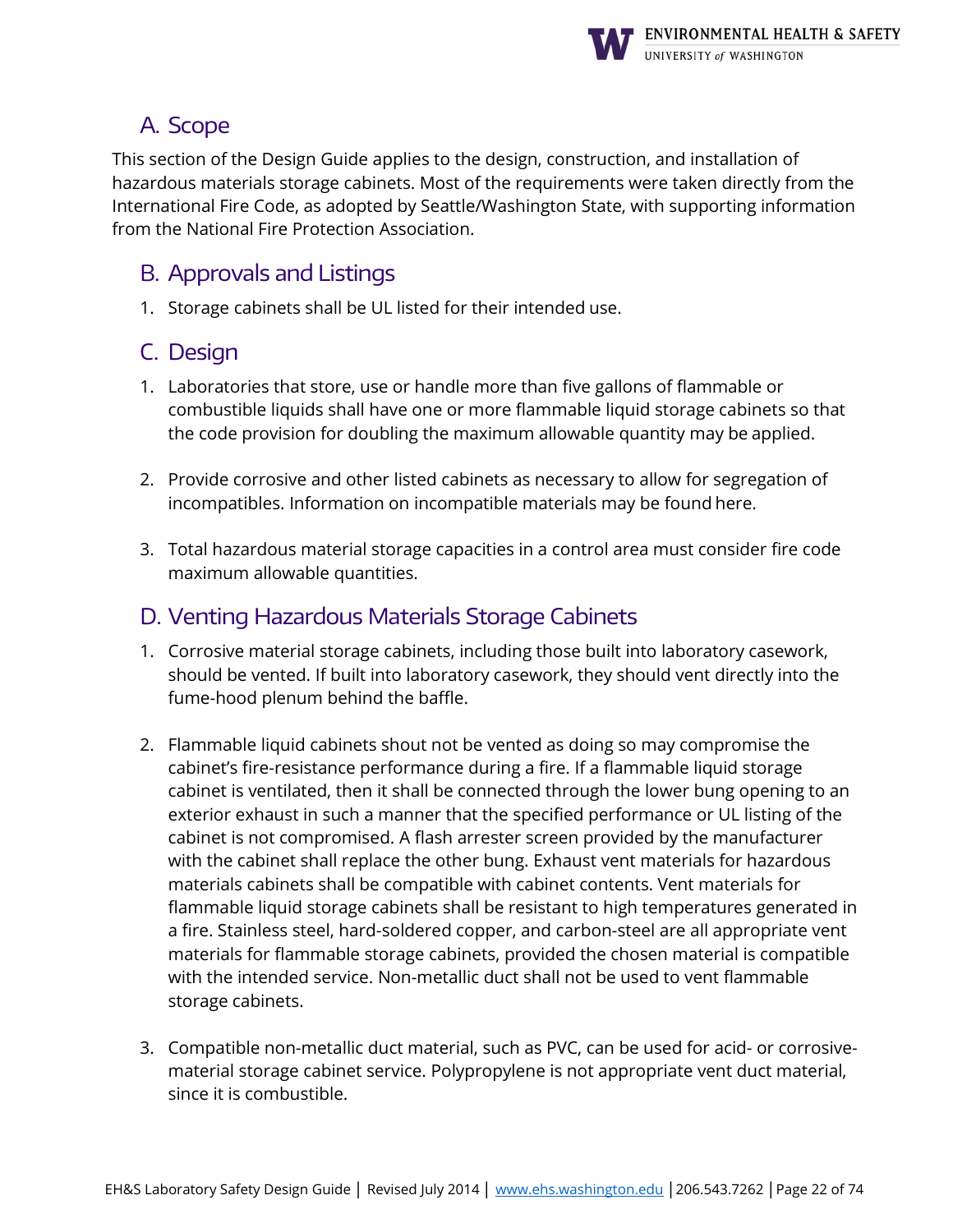

- 4. Flammable cabinets built into laboratory casework are not to be vented into the fumehood exhaust system. No acceptable method of doing this has been identified.
- 5. Class 1 flammable liquids stored in basements must be kept in vented flammable liquid cabinets. Please consult with EH&S to ensure conformance with this Administrative Rule.
- 6. If the cabinet is not vented, then it shall be sealed with the bungs supplied by the manufacturer.
- 7. Toxic material storage cabinets, when used to store highly toxic materials in excess of an exempt amount, shall be vented in a manner similar to flammable liquid storage cabinets.

#### E. General Installation Requirements

- 1. Flammable liquid storage cabinets shall not be located near exit doorways, stairways, or in locations that would impede leaving the area.
- 2. Flammable liquid storage cabinets shall not be wall-mounted. Wall-mounted cabinets are not UL listed or FM approved. The mounting could breach the fire-resistant integrity of the cabinet.
- 3. Flammable and toxic/corrosive liquid storage cabinets shall be seismically anchored to prevent spillage of contents.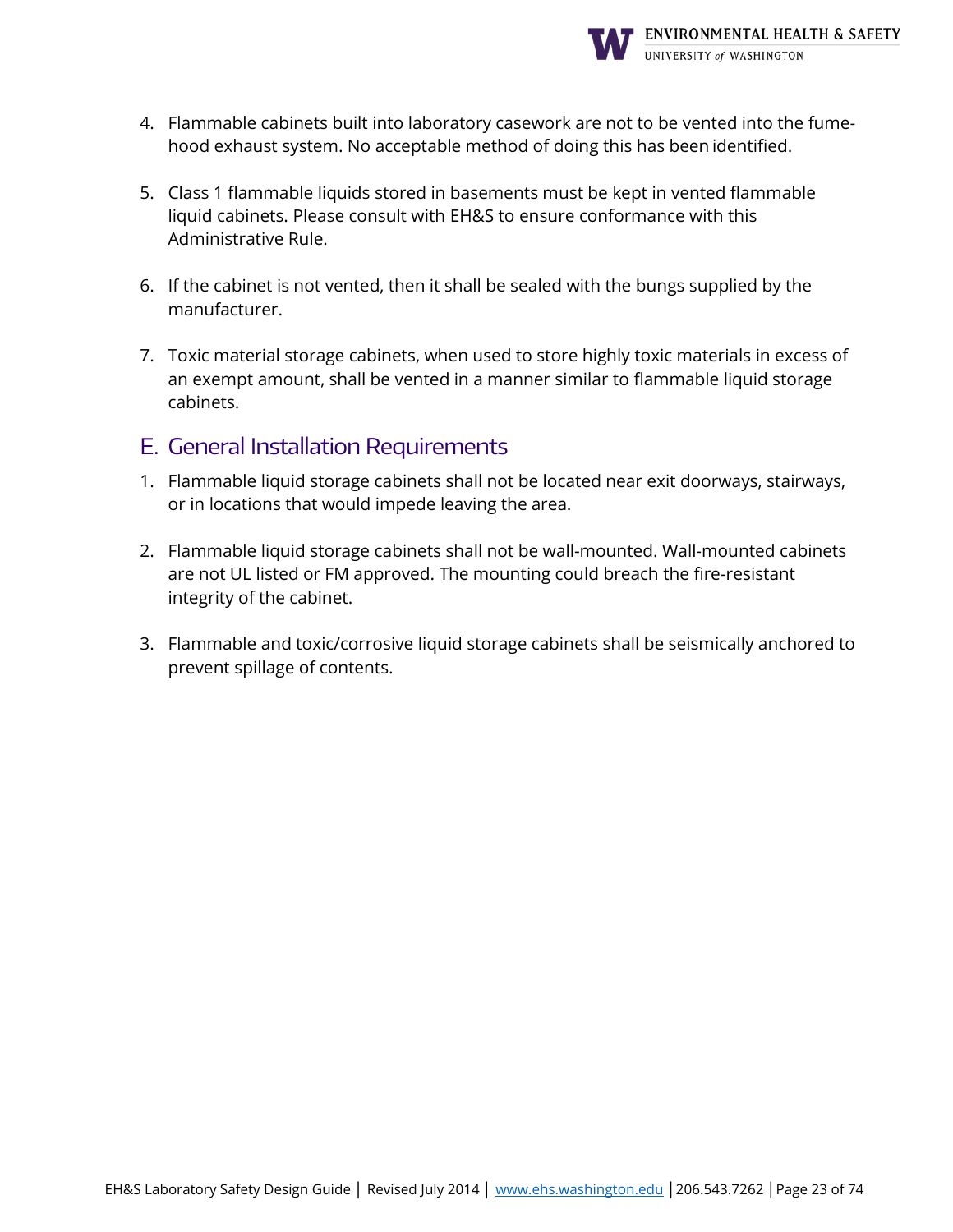

# <span id="page-23-0"></span>SECTION 7: BIO-SAFETY LABORATORIES

- A. Scope
- B. Basic Laboratory Design for Bio-Safety Level 1
- C. Basic Laboratory Design for Bio-Safety Level 2
- D. Basic Laboratory Design for Bio-Safety Level 3
- E. Biological Safety Cabinets
- F. Bag In/Bag Out Unit Detail
- G. Bio Safety Cabinet Duct Connection Detail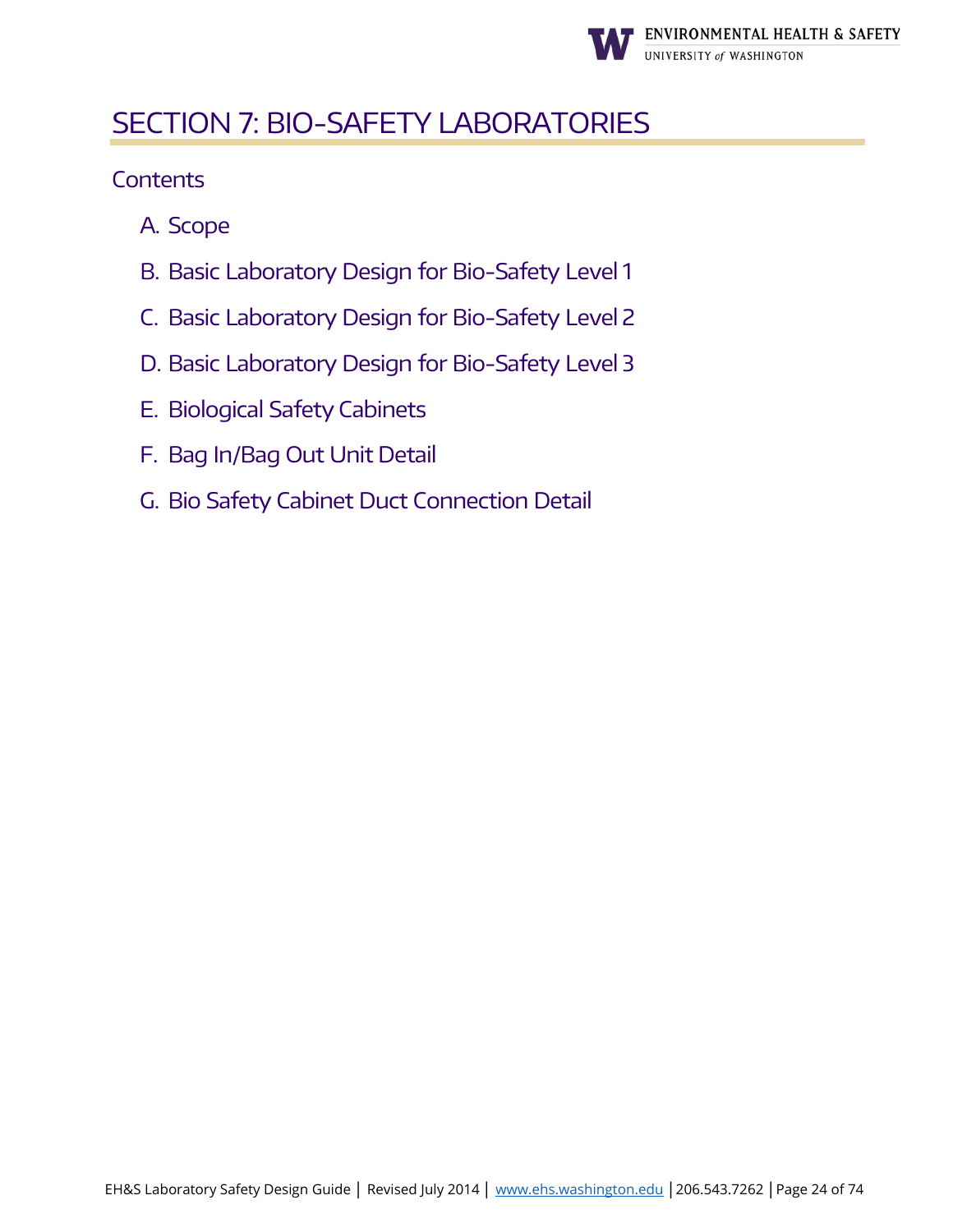

# A. Scope

The majority of the criteria presented in this chapter are taken from Biosafety in Microbiological and Biomedical Laboratories (BMBL), 5th Edition authored by the Centers for Disease Control and Prevention (CDC) and the National Institutes of Health (NIH). The criteria presented in this chapter are for general-use Biosafety Containment Levels 1, 2, and 3 for biological research laboratories. If vertebrate animals are involved in research with biohazardous materials, requirements of animal biosafety laboratories (ABSL), also provided in the BMBL, will apply as well. Furthermore, this chapter does not include Appendix G and Q of the NIH Guidelines for Recombinant DNA research which apply if recombinant DNA research will be performed in the laboratory.

- B. Basic Laboratory Design for Bio-Safety Level 1
- 1. Each laboratory should have doors to control access.
- 2. Each laboratory must have a sink for hand washing.
- 3. The laboratories should be designed for easy cleaning.
	- a. Carpets and rugs shall not be used.
	- b. Spaces between furniture and equipment should be accessible forcleaning.
	- c. Furniture must be covered with a non-porous material for easycleaning.
- 4. Laboratory Furniture must be capable of supporting anticipated loads and uses.
- 5. Bench tops shall be impervious to water, and resistant to acids, alkalis, organic solvents and moderate heat.
- 6. Approved methods for decontamination of infectious or regulated laboratory wastes shall be available (e.g., autoclave, chemical disinfection or other decontamination procedure approved by the University Biosafety Officer (BSO) or designee).
- 7. Windows shall be fixed and not operable unless existing condition requires them to open for ventilation. If operable, they must be fitted with screens.

# C. Basic Laboratory Design for Bio-Safety Level 2

In addition to the requirements for a BSL 1 laboratory, the following are required:

- 1. Doors should be self-closing and have locks in accordance with institutional policies.
- 2. The sink for hand washing should be located near the exit door.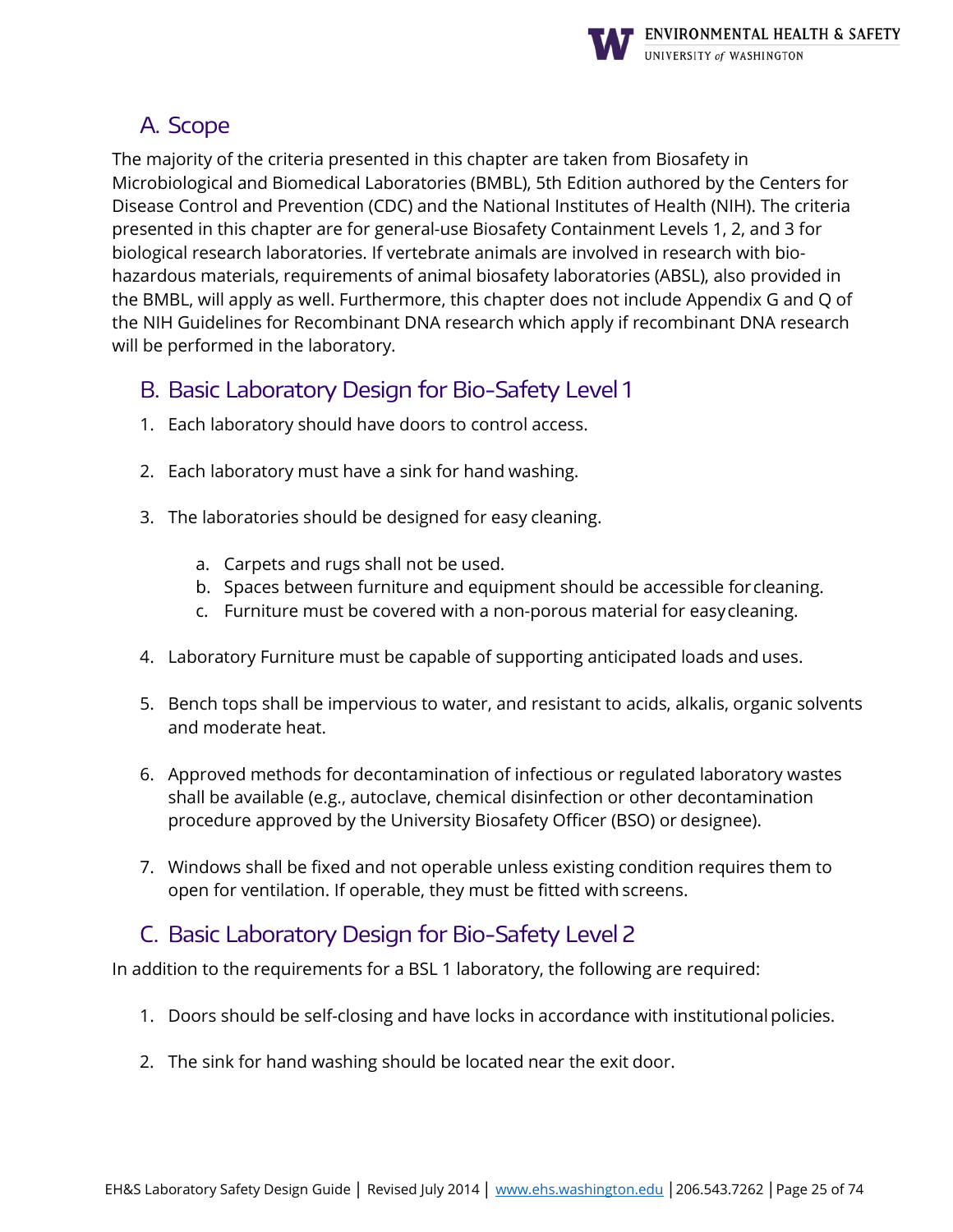

- 3. Vacuum lines should be protected with High Efficiency Particulate Air (HEPA) filters. The preferred location of the HEPA filter is in the lab so as to minimize contamination of vacuum lines. If managed by lab ensure system design supports this approach.
- 4. An eyewash station must be readily available. See Chapter 4 for design details.
- 5. An approved method for decontaminating all laboratory wastes should be available in the facility. Optimize location to minimize travel distance for users.

#### D. Basic Laboratory Design for Bio-Safety Level 3

In addition to the requirements for a BSL 2 laboratory, the following are required.

- 1. The lab must be separated from areas that are open to unrestricted traffic flow within the building.
- 2. Doors must be self-closing and have locks in accordance with institutional policies.
- 3. Security systems shall be used to control access to the laboratory.
- 4. Access is restricted to entry by a series of two self-closing doors. The space between the two sets of doors can be used as an anteroom.
- 5. The sink for hand washing must be hands-free or automatically operated, and should be located near exit door.
- 6. Floors must be slip resistant, impervious to liquids, and resistant to chemicals. Consider the installation of seamless, sealed, resilient or poured floors, with integral cove base.
- 7. Walls should be constructed to produce a sealed smooth finish that can be easily cleaned and decontaminated.
- 8. Ceilings should be constructed, sealed, and finished in the same manner as walls.
- 9. All windows must be sealed.
- 10. Vacuum lines must be protected with High Efficiency Particulate Air (HEPA) filters. The preferred location of the HEPA filter is in the lab so as to minimize contamination of vacuum lines. If managed by lab ensure system design supports this approach.
- 11. An eyewash station must be readily available in the laboratory.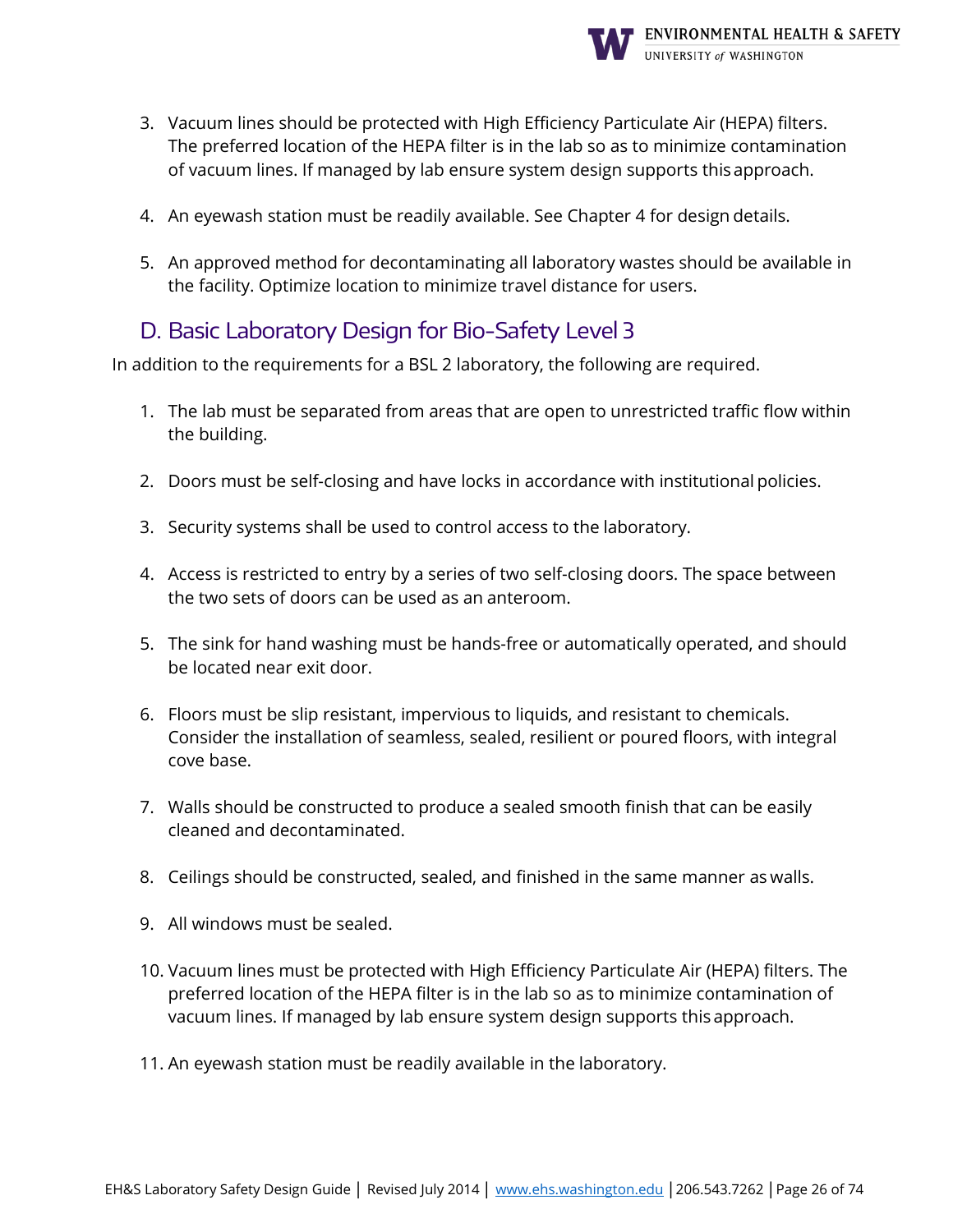

- 12. A fully ducted supply and exhaust air ventilation system is required. This system must provide sustained directional airflow from "clean" areas toward potentially contaminated areas. The system shall be designed so that under failure conditions, the airflow will not be reversed. In addition, the system must provide the following:
	- a. Laboratory personnel must be able to verify direction of air flow by means of a visual monitoring device at the laboratory entry. Audible alarms should be considered to notify personnel of air flow disruption.
	- b. Exhaust air must not re-circulate to any other areas of the building and the exhaust system should be dedicated to serve only the BSL-3.
	- c. Exhaust air including that of the anteroom must be HEPA filtered through a BIBO.
		- i. BIBO unit must be designed to facilitate decontamination with our inhouse unit. For a schematic drawing of port locations and details see Figure A at the end of this chapter.
		- ii. Access to BIBO filter housings must be designed to allow scanning of the filters. If the BIBO unit is designed to have 2 banks of filters, side by side, access to both sides must be provided. A scanning rack should be included on larger models.
- 13. All Class II A2 BSCs shall have a thimble connection.
- 14. An approved method for decontaminating all laboratory wastes should be available in the facility, preferably within the laboratory.
- 15. Equipment that may produce infectious aerosols must be contained in devices that exhaust air through HEPA filtration before discharge into the laboratory. The HEPA filters should be tested and/or replaced annually.
- 16. Consider means of decontaminating large pieces of equipment before removal from the laboratory.
- 17. Enhanced design features may be required based upon specific research planned or funding conditions for the BSL3 in question. The enhancements may include one or more of the following; an anteroom for clean storage of equipment and supplies with dress-in, shower-out capabilities; gas tight dampers to facilitate laboratory isolation; laboratory effluent decontamination; advanced access control devices such as biometrics, fan redundancy, emergency power for HVAC, and specific roomfinishes.
- 18. The BSL-3 facility must be commissioned to include visual inspection and performance testing to verify that design and operational parameters have been met before research may begin. Facility performance must be re-verified and documented at least annually.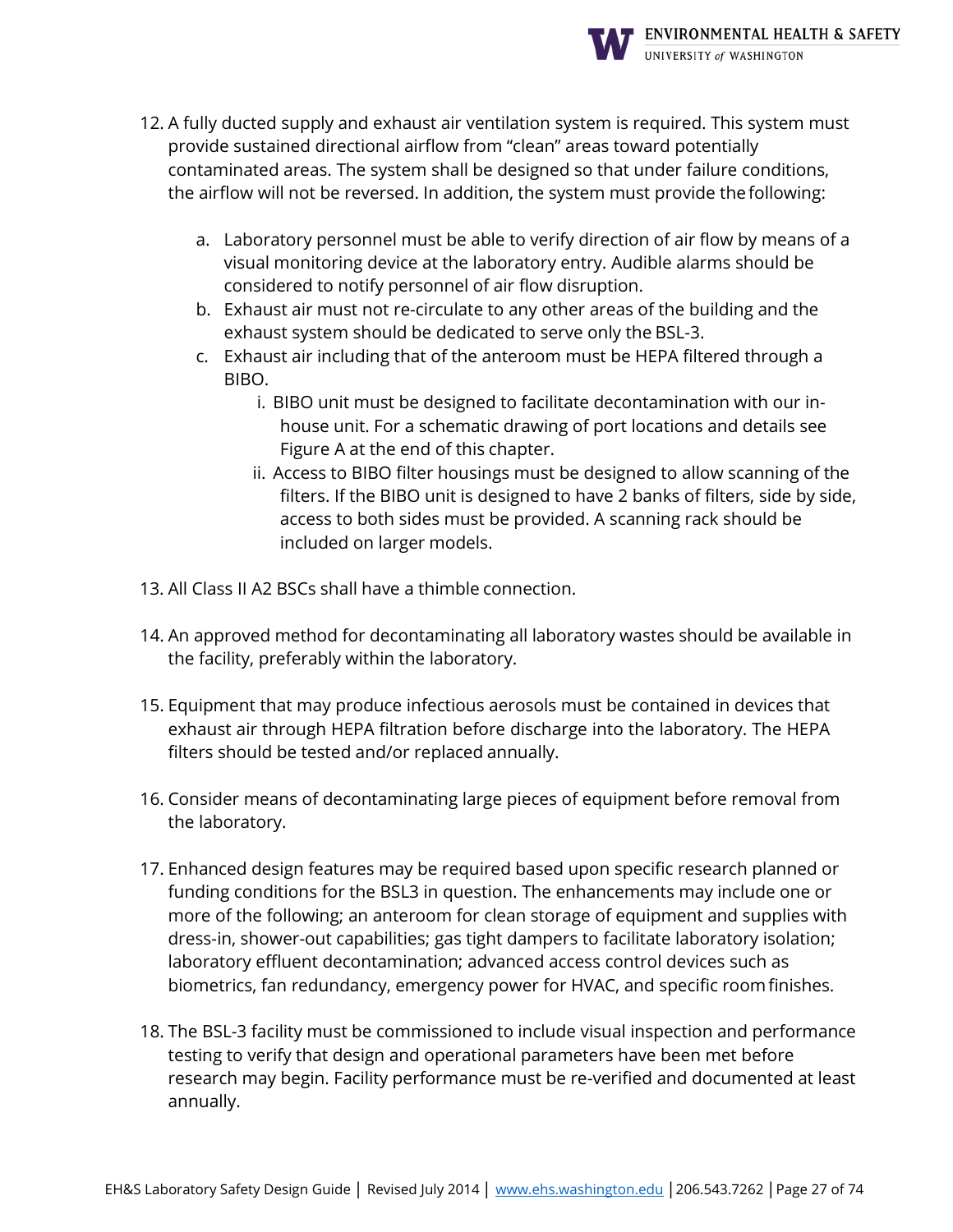

# E. Biological Safety Cabinets

- 1. See the [Biological](http://www.ehs.washington.edu/biological/biological-safety-cabinets) Safety Cabinets webpage for information concerning BSC selection, location, procurement and certification.
- 2. Locate the biological safety cabinets (BSC) away from doors, operable windows, hightraffic, ventilation diffusers and other possible airflow disruptions; use a guideline of six feet of separation.
- 3. Provide a minimum of six feet of clearance between BSCs installed directly opposite another.
- 4. Do NOT plumb the BSCs with natural gas.
- 5. Design Biological Safety Cabinets (BSC) to be installed as follows:
	- a. Class II, Type A2 BSC may need to be connected to the general exhaust system via a thimble connection depending on chemical use. This determination is best made through discussions with EH&S early in the design process. If required, the thimble will be provided by the BSC manufacturer and installed per manufacturer's instructions and exhausted per Figure B at the end of this chapter.
	- b. Class II Type B2 BSC shall be directly (hard) connected to a dedicated exhaust system.
	- c. Class II Type B BSCs shall be interlocked with the exhaust fan so they shut down and alarm in the event of an exhaust fan/system failure.
	- d. Class II Type B BSC exhaust shall be provided with a gas-tight valve that is accessible from the front or side of the cabinet; the purpose of this valve is to facilitate decontamination of the BSC.
- 6. Provide each Class II Type B BSC with a dedicated exhaust system unless an alternative design is demonstrated to provide the precise control necessary for cabinets to stay in tight tolerance limits.
- 7. Provide each Class II Type B BSC with a bypass system for exhausting the room when the BCS fan is turned off; turning the BSC fan off saves filter life and the bypass facilitates decontamination of the BSC.
- 8. Thimble connection exhaust airflow shall be 120-125% of the BSC manufacturer's exhaust specification.
- 9. Provide at least ten inches of clearance above a recirculating Class II A2 BSC; this is to facilitate decontamination of the exhaust HEPA filter.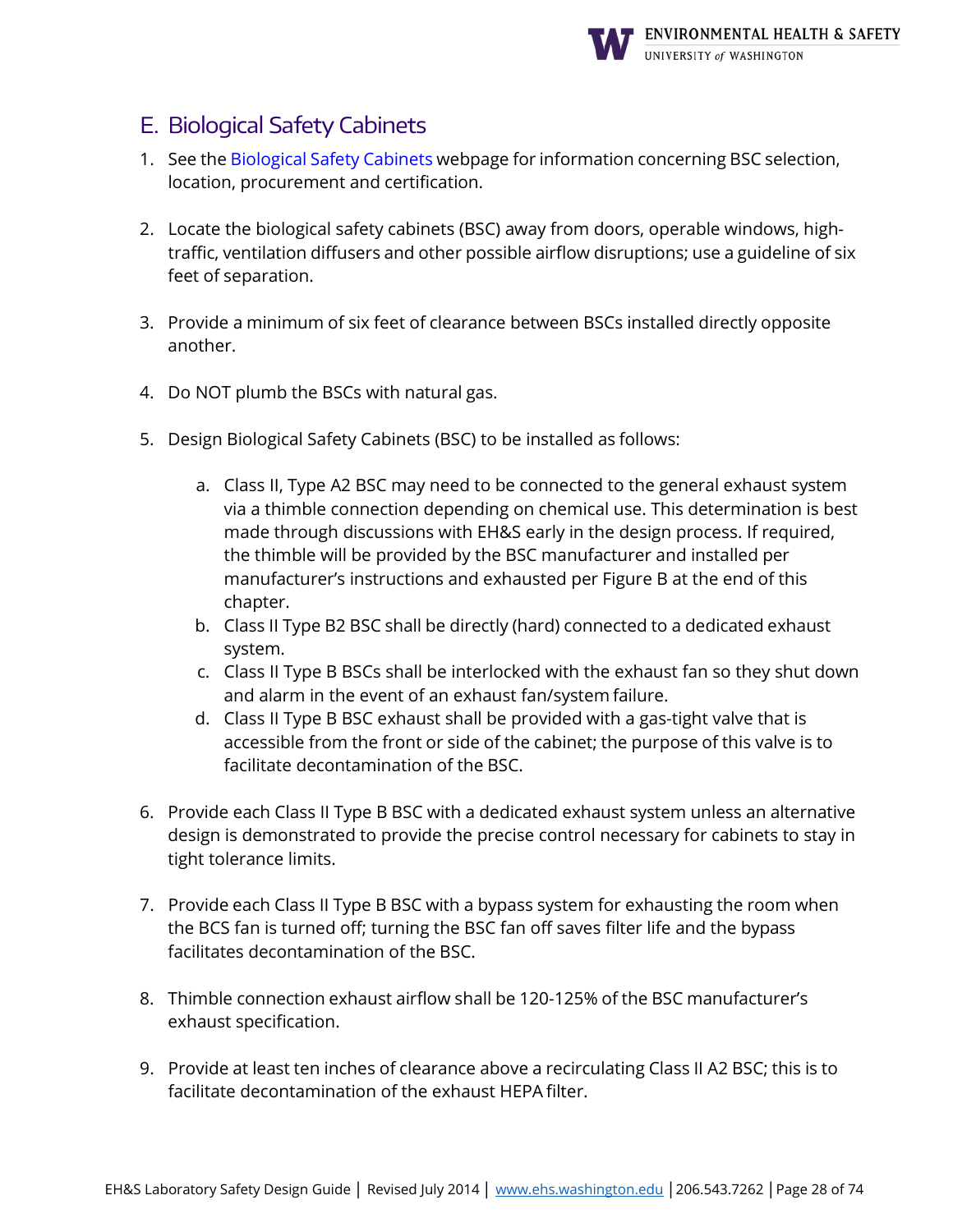

- 10. Provide at least four inches of clearance behind and on the non-utility side, and six inches clearance on the utility side of the cabinet.
- 11. Provide a NEMA 5-20 (20-amp) receptacle located high so that unit may be easily unplugged for servicing.
- 12. Specify BSC to be seismically anchored per manufacturer recommendations and include seismic braces and other necessary components in the purchase.
- 13. Biosafety cabinets must be certified by University EH&S technicians prior to substantial completion and use. This should be scheduled directly with the EH&S technician at least 2 weeks prior to required certification date.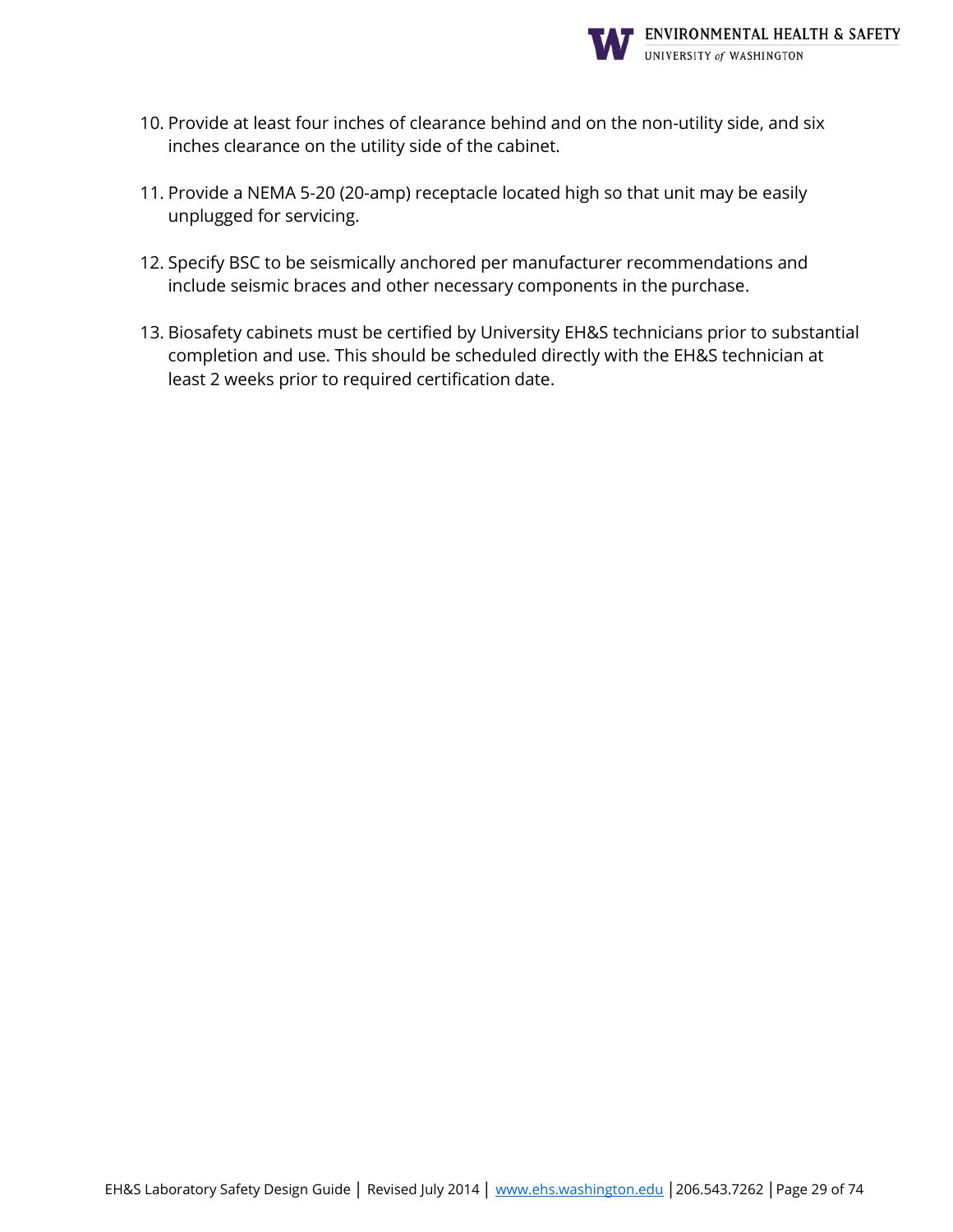

# F. Bag In/Bag Out Unit Detail

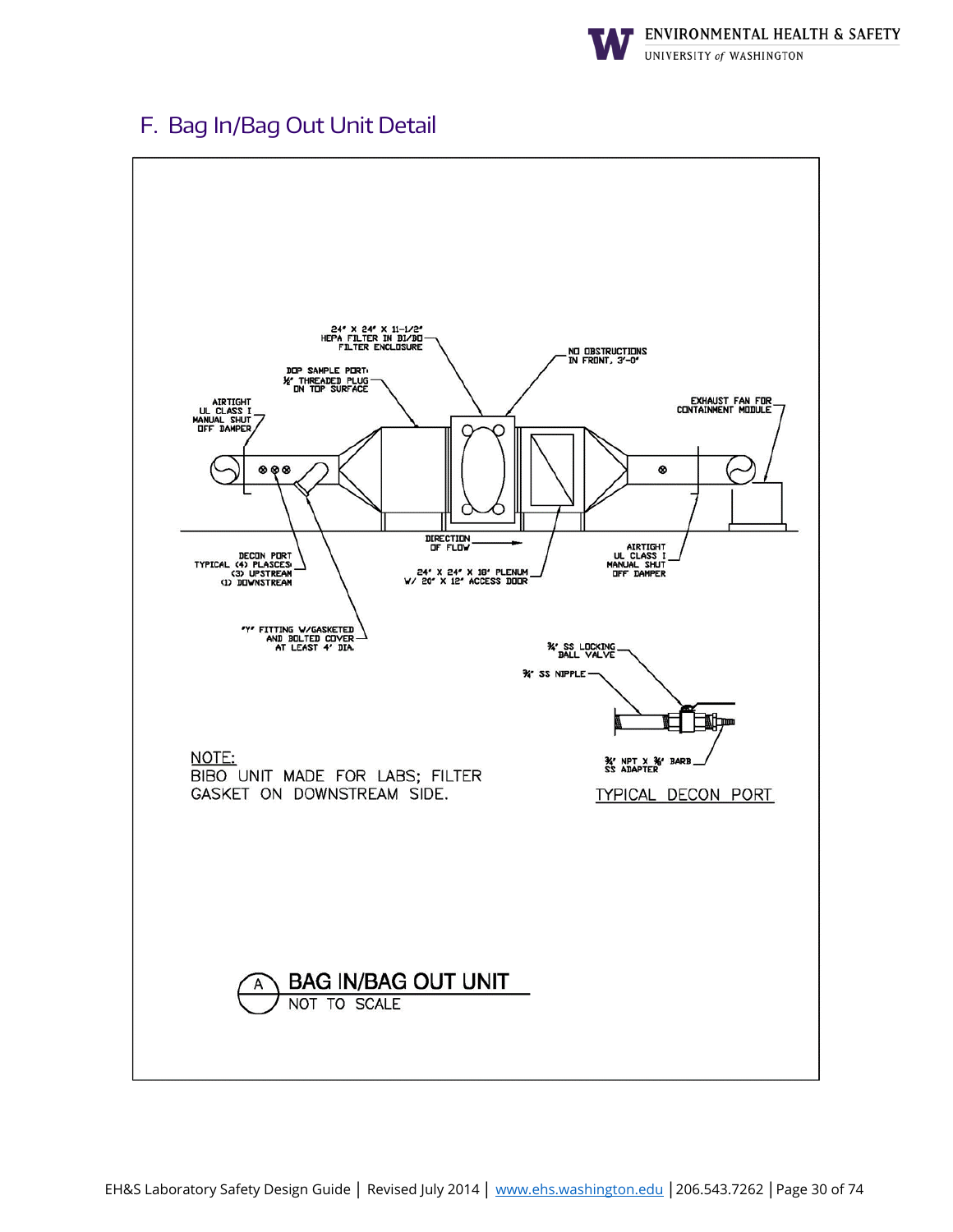

# G. Bio Safety Cabinet Duct Connection Detail

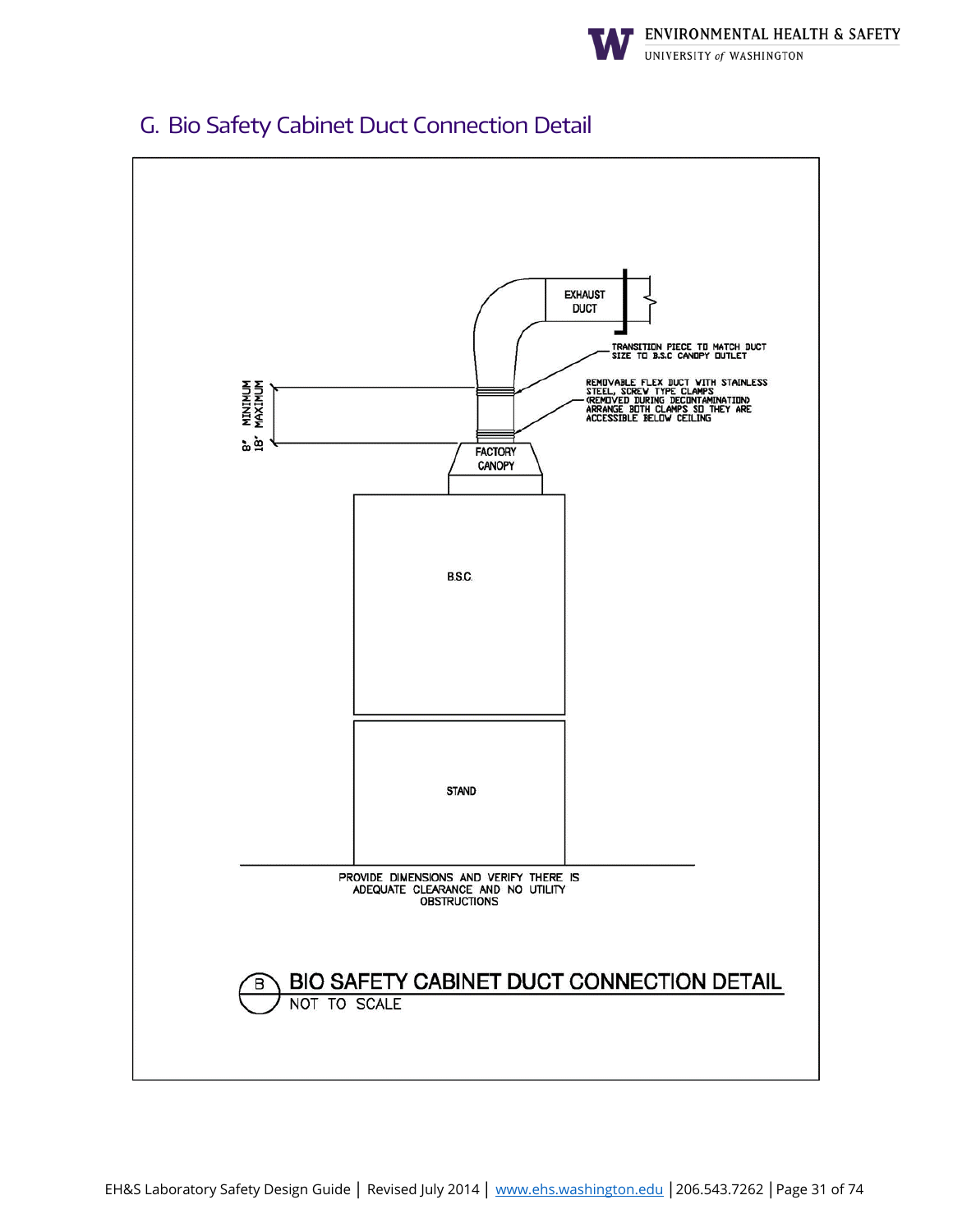

# <span id="page-31-0"></span>SECTION 8: FIRE SAFETY

- A. Scope
- B. Fire Extinguishers
- C. Building Fire Service/Utilities
- D. Fire Sprinklers/Standpipes
- E. Fire Alarm Systems
- F. Fire/Smoke Dampers
- G. Environmental Control Systems/Smoke Control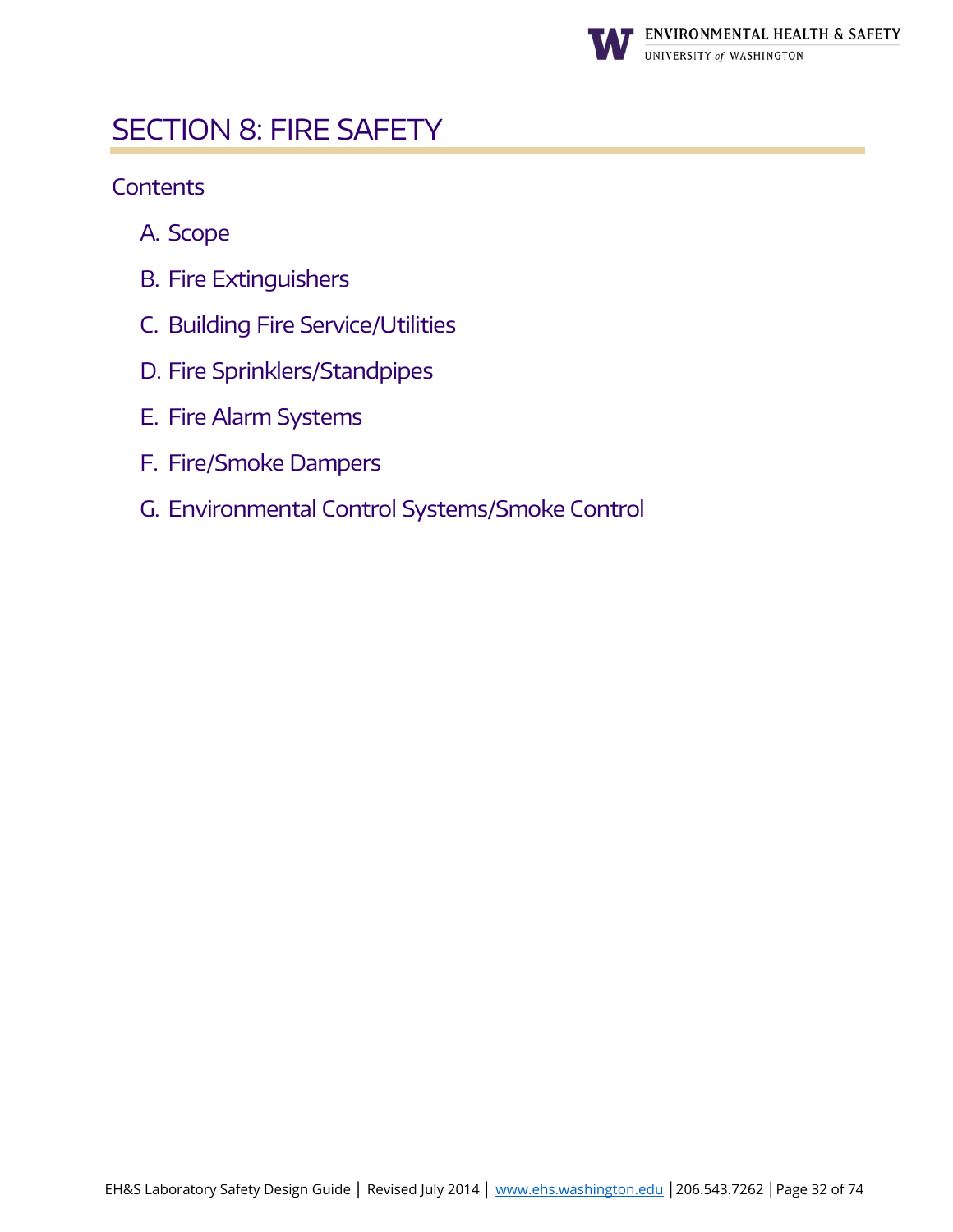

# A. Scope

This guide presents the minimum performance requirements for fire safety building features provided for laboratory buildings. It includes fire extinguishers, fire sprinklers, fire alarms, fire/smoke dampers, and environmental control systems/smoke control. This section is written primarily for leased buildings and other facilities not maintained by UW Facilities Services. For UW owned and operated buildings, see the UW Facilities Services Design Guide for fire safety requirements. Most of the requirements were taken directly from the International Fire Code, as adopted by Seattle/Washington State, with supporting information from the National Fire Protection Association. These references are provided at the end of this chapter.

#### B. Fire Extinguishers

- 1. Fire extinguisher shall be conspicuously located and within required travel distances as outlined in codes and standards. Travel distance and extinguisher capacity requirements vary significantly with occupancy. Below are common placement and design criteria specific to laboratory buildings.
- 2. Wet laboratories, hazardous material storage, dispensing, and mixing rooms require a UL rated 3A:40BC extinguisher within thirty (30) feet of travel distance from any point, but not necessarily in each room. Where extinguishers are provided inside wet laboratories, the extinguisher should be located near the egress door. Wet laboratories are considered laboratories with significant amounts (greater than five gallons) of hazardous and flammable materials such as chemical research laboratories, semiconductor fabrication facilities, biological laboratories, and other laboratories using hazardous materials.
- 3. An UL-rated 3A:40BC extinguisher shall be required in ordinary-hazard occupancies within a travel distance of fifty (50) feet from any point, but not necessarily in each room. Ordinary-hazard occupancies are considered to be: dry laboratories, computer laboratories, laundry rooms, library stacks, low combustible warehousing/storage mechanical rooms, fuel-fired equipment rooms, parking garages, and workshopservice-repair areas. Dry laboratories have five gallons or less of hazardous and flammable materials such as microscope rooms, physics laboratories, astronomy laboratories, electronics laboratories, and geology laboratories.
- 4. An UL-rated 2A:10BC extinguisher shall be required in light-hazard occupancieswithin (75) seventy-five feet of travel distance from any point, but not necessarily in each room. Light-hazard occupancies are considered to be: assembly rooms, auditoriums, meeting/conference rooms, classrooms, common areas, corridors, hallways, dining and lunch or break rooms, electrical vaults, kitchenettes, locker rooms, mechanical rooms without fuel-fired equipment, medical/hospital In-patient/clinic and treatment rooms, offices, reception areas, waiting rooms, and lounges.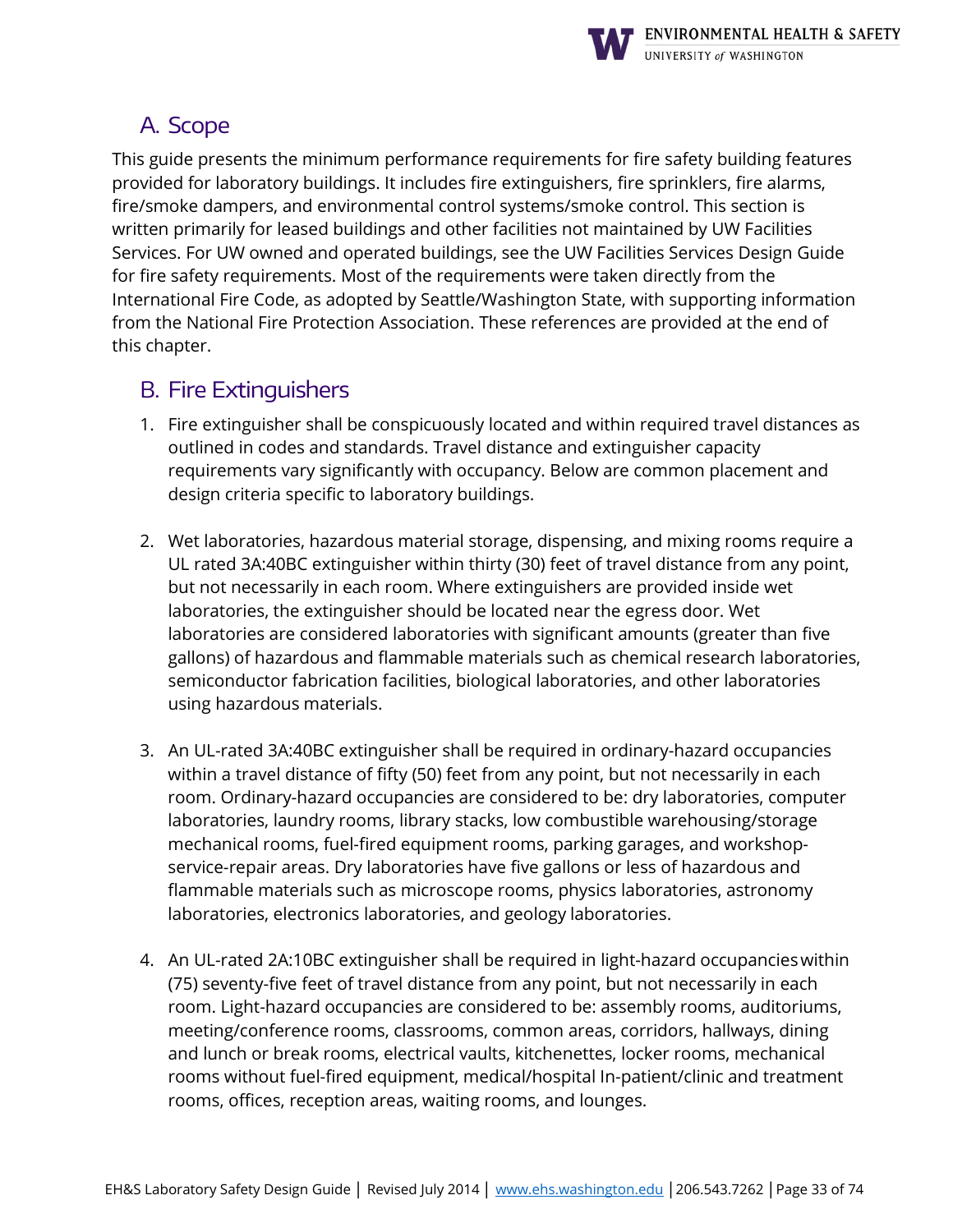

- 5. An UL-rated 2A:10BC extinguisher shall be required in elevator machine rooms or just outside the rooms no further than fifteen feet from the access to the elevator machine room. Should this be included in this section? Not really within scope
- 6. Carbon dioxide or other clean agent (UL-rated 10BC) extinguishers shall be provided in dedicated computer rooms and clean rooms.
- 7. A UL Class D extinguisher shall be required in areas where combustible metals are used or stored.

# C. Building Fire Service/Utilities

- 1. A six-inch minimum fire service shall be provided. Engineering calculations shall be generated for lead-in pipe sizing to document pipe sizing.
- 2. Water piping shall not be installed below slabs on grade.
- 3. Drains should parallel combination standpipes within stair enclosures and discharge to a minimum six-inch sewer drain with a short standpipe (e.g., eight-inch pipe to approximately thirty inches above finished floor) to prevent flooding.

#### D. Fire Sprinklers/Standpipes

- 1. Fire sprinklers shall be provided throughout laboratory buildings. Although not required by code in all cases, the UW believes that providing fire sprinklers is a proven investment and provides related code benefits and increased flexibility for hazardous material storage and use.
- 2. Laboratories are Ordinary-Hazard Group II for fire sprinkler design purposes. Floors not occupied by laboratories shall be designed based on their specificoccupancies.
- 3. Concealed sprinkler heads shall not be used in laboratories unless specifically listed for the laboratory environment being installed.
- 4. Quick-response fire sprinkler heads shall be used to satisfy accessibility standards instead of providing areas of evacuation assistance. Quick-response heads shall be install in all areas allowed by governing standards.
- 5. System layouts with a branch-and-tree configuration shall be provided, with identifiable and accessible cross-mains. A looped cross-main design with dead-end branch lines may substitute for a branch-and-tree layout provided, the cross main only uses a single loop (no grid) and the looped main is minimum 2.5 inches. This performance criterion is given to ensure the fire sprinkler system can be easily modified over the life of the building to address changes in building function and configuration.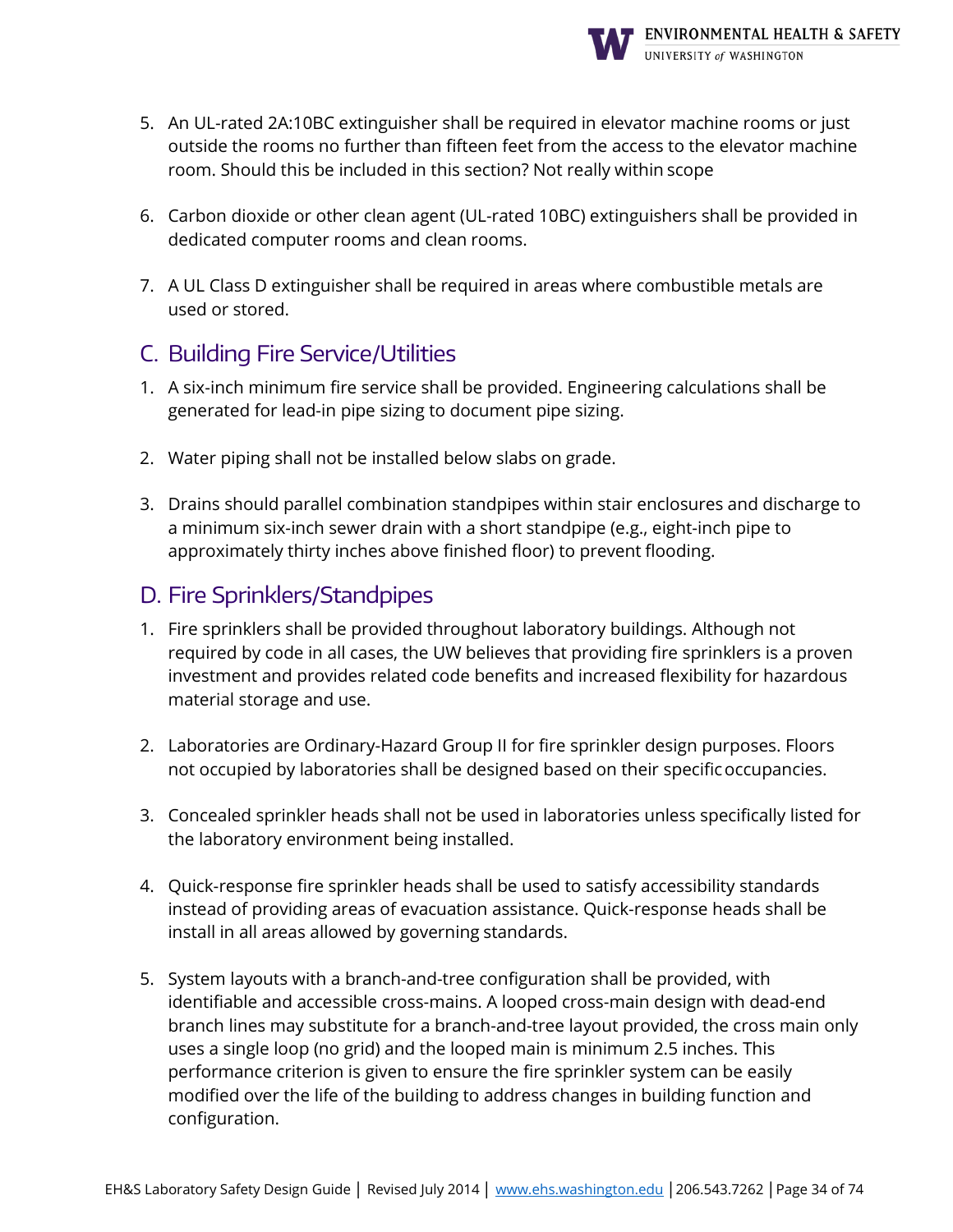

6. Where partial ceilings are provided for architectural reasons, special attention should be paid to the design of the sprinkler system. Heads both above and below the ceiling may be required where the ceiling is not continuous.

# E. Fire Alarm Systems

- 1. The fire alarm control panel shall be addressable with analog sensor and PNIS proprietary station monitoring capability. .
- 2. Service personnel must be able to perform comprehensive tests on the fire alarm system with minimum disruption to occupants.
	- a. Fire alarm system control must originate from the control panel and/or programmable field devices.
	- b. Individual bypass switches located at the main control panel must provide system-wide bypass for each type of output to accommodate testing with minimal disruption.
- 3. Fire alarm systems should provide voice capability for UW Seattle Campus buildings for mass notification by University Police. A local microphone is not necessary for small buildings.
- 4. The system shall include complete smoke detection throughout public corridors and hallways. Detection shall be spaced thirty-five (35) to forty (40) feet on center. Detector locations shall be coordinated with ceiling diffusers; none may be closer than three (3) feet.
- 5. Smoke detectors shall not be provided in exit stairs or dirty environments that would be prone to false alarm unless required by code.
- 6. Manual fire alarm pull stations shall be provided at all building exits in the direct path of egress, regardless of code requirements. Pull stations shall be provided on individual floors at the entrance to the exit stair.
- 7. Fire alarm audibility is required throughout the building. The following guidelines are provided to ensure audibility is provided per code and occupant sensitivity to alarms is addressed.
	- a. Typically, fire alarm speaker audibility can only be achieved through a single door. Therefore, an office inside a suite would require an audible device within the suite to ensure sufficient audibility in the office. Audible device placement in individual offices should be avoided where possible.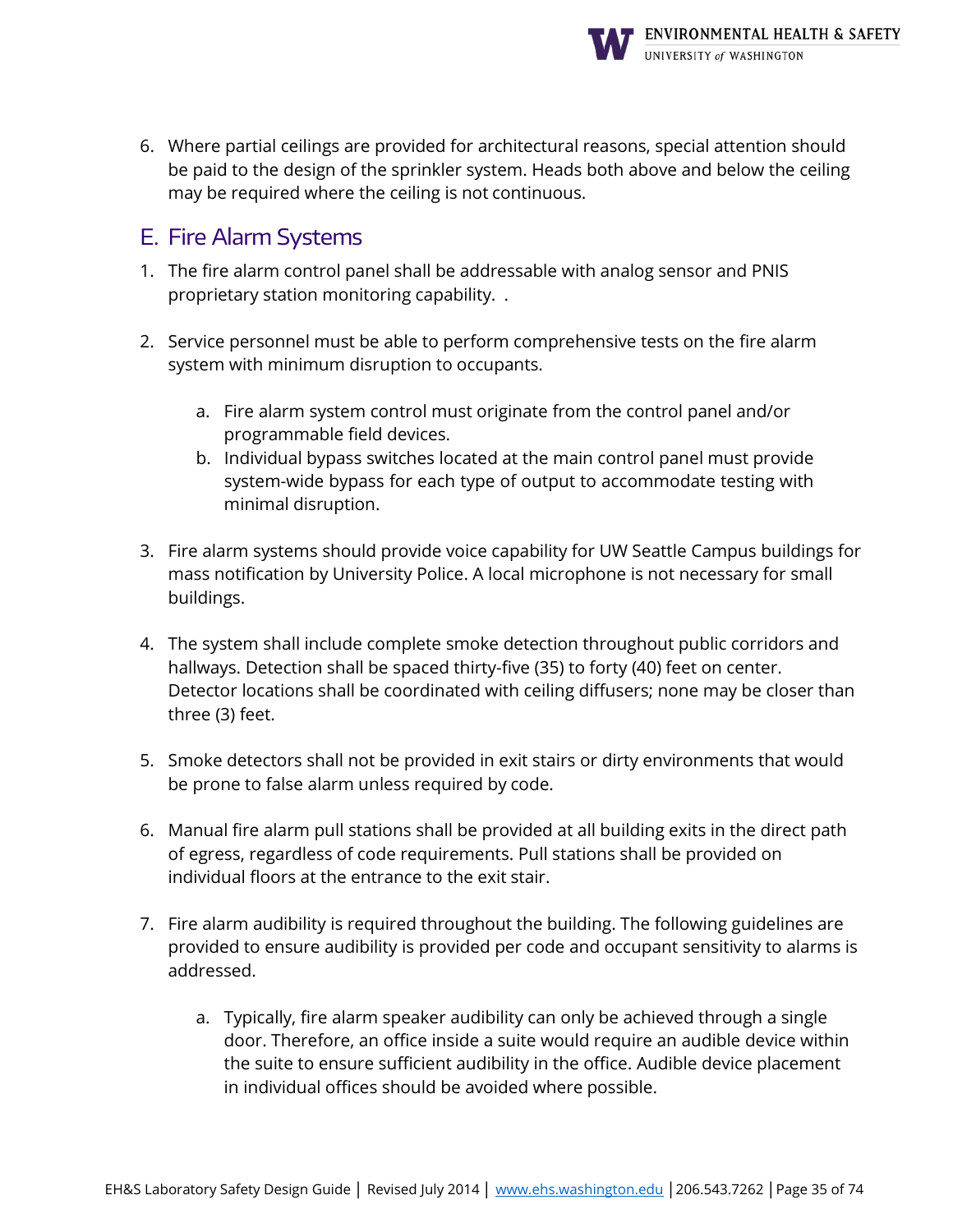

- b. Audible/visual alarms shall be provided in each laboratory to overcome ambient laboratory noise.
- c. Audible devices are typically required in acoustic (sound) rooms, coolers, environmental rooms, and other regularly occupied sound-transmissionresistant areas. Environmental rooms may require weatherproofdevices.
- d. Audible devices located in restrooms should set at a reduced level.
- 8. Visual alarms (strobe lights) are required throughout all public spaces and common areas as defined by the applicable codes and standards. Visual alarm design must include the candela rating on the individual device, and a template should be used to ensure sufficient intensity to provide coverage of all required areas. Synchronization of visual notification devices is required when multiple devices are in the line of sight. Providing synchronization for the entire building should be considered. When visual alarms are provided as part of a combination device (horn/strobe or speaker/strobe) in a non-public space (i.e., research laboratory), the visual alarm need not achieve the minimal candela rating throughout the room or area. Public spaces include but are not limited to hallways, corridors, classrooms, meeting rooms, conference rooms, copy rooms, lounges, break rooms, and restrooms.

# F. Fire/Smoke Dampers

- 1. The number of smoke/fire dampers should be minimized through:
	- a. Coordination of duct layout with suite configurations.
	- b. Close attention to code "exceptions" to standard smoke/fire damper placement requirements.
- 2. The UW prefers the use of pneumatic dampers due to their reliability. If the building is connected to a reliable air supply, pneumatic dampers should be considered.
- 3. The manufacturer shall stand behind the reliability of the actuators even if they are to be closed only once a year. The manufacturer shall not limit the warranty of the damper due to closure only once a year. Electric actuators shall have an end-switch or clutch to reduce force on the damper when it is being held open. Electric actuators shall not use stall-motors.
- 4. Provide access panels associated with each fire/smoke damper.

# G. Environmental Control Systems/Smoke Control

1. Engineered smoke control systems should be provided only as value-added for the project or specifically required by code. The specific requirements of a smoke control system shall be reviewed to ensure a smoke control system will be value-added. The UW's history with engineered smoke control systems is not favorable. Unless the systems are designed in detail and based on good engineering principles, these systems often increase project costs and are not reliable.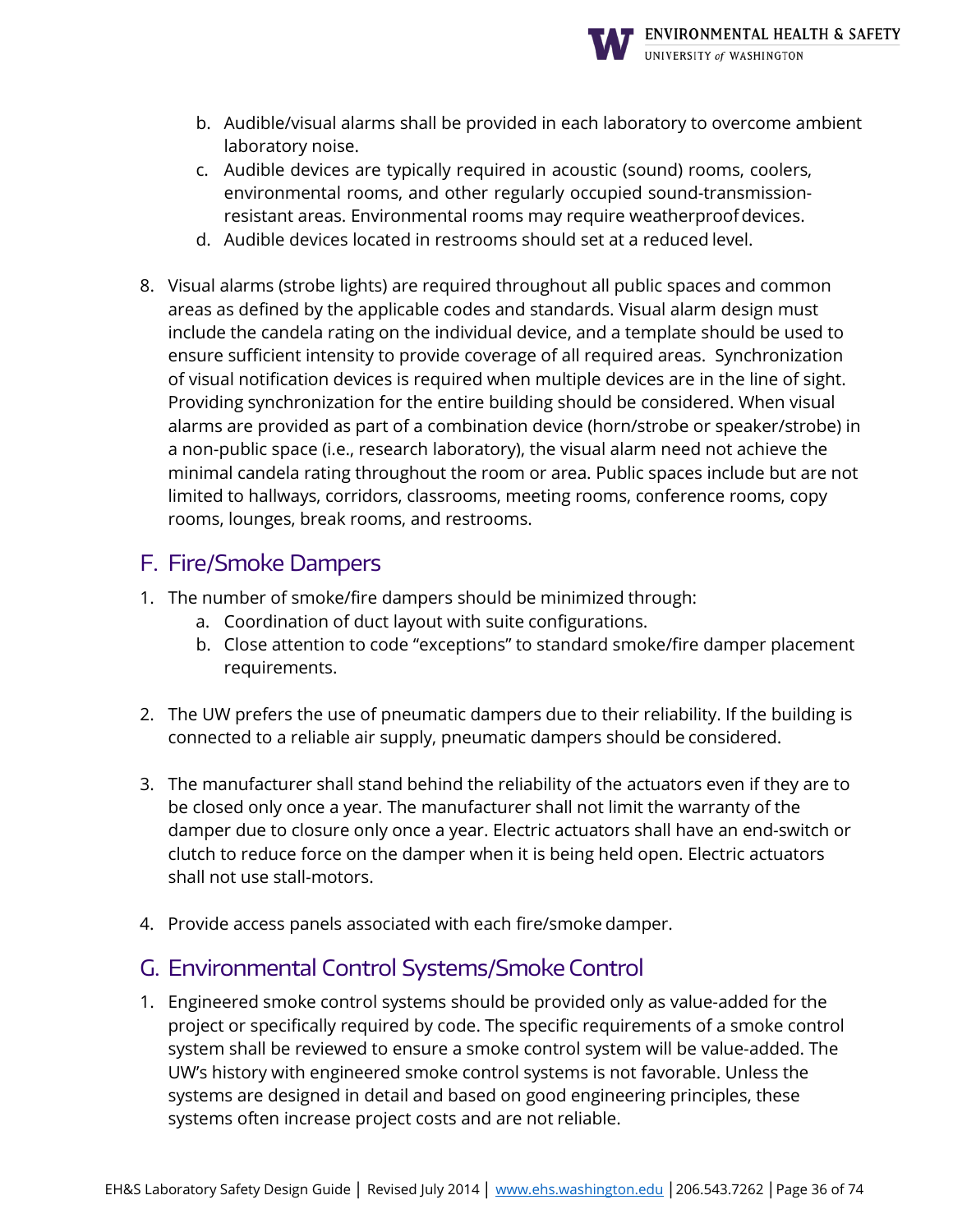

- 2. Only the fire alarm system should control life safety fans such as atriums, elevator shafts, and dedicated smoke control systems. Likewise, only the fire alarm system should control the smoke dampers at air-handler inlet and discharge. Shut down authority should be effective for all positions of the local HOA or VFD controls. The environmental control system shall not control fans after shutdown by the fire alarm system until after resetting the fire alarm system. Toilet and other non-recirculating exhaust fans shall remain on unless this creates a problem with air quality or excessive pressure on exit doors.
- 3. In buildings where mechanical systems operate under direct digital control in emergency power conditions, the environmental control system shall monitor the fire alarm panel to determine when the building is under a fire alarm condition. The environmental control system shall monitor the emergency power transfer switch to determine when there is loss of normal power and restoration of normal power.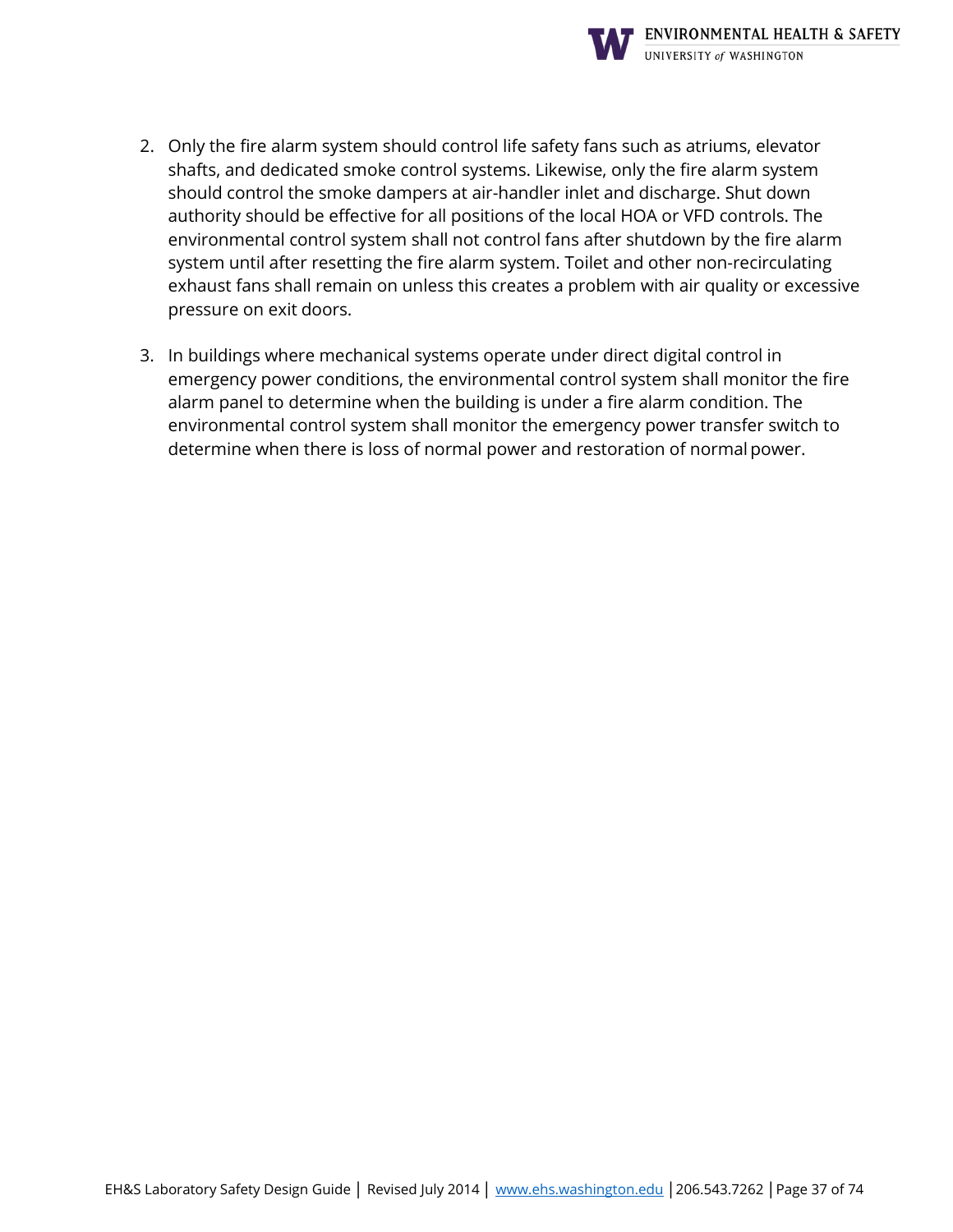

# <span id="page-37-0"></span>SECTION 9: ADDITIONAL REQUIREMENTS FOR RADIOACTIVE MATERIALS LABORATORIES

- A. Scope
- B. Basic Laboratory Design
- C. Ventilation Considerations
- D. Radioactive Waste Management
- E. References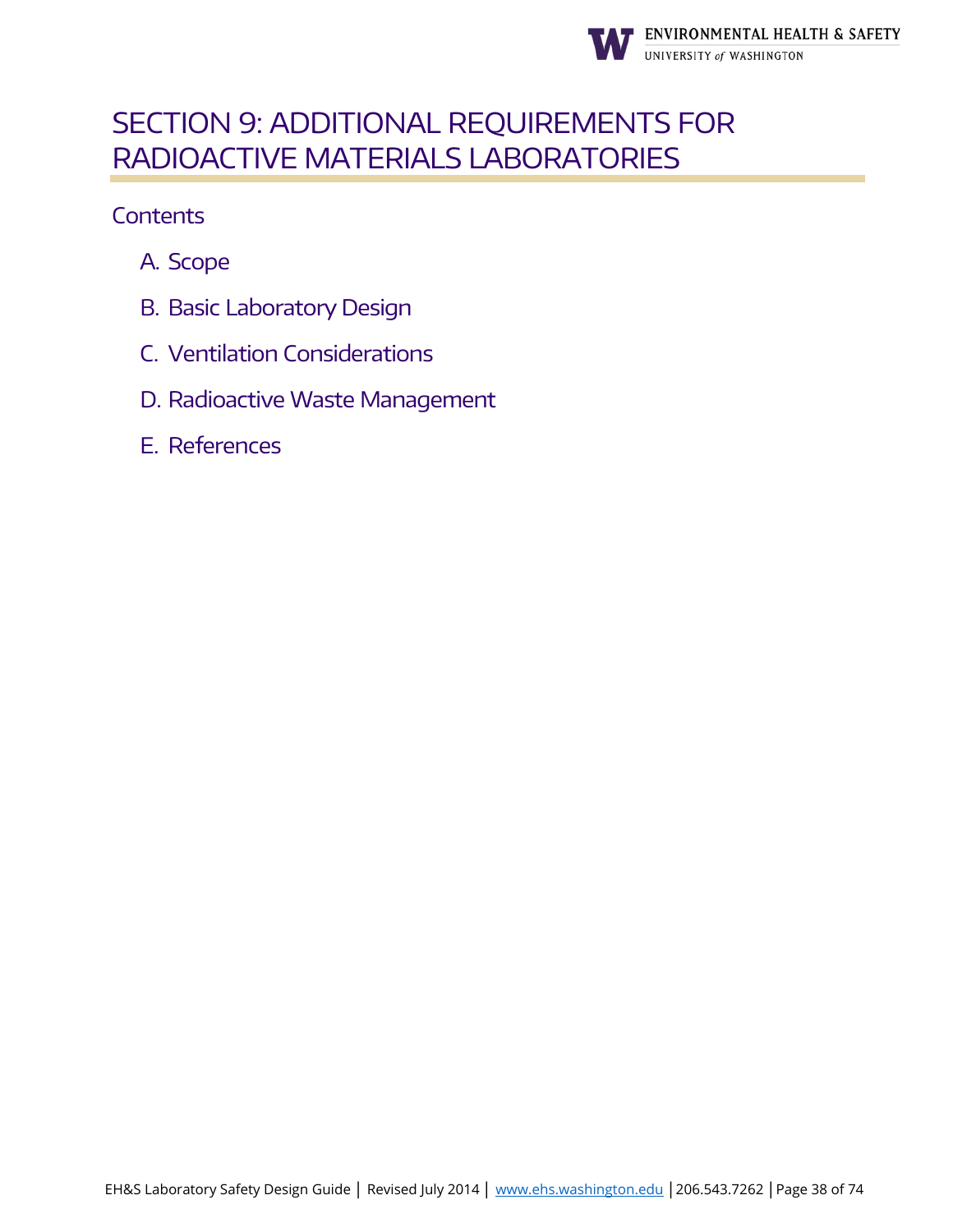

# A. Scope

All radioactive materials and their uses are governed by the terms and conditions of the UW Radioactive Materials License, issued by the State of Washington Department of Health, Division of Radiation Protection (DOH). Most of the requirements were taken directly from the Washington Administrative Code (WAC) 296-800-150 with supporting information from American National Standards Institute (ANSI) Z358.1-2009 and a directive from the Washington State Department of Labor & Industries (L&I); these references are provided at the end of this chapter.

#### B. Basic Laboratory Design

- 1. A facility for handling radioactive material shall be located and designed so that the radiation doses to persons outside the facility can be maintained below applicable limits and are As Low As Reasonably Achievable (ALARA).
- 2. Sinks shall be constructed of impervious material such as stainless steel. Faucets should be foot-, elbow- or knee-operated. Plumbing should be smooth and easily cleaned.
- 3. When required, radiation shielding shall be approved by the UW Radiation Safety Office (RSO). This applies to high-energy gamma and x-ray emitters. Facility-designed shielding is not usually needed for alpha- or beta-emitters.
- 4. The UW RSO shall determine whether High, Very High or Airborne radiation areas exist and specify requirements that may result from these unusual levels of radioactive materials.
- 5. Floors should be smooth, nonporous, easily cleaned surfaces. Appropriate floor materials include sheet vinyl and sealed concrete.
- 6. Laboratory benches must have nonporous, easily decontaminated surfaces. Surfaces of high-quality plastic laminate or stainless steel are preferable.

# C. Ventilation Considerations

1. The UW RSO shall evaluate facilities performing procedures that involve any unsealed radioactive materials having the potential to emit airborne radionuclides for compliance with State of Washington Air Emission Standards. Calculations may reveal that the facility needs to be equipped with ventilation that will limit air concentrations to levels that are ALARA and are lower than allowed limits. Ventilation systems shall prevent the escape of the airborne contaminants to adjacent non-use areas to assure that air concentrations in those areas do not exceed allowed limits. Facilities using radioactive materials may need to be approved by the State of Washington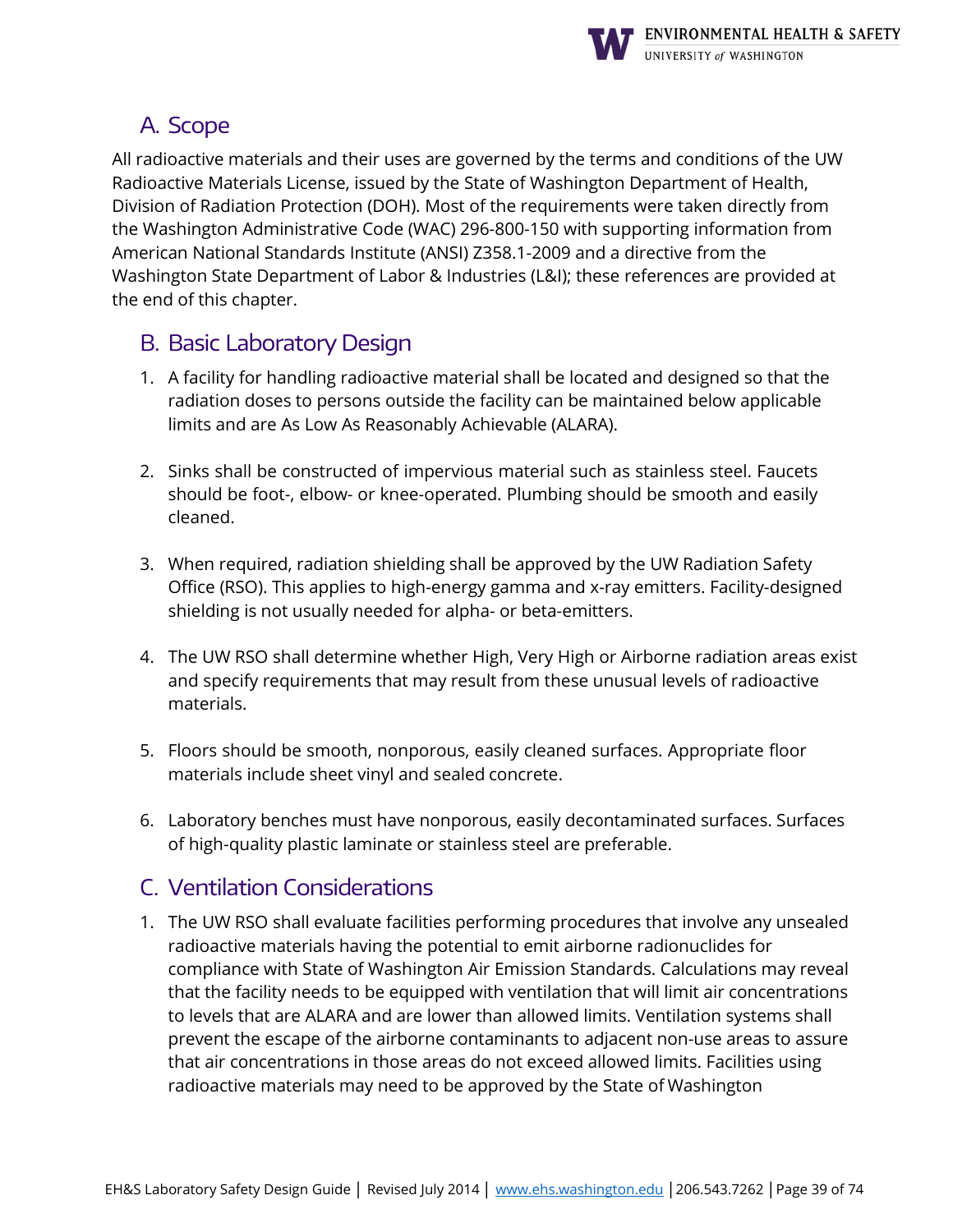

Department of Health and a Notice of Construction (NOC) may need to be filed with the DOH, depending on what air emission calculations reveal.

- 2. Hood inserts are only permitted for iodination procedures specifically approved by the UW RSO.
- 3. Radioactive air cleaning (filtration) systems on major installations shall be designed in accordance with ASME N509 or AG-1, and should be designed in accordance with N509 and AG-1 whenever possible for all installations. The radiation exposure of individuals from the radioactive materials retained on the filter(s) shall be evaluated. Each filter stage shall be designed and located to facilitate independent testing in accordance with ASME N510 or AG-1. HEPA filters used in the last stage of a system just prior to discharge into occupied locations or the environment shall comply with DOE-STD-3020- 97 (be "nuclear grade").
- 4. Each filter stage should be designed and located to facilitate independent testing according to applicable standards. Proper design will allow the filters to be changed easily while minimizing the potential for release of radioactivity and worker exposure. Push-through bag-in/bag-out systems are preferable. While closed-face filters appear to be convenient to use, proper in-place testing is virtually impossible, so they should not be used whenever the filter will be subjected to in-place testing. Higher efficiency filters, such as ULPA filters, are available, but they are not as rugged as a nuclear-grade HEPA filters and they should not be used for radioactive air cleaning.
- 5. In order to construct a new or modify an existing radionuclide air emission facility, a notice of construction (NOC) is required to be submitted to the Washington State Department of Health (DOH) early in the design phase. Within thirty days of receipt, the DOH will inform the applicant if additional information is required. Within sixty days of receipt of all required information, the DOH will issue an approval or denial to construct. When the new construction or modification is complete, the DOH will issue a license, or amend an existing license, authorizing operation of the emissionunits(s).

#### D. Radioactive Waste Management

- 1. Piping systems should be designed to minimize connections between sanitary and laboratory drains.
- 2. To reduce unnecessary exposure, radioactive waste should be stored in areas separate from work places. However, it is recommended that the transfer route of radionuclide to waste areas be over as short a distance as possible.

#### E. References

1. UW Radiation Safety Manual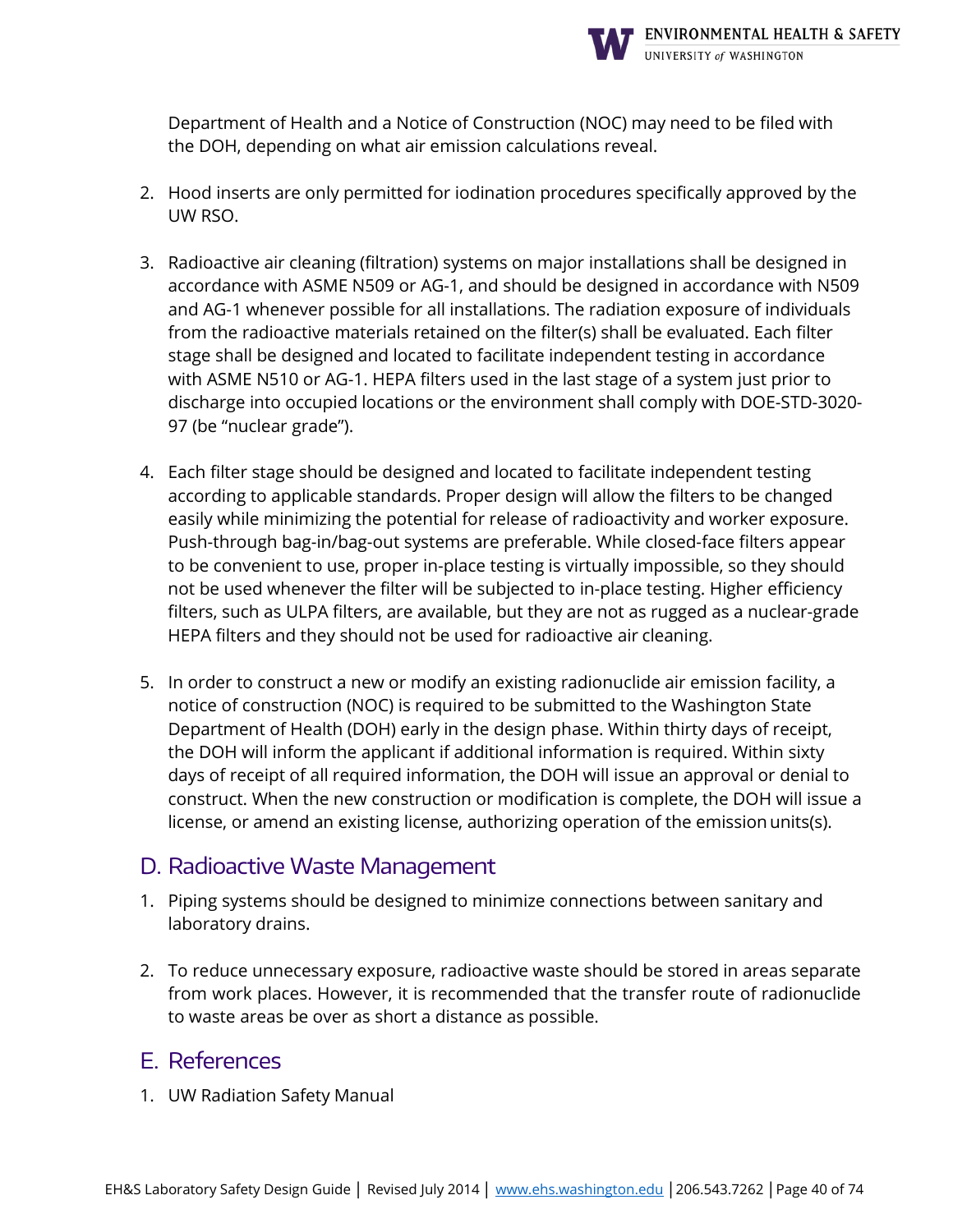

- 2. Washington Administrative Code (WAC) 246
- 3. 10 Code of Federal Regulations (CFR) 20
- 4. 10 Code of Federal Regulations (CFR) 51
- 5. National Council on Radiation Protection and Measurements (NCRP) Report No. 127
- 6. Regulatory Guide 8.37, "ALARA Levels for Effluents from Materials Facilities,"1993
- 7. NUREG 1556 Vol. 7
- 8. UW Type A License of Broad Scope
- 9. Regulatory Guide 8.25, Revision 1, "Air Sampling in the Workplace,"1992
- 10. Regulatory Guide 4.20, "Constraints on Release of Airborne Radioactive Materials to the Environment for Licensees Other Than Power Reactors," 1996
- 11. DOE Specification for HEPA Filters Used by DOE Contractors, DOE-STD-3020-2005
- 12. ASME Code on Nuclear Air and Gas Treatment AG-1-2010
- 13. ASME Nuclear Power Plant Air-Cleaning Units and Components ASMEN509-2002
- 14. ASME "Testing of Nuclear Air Treatment Systems" ASME N510-2007
- 15. ASME Code on Nuclear Air and Gas Treatment AG-1-2010
- 16. ASME Nuclear Power Plant Air-Cleaning Units and Components ASMEN509-2002
- 17. NCRP Report No. 127 Section 4.6
- 18. [Laboratory Design References at www.ehs.washington.edu/fire-life/facilities-projects](http://www.ehs.washington.edu/fire-life/facilities-projects-support)[support.](http://www.ehs.washington.edu/fire-life/facilities-projects-support)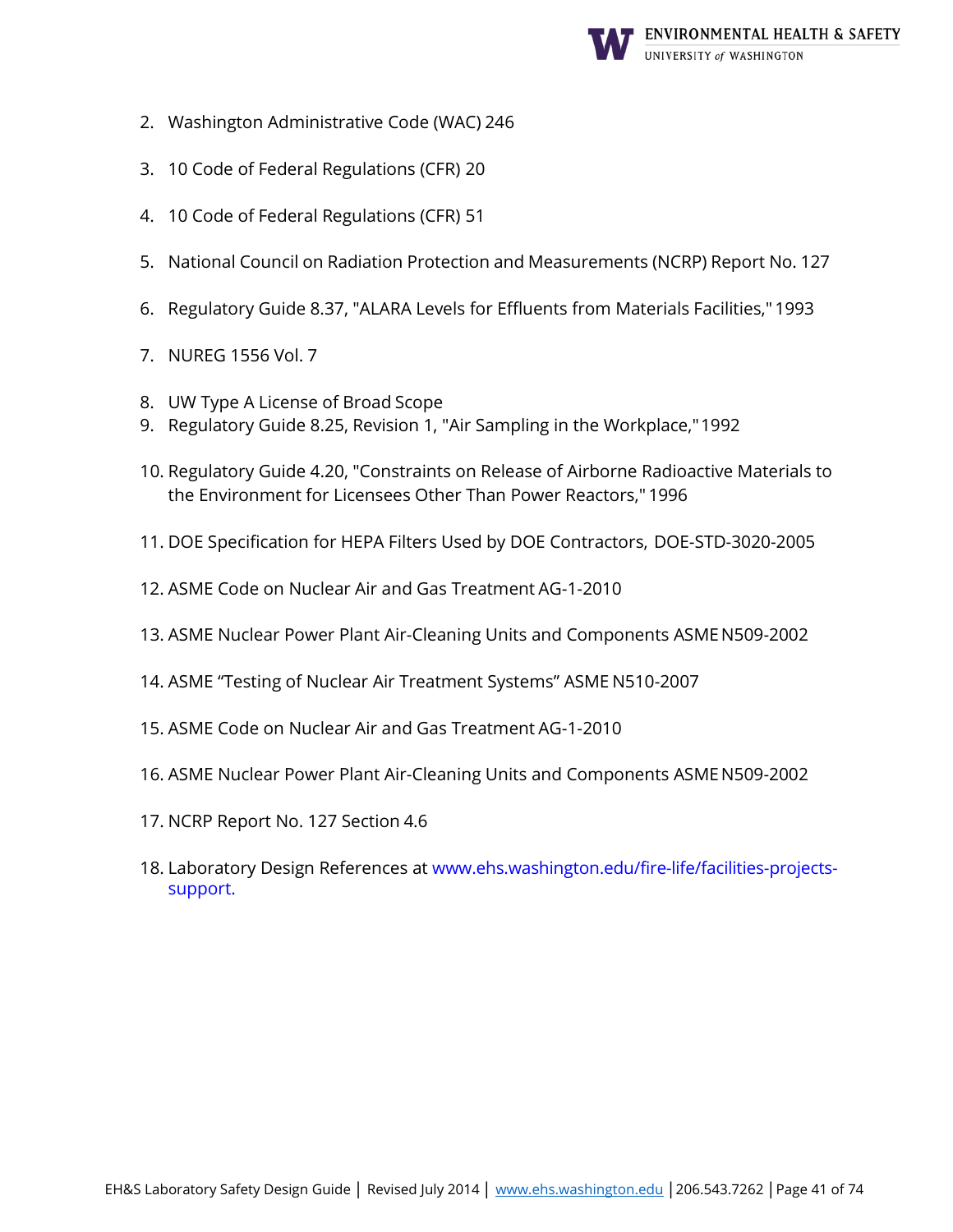

# <span id="page-41-0"></span>SECTION 10: ADDITIONAL REQUIREMENTS FOR LABORATORIES WITH IRRADIATORS AND/OR RADIATION PRODUCING MACHINES

- A. Scope
- B. Introduction
- C. General Requirements/Considerations
- D. Considerations for Radiation Producing Machines
- E. Considerations for Radioactive Materials
- F. Considerations for Facilities/Sources used for the Healing Arts
- G. References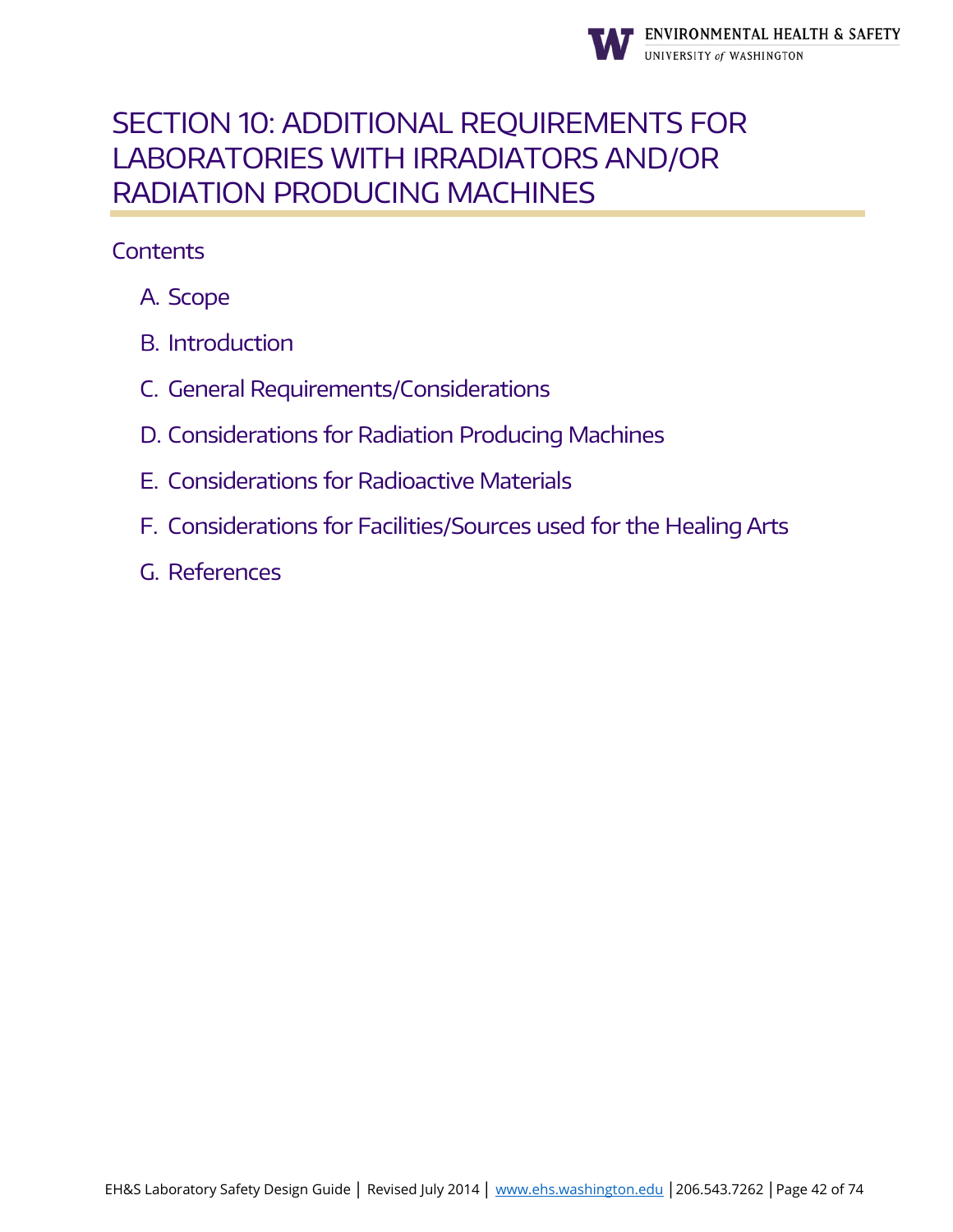

# A. Scope

This Design Guide applies to all facilities, including leased properties. The purpose of this chapter is to identify common irradiators, sources, and machines that produce external ionizing radiation at research facilities and to give general guidelines regarding the planning, installation, storage and use of these sources. For details, always refer to the UW RSO or a "qualified expert". Though these recommendations deal mostly with radiation sources found in research facilities, most campuses have medical x-ray facilities as well (e.g., hospitals, medical and dental clinics); therefore, limited comments regarding these facilities have been included. References are provided at the end of this chapter.

# B. Introduction

Machine irradiators, and high activity non-sealed sources that produce ionizing radiation are common in research laboratories. These devices can include high-energy accelerators that require special shielding and control as well as devices that produce x-rays of such low energy and intensity that minimal shielding and controls is required. This wide variation in sources makes it difficult to write detailed guidelines for all radiation sources. It is important to involve the UW Radiation Safety Office (RSO) early on in the processes related to design, installation, acceptance testing, and operations of all such sources. Additionally, a State of Washington Department of Health (Division of Radiation Protection) approved "qualified expert" may assist in the shielding calculations and room design criteria for x-ray systems. Typical sources include:

- 1. Radiation Producing Machines:
	- a. X-ray radiographic and/or irradiation facilities
	- b. Accelerator facilities
	- c. Analytical x-ray machines (e.g., x-ray diffraction, electron microscopes)
	- d. Cabinet radiography units
	- e. Accelerators used for radioisotope production
- 2. Devices Containing Radioactive Materials:
	- a. Sealed sources
	- b. Irradiators
	- c. Moisture/density gauges
	- d. High activity non-sealed sources (i.e., sources which can produce high external radiation exposures, but do not satisfy the requirements to be considered sealed sources)

# C. General Requirements/Considerations

Early in the planning stages when an irradiator or x-ray producing device is planned for installation in a building, UW RSO shall be consulted. There are numerous regulatory and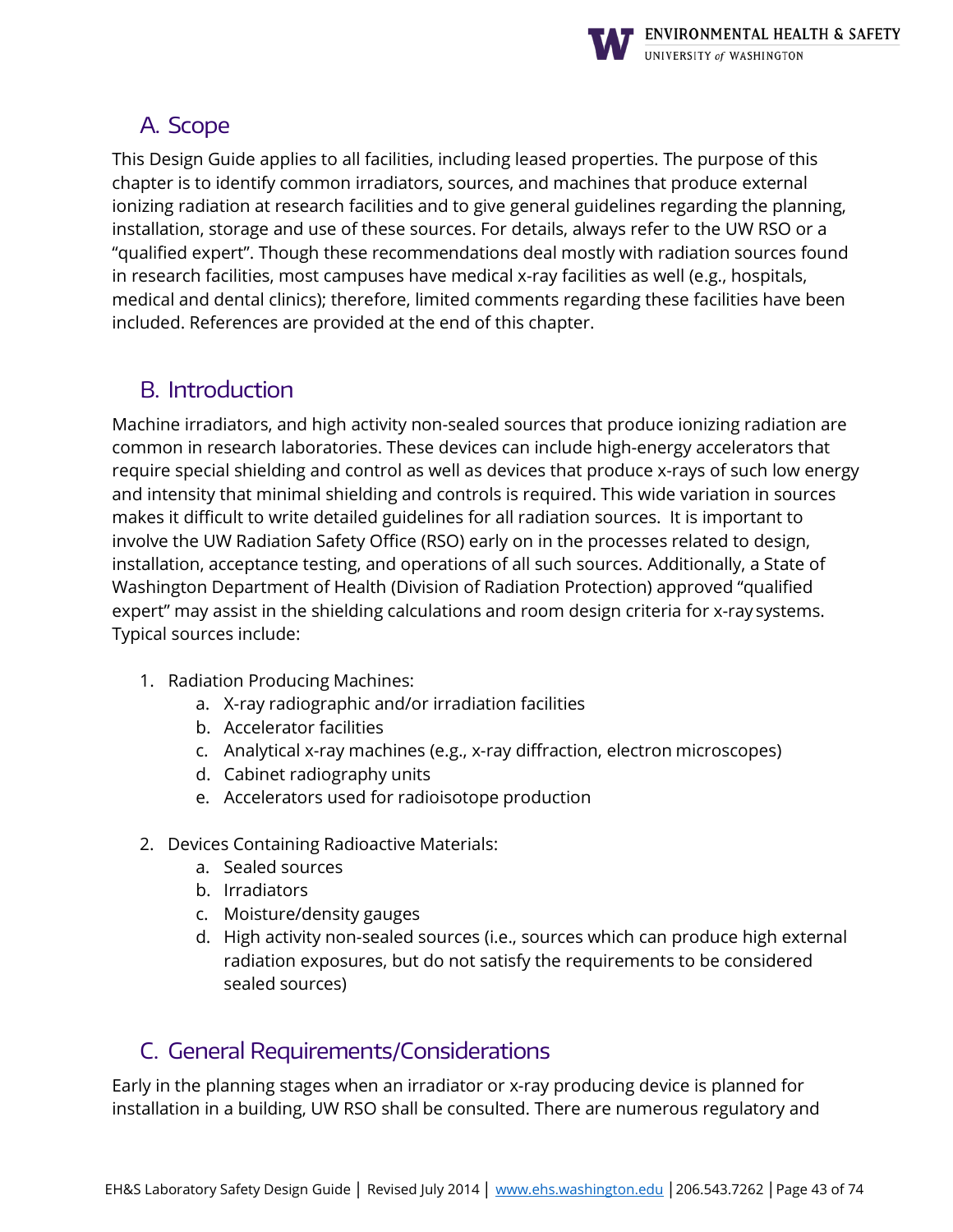![](_page_43_Picture_0.jpeg)

design requirements that shall be addressed (e.g., registration, licensing and shielding). Some general considerations that apply to both radiation producing machines and devices containing radioactive material are:

- 1. Exhaust ducts and collectors shall be located and/or shielded such that personnel exposures along its route of travel and at the collector are ALARA and do not exceed regulatory limits. Collectors shall be equipped with bag-in/bag-out capability and located such that there is adequate space to change out collectors without contaminating uncontrolled areas and with minimum disruption of uncontrolled operations. Since such ducting and associated collectors are often located in uncontrolled areas occupied by individuals who are unfamiliar with radiation, even small exposures may be alarming to the occupants. Therefore, it may be advisable to design shielding in order to reduce exposures far below regulatory limits or to provide additional training to the occupants regarding the effects of radiation.
- 2. Shielding required to protect people from radiation is often inadequate to protect unexposed film or emulsions stored near radiation sources. Shielding required to protect unexposed film or emulsions stored in areas near radiation sources shall be evaluated on an individual basis.
- 3. The structure of the facility shall be designed (evaluated and updated for renovated facilities) to physically support required shielding (e.g., weight "cold flow"). It is important to recognize that some shielding materials (e.g., lead) can "cold flow" with time, particularly for tall and thick sections. It is necessary to support shielding in a way that will address this problem or to use an alternative shielding material (e.g., iron or concrete).
- 4. Hazards associated with moving heavy shields, high voltage, and high magnetic fields are often present around radiation sources. Often, special administrative and engineering controls are required to deal with these hazards safely.
- 5. Exhaust systems for hazardous materials (e.g., ozone, cryogens, and gaseous activation products) produced or present around radiation sources need to be designed to maintain exposure levels for hazardous materials below the respective occupational exposure limits (OEL). Care shall be exercised in selecting the discharge points for these exhaust systems.
- 6. Interlocks may be required on movable shielding components or access doors to rooms containing high energy radiation producing machines or large sources of radioactive material. The interlocks must disable the production of radiation or shield the radioactive source if doors are not closed or if shielding is not positioned as required to provide adequate protection to controlled or uncontrolled areas. Such interlocks shall be failsafe and tamper resistant.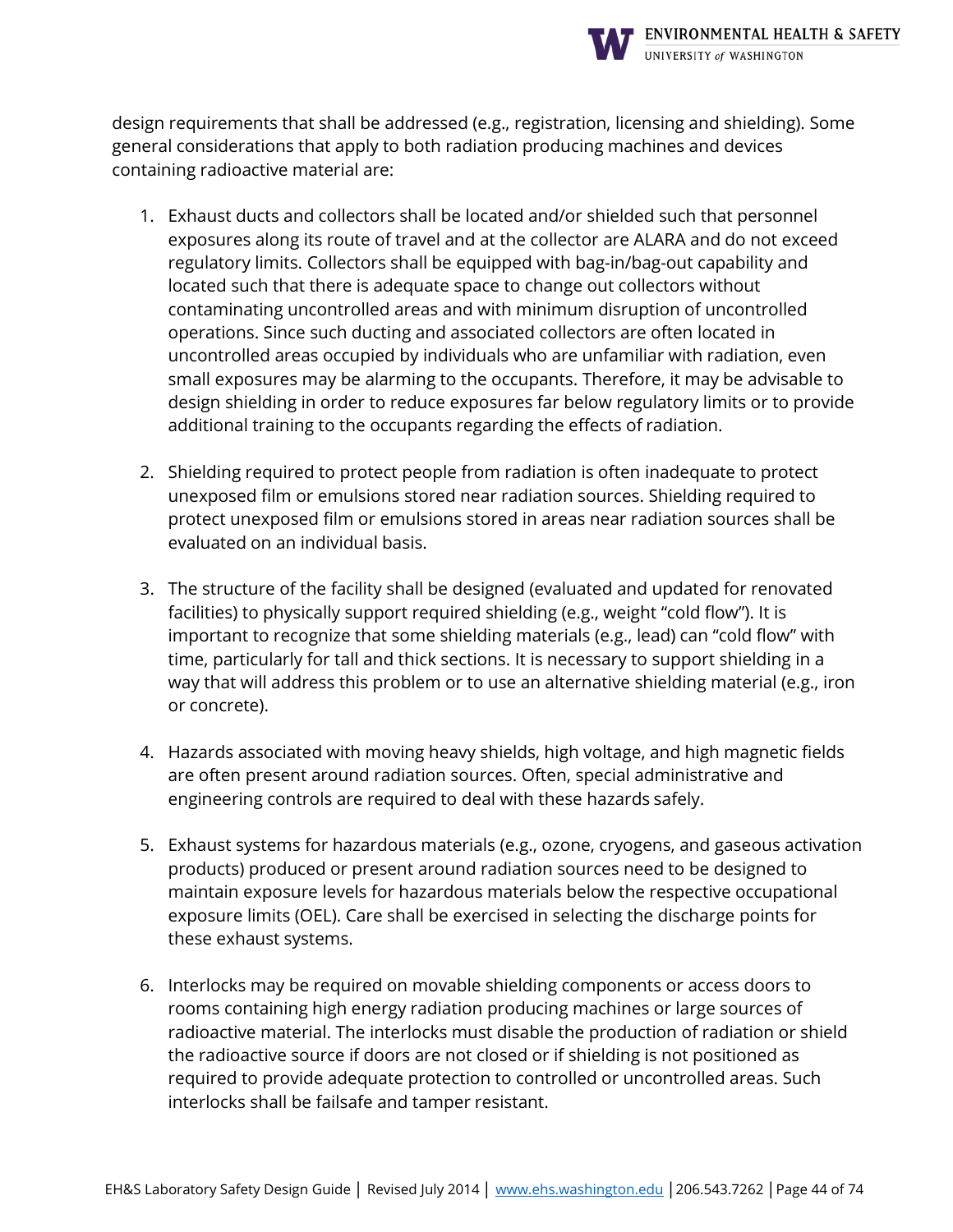![](_page_44_Picture_0.jpeg)

- 7. Emergency "Off" (mushroom) switches are typically required in areas where exposures to individuals could exceed the limits established by the RSO and/or RSC if administrative or engineering controls should fail. Such switches shall be centrally located and in sufficient number so each potential user has convenient access.
- 8. Warning lights, audible signals and signs shall be in compliance with the requirements in WAC 246-225, 227, 228, and 229. Signage shall be in compliance with the requirements in WAC 246-221, 225, 227, and 228.
- 9. Radiation area monitors are typically required when exposure rates are such that the exposure of an individual in the area could exceed institutional administrative controls specified by the UW RSO and/or the RSC.

# D. Considerations for Radiation Producing Machines

- 1. Machine Registration
	- a. The State of Washington Department of Health, Division of Radiation Protection (WA DOH), requires registration of x-ray machines.
	- b. When constructing or remodeling a room that will house a radiation machine, the registrant shall notify WA DOH prior to the possession of the machine or commencement of the construction. This includes re-installing a machine in a previously constructed facility.
	- c. All machine registrations are recorded through UW RSO.
- 2. Shielding
	- a. Shielding specified for controlled and uncontrolled areas must be based on the shielding design goals specified in the applicable NCRP report or on the dose limits specified in the regulations, whichever is lower.
	- b. The shielding design shall be prepared by a "qualified expert" as defined in National Council on Radiation Protection and Measurements Reports No. 147 (NCRP 147) and No. 151 (NCRP 151). WA DOH keeps a list of qualified experts approved to perform this type of work within the state. Additional requirements for shielding design and selection of qualified experts is described below in the section on facilities used for the healing arts.
	- c. All shielding designs, floor plans, and equipment arrangements, including final construction drawings, shall be reviewed and approved by the UW RSO and/or RSC. These plans must also be submitted to and approved by WA DOH.
	- d. The UW RSO or State of Washington Department of Health approved "qualified expert" shall inspect shielding during construction to assure that it is installed according to specifications. Deficiencies shall be corrected prior to operation of the facility. After construction, the attenuation of shielding can sometimes be verified using a radiation source, however this is not an optimum method. Attenuation measurements can help determine the overall effectiveness of shielding, but cannot easily find small voids in the shielding.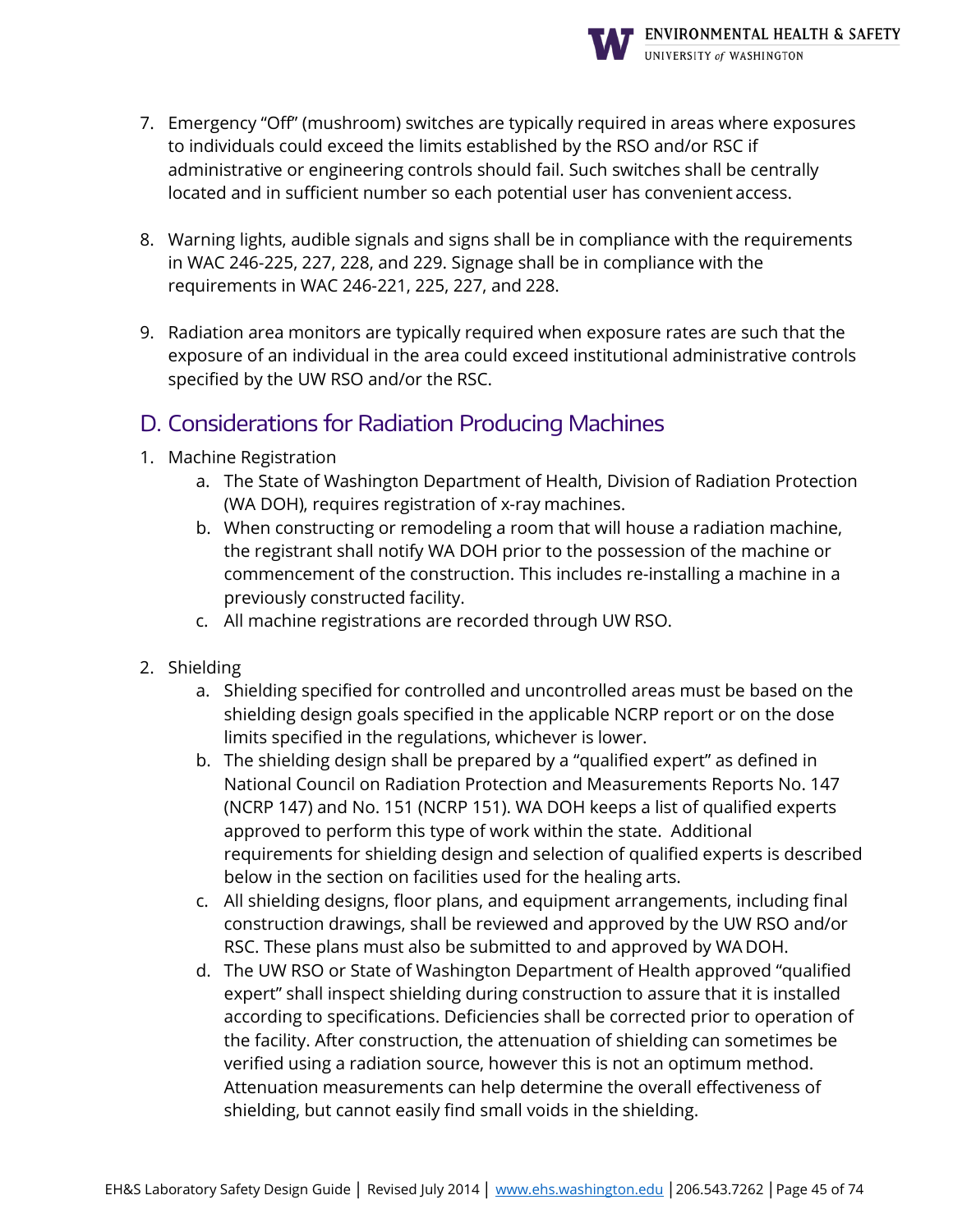![](_page_45_Picture_0.jpeg)

- e. A radiation survey of adjacent controlled and uncontrolled areas before use of a radiation source shall be conducted at the discretion of the UW Radiation Safety Office. The RSO usually finds it necessary to make measurements to assure that shielding is adequate to meet regulatory exposure limits and/or limits specified in the shielding design. The radiation survey should be conducted under conditions that are representative of actual operating conditions at the facility. Deficiencies shall be corrected prior to operation of the facility.
- f. For most single-floor facilities with energies less than 200 kVp (kilovoltage peak), shielding shall be extended from the floor to no less than seven feet high. In multi-floor/multi-level facilities, shielding walls may need to be higher than exactly seven feet. For single floor facilities with high-energy sources that can produce "skyshine," ceilings may require shielding and the shielding in walls may need to extend from floor to ceiling. In multi-level facilities, particular attention must be paid to floor shielding, since the useful radiation beam is often predominantly pointed downward.
- g. Nails/screws penetrating shielding material are not required to be capped with lead in walls that require less than four pounds of lead per square foot.
- h. For operator protection, source controls shall be located such that no firstscattered radiation reaches the control area. These controls shall also be located such that exposures from primary and secondary radiation do not exceed regulatory limits when use and occupancy factors are taken into account. The operator shall be allotted 7.5 sq. ft. or more of unobstructed floor space in control booths to allow ease of movement behind barriers. No dimension of this space shall be less than 2 ft. An extension of a straight line drawn between any point on the edge of the booth shielding and the nearest vertical edge of a cassette holder, corner of the examination table, or any part of the tube housing assembly shall not impinge on this unobstructed space. The operator switch must be mounted so that the operator can avoid firstscattered radiation while energizing the machine. The requirement is for the switch to be permanently mounted 40 inches inside the protected control booth. A control booth-viewing window is required and shall have at least one square foot of viewing area. The viewing window must be equal or greater in lead equivalence to the shielding installed in the control booth walls.
- i. Shielding and equipment shall be designed and installed to meet seismic restraint requirements.
- 3. Other Considerations
	- a. In facilities with high-energy radiation producing machines, walls, shielding and source components may become radioactive by the process of neutron activation. The extent and magnitude or the activation is dependent on many factors including source "energy" and "on time". In many cases activation occurs but is not a significant concern since the radioactive materials produced have a very short half-life. The extent and magnitude of activation should be evaluated for machines with energies greater than fifteen million electron volts (MeV).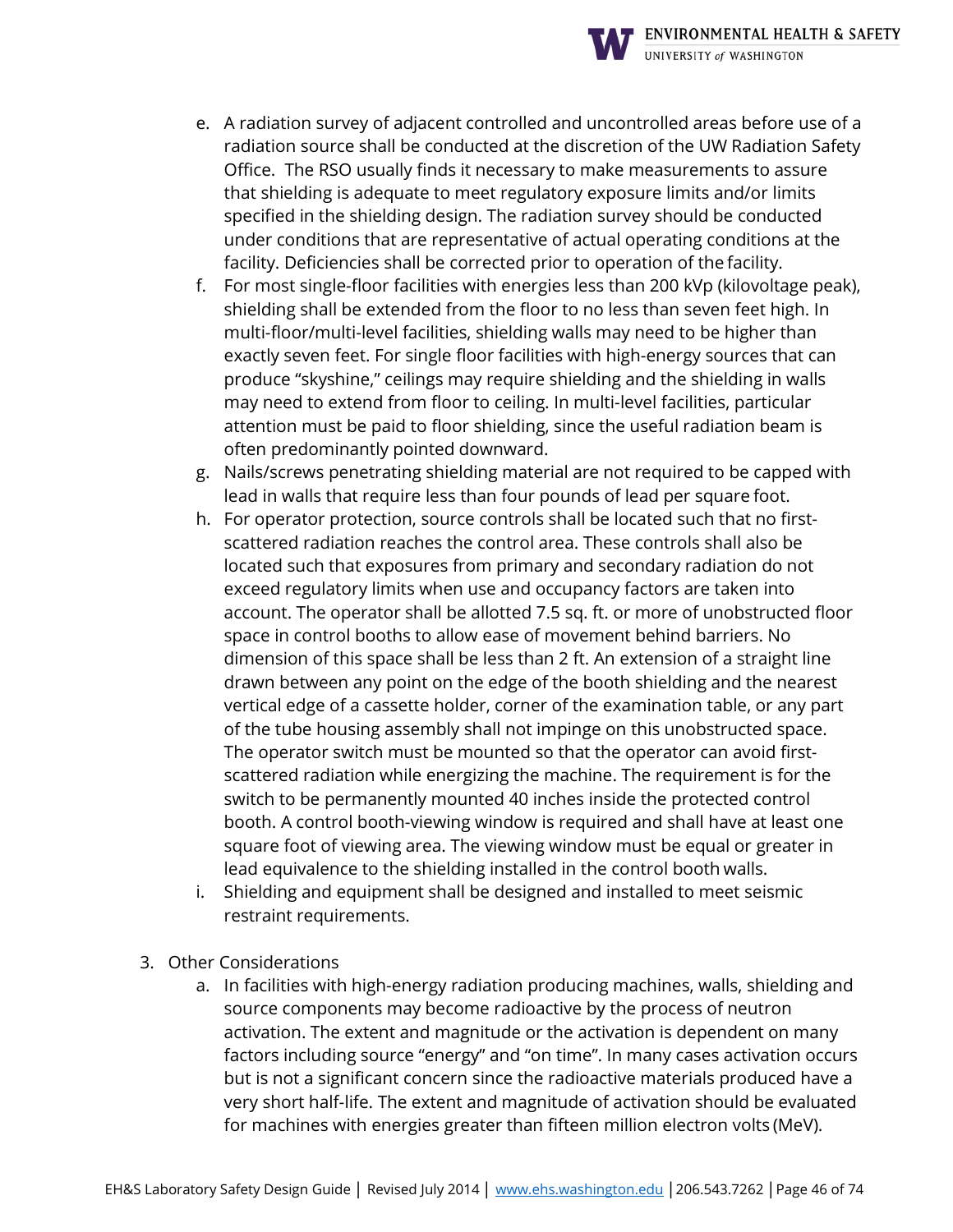![](_page_46_Picture_0.jpeg)

When appropriate such facilities should be designed such that activation is reduced or activated materials may be removed easily.

- b. Conventional electron microscopes operating at less than 40 kVp must be registered with the UW Radiation Safety Office, but may be exempt from shielding requirements. UW RSO should be consulted for details.
- c. If a radiation producing machine is totally surrounded by a shielded enclosure with "failsafe" interlocks on all access doors (i.e. cabinet x-ray system), no additional shielding is usually required. UW RSO should be consulted for details.

# E. Considerations for Radioactive Materials

- 1. Authorization to Possess
- 2. Sealed and unsealed sources of radioactive materials must be licensed by the appropriate regulatory agency. Licensing is through WA DOH, as a representative of the Nuclear Regulatory Commission. The UW RSO and/or Radiation Safety Committee (RSC) approve all used of radioactive materials.
- 3. Shielding
	- a. Facilities shall be designed such that the exposure limits specified in WAC 246- 221 for controlled and uncontrolled areas are not exceeded when use and occupancy factors are taken into account. In addition, Washington Department of Health requires that shielding shall be designed to limit the dose equivalent in controlled areas to 10% of the regulatory limits. That is, 500 millirem/year. This requirement is in accordance with the intent of ALARA (keeping doses "As Low As Reasonably Achievable").
	- b. Most devices containing radioactive material already contain shielding and normally do not require additional shielding. However, UW RSO must be consulted to perform an evaluation and make a determination as to whether additional shielding is required. If additional shielding is required, many of the considerations for radiation producing machines will apply.
- 4. Other Considerations
	- a. If certain thresholds of radioactivity are exceeded, there may be additional regulatory requirements to ensure security of the radioactive material. Contact UW RSO to determine if these additional security measures are required.
	- b. Radiation source transport systems ("rabbits") shall be routed and/or shielded such that exposure limits are not exceeded in controlled or uncontrolled areas during routine operations or emergency situations (e.g., stuck sources). To plan for emergency situations, an accident analysis shall be conducted and an emergency response plan prepared that will deal with any hazardous conditions that were identified.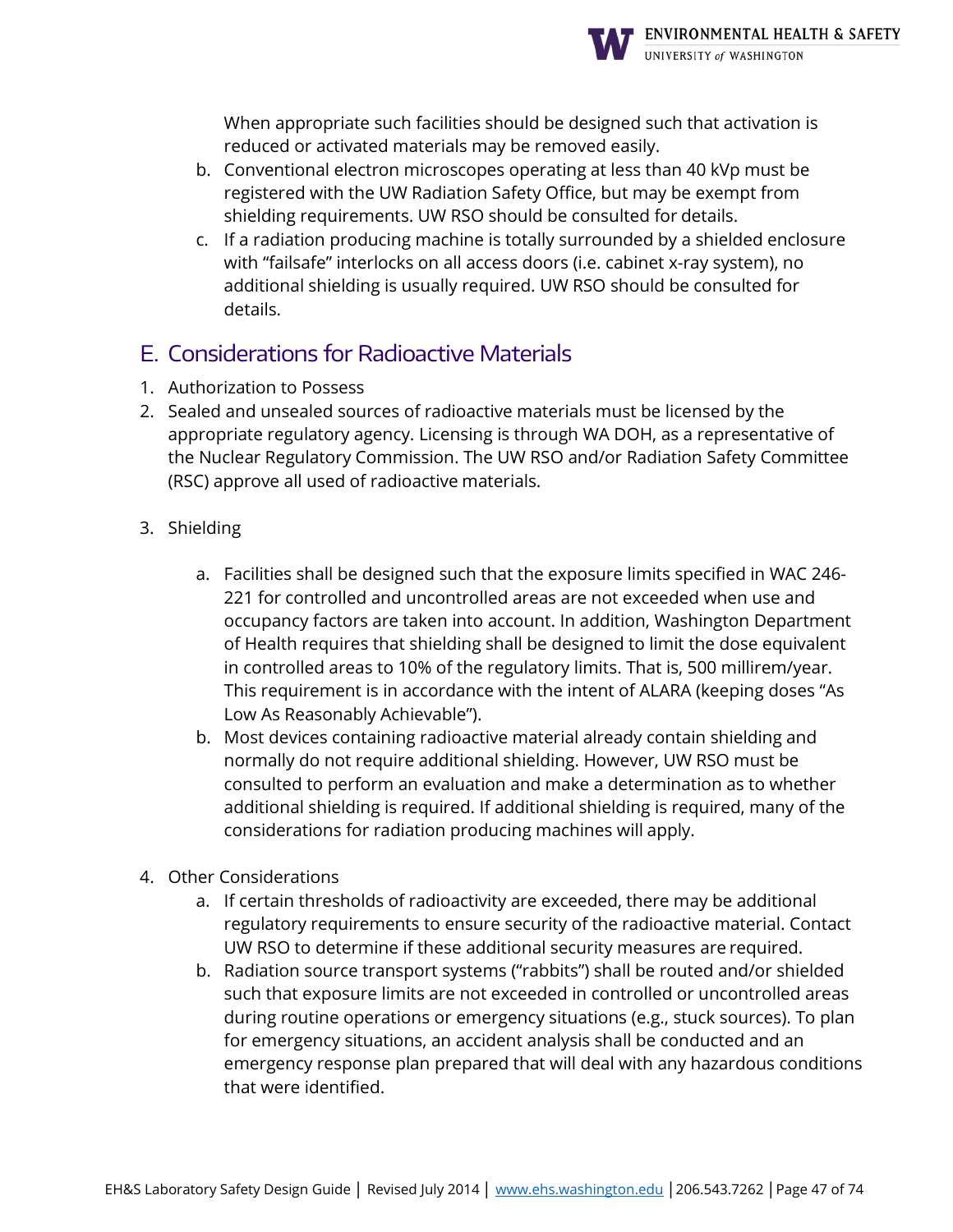![](_page_47_Picture_0.jpeg)

c. Special consideration should be given to the storage location for moisture/density gauges. Storage locations may need to be shielded or in remote locations where the exposure limits for controlled and uncontrolled areas are not exceeded. The RSO should be consulted for details. Adequate security measures for the storage area need to be provided to prevent unauthorized removal.

# F. Considerations for Facilities/Sources used for the Healing Arts

Some facilities/sources are not covered specifically by these recommendations; however, most of the requirements and considerations found in section B and C apply. It is important to remember that all facilities with radioactive materials and/or machines shall be reviewed and approved by the UW Radiation Safety Officer and/or Radiation Safety Committee prior to installation/operation. Due to the many safety and regulatory aspects related to the design, installation, commissioning and operation of such facilities, early involvement of the facility RSO is advisable. Unanticipated corrective actions can result in unpleasant, unnecessary, costly delays. Clinical and Veterinary facilities/sources are as follows:

#### **Diagnostic Medical:**

- Radiographic (e.g., fixed, portable, mammography)
- Fluoroscopic (e.g., fixed, portable)
- Cine
- CT
- Bone density
- Nuclear medicine imaging
- PET imaging

#### **Diagnostic Dental:**

- Radiographic
- Cephalometric
- Panoramic, CT

#### **Therapy:**

- Accelerators
- Brachytherapy sources
- HDR
- Gamma Knife
- Ortho-voltage units
- Grenz rays
- Intravascular brachytherapy devices

Some important considerations for facilities/sources used for the healing arts are as follows: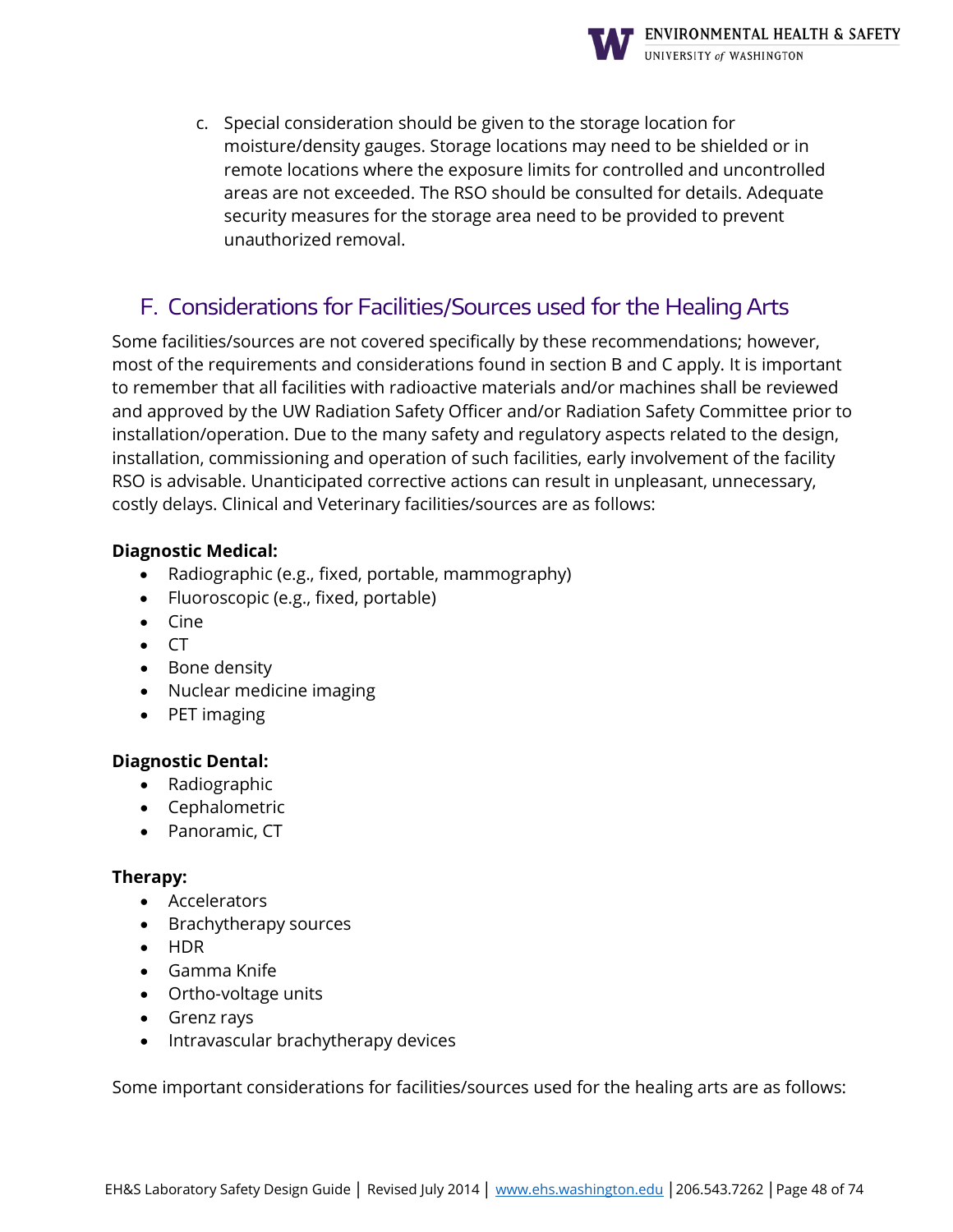![](_page_48_Picture_0.jpeg)

- 1. Clinical Facilities shall include:
	- a. Equipment for human use which meets FDA requirements
	- b. Equipment, all of which has been checked for compliance with regulatory requirements prior to commissioning for use on patients. Equipment at TJC accredited facilities shall be commissioned by a qualified expert prior touse.
	- c. Facilities and/or equipment, which provide the operator with the ability to communicate with and view the patient continuously from an area protected from primary, secondary and first-scatter radiation (i.e., a controlled area) when patients are being exposed/irradiated. Exceptions to this general rule are operators of portable diagnostic x-ray equipment used at non-fixed locations, and most nuclear medicine imaging equipment. For most of these exceptions, the operator shall be at least six feet from the source of radiation and out of the primary beam.
- 2. Before construction, the floor plans and equipment arrangement of medical installations utilizing x-rays for diagnostic or therapeutic purposes shall be submitted to a "qualified expert" for shielding design plan review. The "qualified expert" shall be approved by the State of Washington DOH Division of Radiation Protection and shall adhere to shielding methodologies in the "National Council on Radiation Protection and Measurements Report No. 49" (NCRP 49), or equivalent (NCRP 147 or NCRP 151). Completed shielding designs shall be submitted to the DOH for subsequent "plan review". Diagnostic veterinary, podiatric, and dental facilities are exempt from plan review by the DOH. A copy of the DOH submittal and any approval documents or other communication from/to the DOH must also be forwarded to the UW RSO.
- 3. For dental radiographic facilities, the ordinary walls in a building (two layers of 5/8 inch drywall) often provide adequate shielding to protect surrounding areas. It should be noted that one of the common layouts for dental equipment puts the head of the dental chair adjacent to central work or patient areas. Unless modified, this common layout can result in the unacceptable practice of exposing the central work or patient areas to unshielded primary radiation. For general stationary dental intraoral equipment, the control switch shall be permanently mounted in a protected area no less than 36 inches from access to the direct scatter radiation field. Because of the many variables involved, the UW RSO or designee shall evaluate the shielding in each dental x-ray room.
- 4. The UW RSO or designee shall evaluate the shielding (design and testing) for each veterinary radiographic facility or room. NOTE: Operator control booths are not always required for these facilities.
- 5. Provisions should be made for storage of leaded aprons in medical fluoroscopic and cine facilities.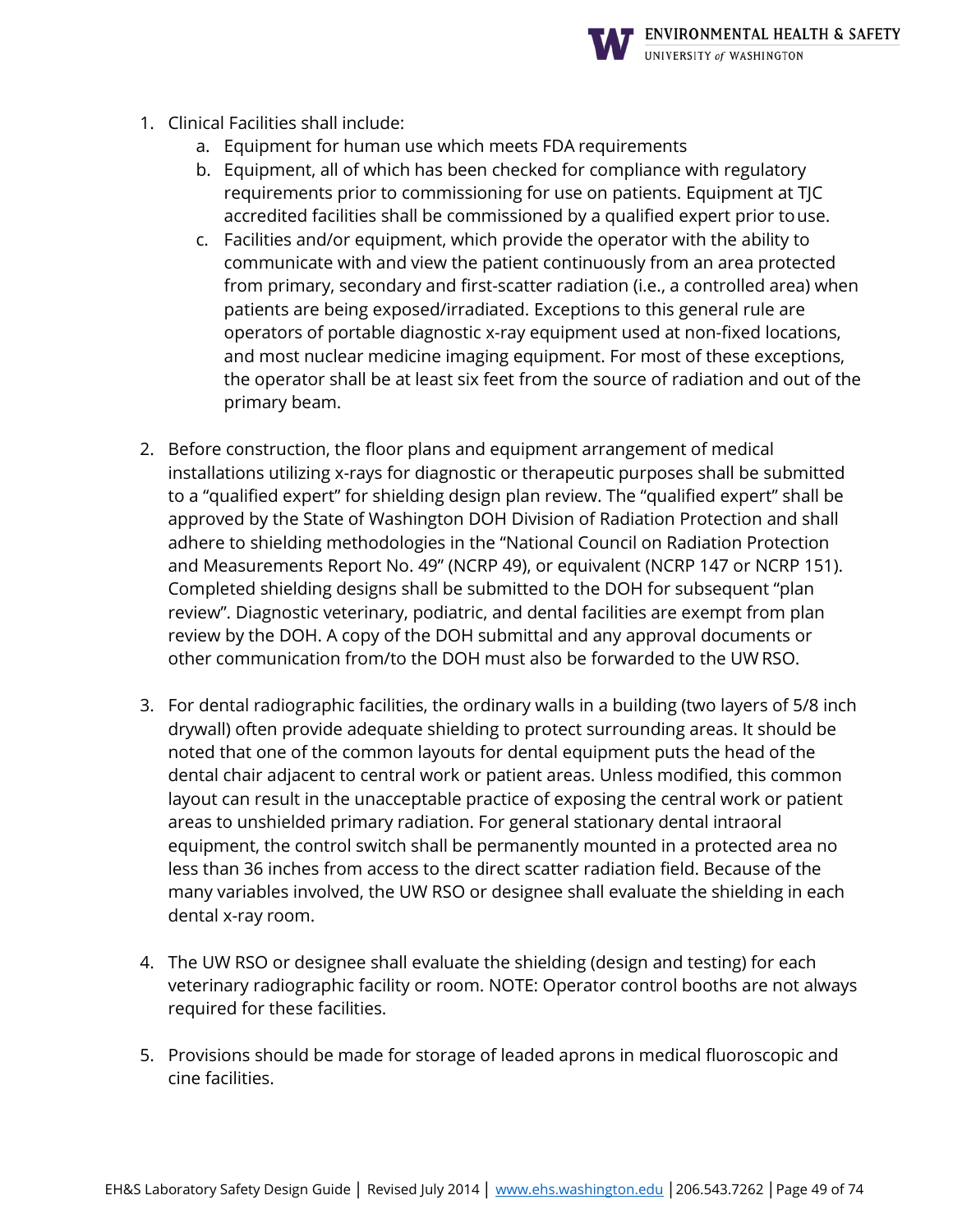![](_page_49_Picture_0.jpeg)

- 6. Medical bone density units seldom require operator control booths or additional shielding. However, the UW RSO or designee should evaluate each unit.
- 7. Each control booth shall have at least one viewing device so the operator can view the patient during exposure, and have a full view of entries into the room when using medical diagnostic and therapeutic equipment. If electronic viewing equipment is used, an alternate viewing system shall be available as a backup in the case of electronic failure.

#### G. References

- 1. NCRP 72 "Radiation Protection and Measurement for Low-Voltage NeutronGenerators"
- 2. NCRP 79 "Neutron Contamination from Medical Electron Accelerators"
- 3. NCRP 116 "Limitation of Exposure to Ionizing Radiation"
- 4. NCRP 144 "Radiation Protection for Particle Accelerator Facilities"
- 5. NCRP 145 "Radiation Protection in Dentistry"
- 6. NCRP 147 "Structural Shielding Design for Medical X-Ray Imaging Facilities"
- 7. NCRP 151 "Structural Shielding Design and Evaluation for Megavoltage X- and Gamma-Ray Radiotherapy Facilities"
- 8. Washington Administrative Code 246-225
- 9. State of Washington DOH Division of Radiation Protection advisory documents
- 10. State and local building requirements
- 11. The Joint Commission (TJC) recommendations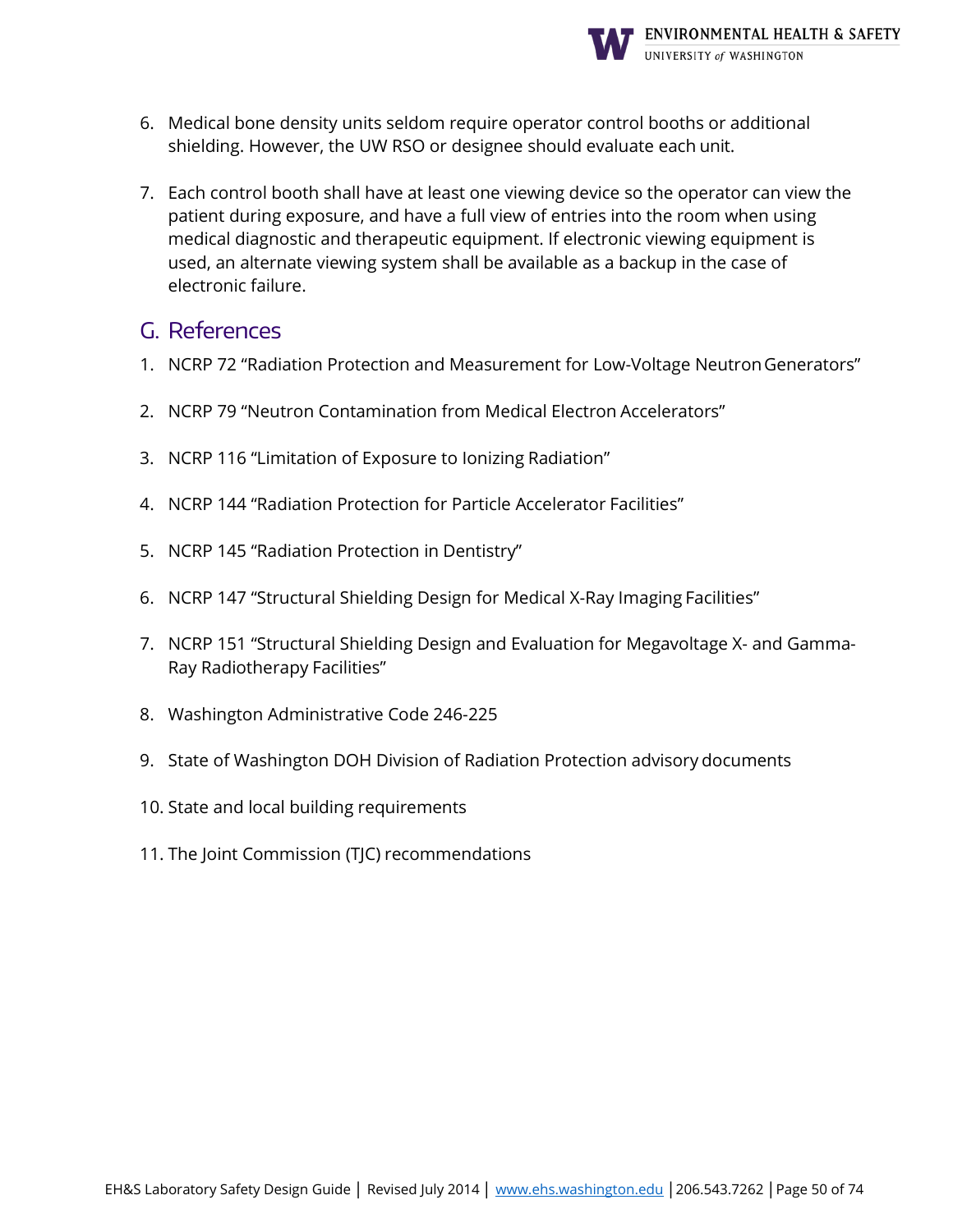![](_page_50_Picture_0.jpeg)

# <span id="page-50-0"></span>SECTION 11: ADDITIONAL REQUIREMENTS FOR LABORATORIES USING NON-IONIZING RADIATION **SOURCES**

- A. Scope
- B. Non-Ionizing Radiation (NIR) Basic Safety Requirements
- C. Controlling Access to Laser Areas
- D. Beam Path Management
- E. Fire Safety for Lasers
- F. Electrical Safety for Lasers
- G. Class 4 Laser Laboratories
- H. Optical Bench Safety
- I. Excimer Lasers
- J. Laser-Generated Air Contaminants (LGAC)
- K. Radio Frequency and Microwave Devices (30 kHz to 300 GHz)
- L. Sub-radio Frequency Fields (<30 kHz)
- M.Static (Zero Hz) Magnetic Fields
- N. Ultraviolet Radiation
- O. References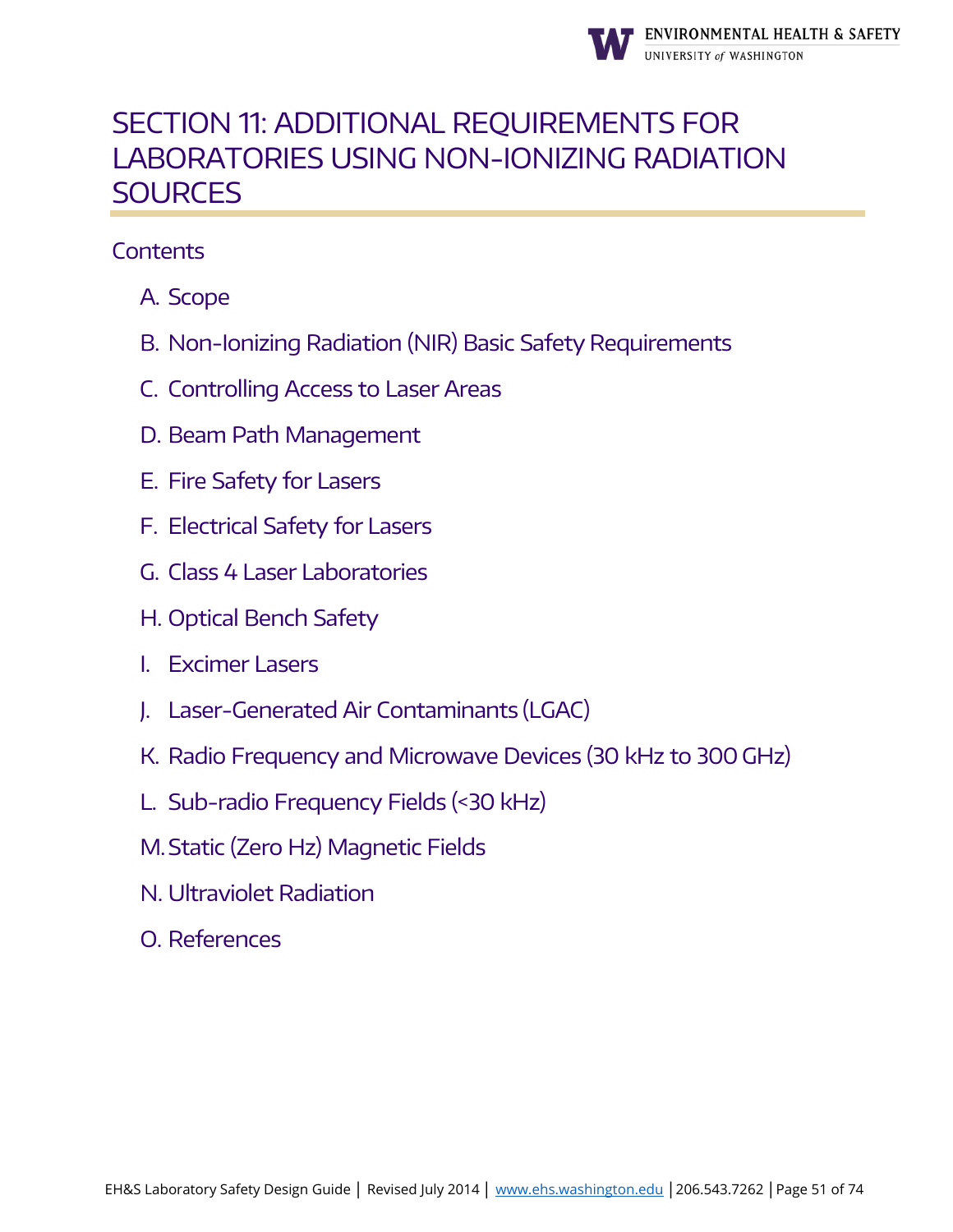![](_page_51_Picture_0.jpeg)

# A. Scope

This Design Guide applies to all facilities, including leased properties. References are provided at the end of this chapter.

# B. Non-Ionizing Radiation (NIR) Basic Safety Requirements

- 1. Laboratories using non-ionizing radiation sources (such as: lasers, ultraviolet lights, and large magnets) should be designed to minimize radiation exposure to personnel and the environment.
- 2. Laboratory designs shall utilize appropriate engineering and administrative controls to prevent radiation exposure in excess of the applicable regulations, standards, and guidelines.
- 3. Laboratory designs should be forwarded to the UW Radiation Safety Office (RSO) for NIR safety review and approval prior to being released for bid or beginning construction (for internal projects that are not put up for bid).

# C. Controlling Access to Laser Areas

- 1. Doors providing access to spaces containing open-beam Class 4 lasers shall be fitted with interlocks to prevent emission from the lasers if the door is opened or to deny outside-to-inside entry during laser emission. Design of interlocks should favor the use of shutters or laser beam dumps to limit emission. Laser power supply shutoffs should not be used except where no other alternative exists. In certain situations (such as medical or surgical applications), interlocks may not be feasible or appropriate. For these applications, the EH&S RSO should be consulted regarding approval for alternatives to interlocks.
- 2. All doors to Class 3b and Class 4 laser areas shall have ANSI Z136.1 (2007) specification laser warning signs. Signs should be mounted so as to be visible both at the doorway and at some distance from the doorway. Signs should not be mounted above doorways. Lighted laser warning signs (or status) panels that indicate the room access status) shall be used for Class lasers and are suggested for class 3b lasers.
- 3. Partitions, dogleg entrances or other provisions shall be made to allow persons to don laser protective eyewear and other required PPE before entering spaces where beam hazards exist or could exist. Preferably, this provision should be made before the entry to the laboratory.
- 4. Appropriate barriers shall be provided to prevent Class 3b or 4 laser beams from leaving the confines of a laser laboratory through doorways, windows, etc.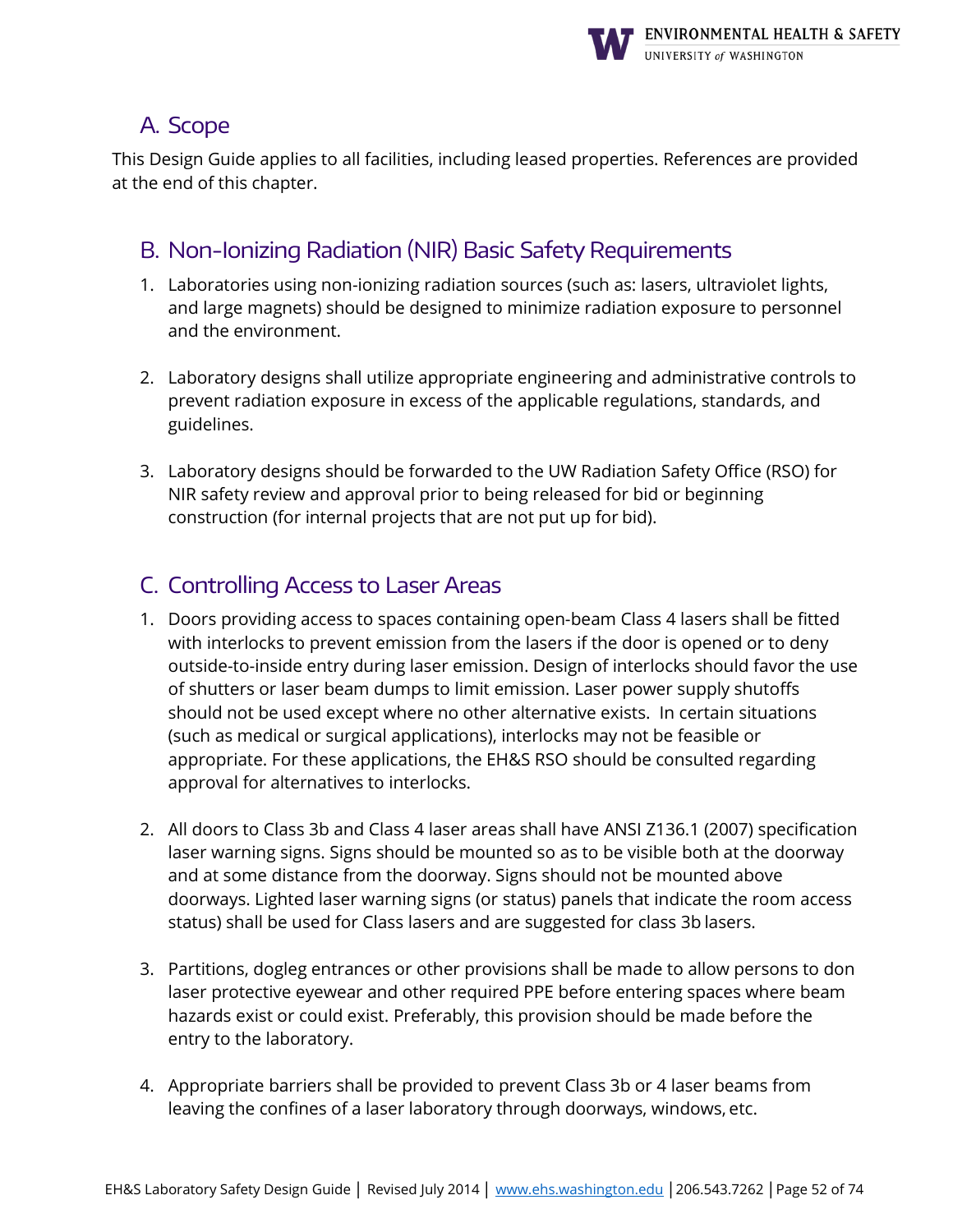![](_page_52_Picture_0.jpeg)

### D. Beam Path Management

- 1. Provisions shall be made to enclose Class 3b or 4 laser beams whenever possible. Class 3b or 4 laser beam paths that cross between optical tables/equipment benches or pass through barriers shall be properly enclosed and marked identifying the hazard. All enclosures shall be compatible with the laser wavelength and beam power. All laser beam paths shall be maintained at a height either above or below the eye level of standing/sitting persons who may be exposed.
- 2. Laser enclosures, beam stops, beam barriers and other exposed surfaces shall be diffusely reflective at the laser wavelength used. Surfaces that may create a specular reflection at the laser wavelength shall not be used.

# E. Fire Safety for Lasers

- 1. Flammable/combustible construction materials shall be avoided in spaces housing Class 4 lasers. Materials used for beam stops or beam barriers shall not off-gas or be combustible at the beam power used. Curtains used as laser barriers shall not off-gas and shall be flame-retardant or, preferably, flameproof or laser-rated.
- 2. Provisions shall be made for the safe storage of laser dye solutions, solvents, and other flammable materials.

# F. Electrical Safety for Lasers

- 1. Appropriate grounding connections shall be provided for laser power supplies and other electrical components. All optical tables shall be properly grounded. To facilitate use, all grounding connections should be properly marked.
- 2. Electrical systems shall be marked to show voltage, frequency, and power output. All high voltage sources shall be properly marked and secured to prevent accidental access.

# G. Class 4 Laser Laboratories

- 1. Red mushroom-type room/area emergency shutoffs (to deactivate or reduce laser power below the Maximum Permissible Exposure, or MPE) shall be installed in a conspicuous location that is easily accessible from the laboratory entrances. The switch shall be clearly and conspicuously marked with the words "Notice – In emergency, push button to shut down laser".
- 2. All laser laboratories shall be provided with easy egress. Crash-bar hardware can be used on outward-swinging doors.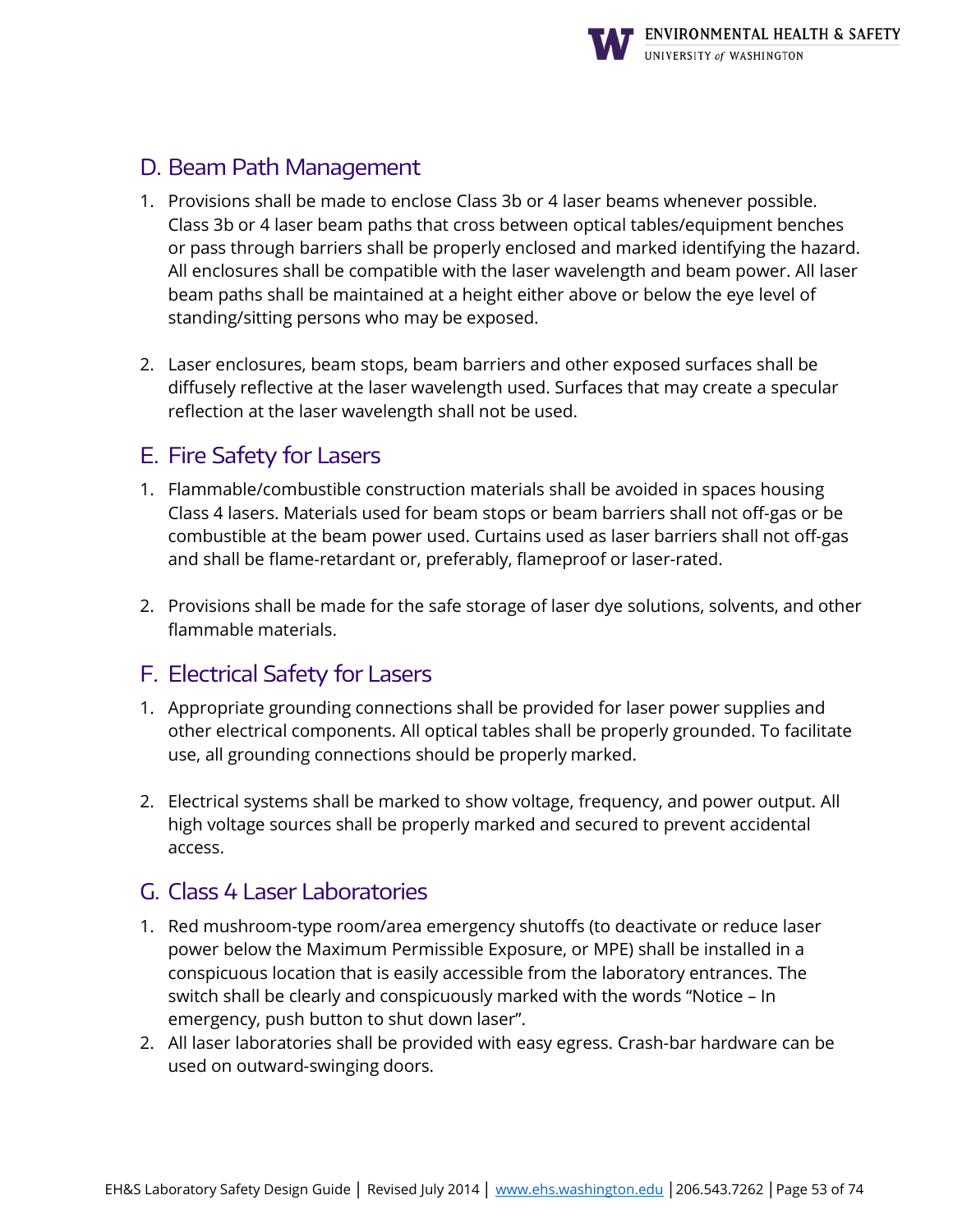![](_page_53_Picture_0.jpeg)

# H. Optical Bench Safety

Optical benches shall be secured to prevent severe movements in an earthquake. This requires anchoring a sturdy frame to the laboratory floor that surrounds and is close to (within one-half inch), but not touching, the optical bench.

#### I. Excimer Lasers

- 1. Halogen gas mixtures shall normally be stored in gas storage cabinets. All transfer lines and components in contact with halogens shall be of compatible (non-reactive) materials. Institutional toxic gas program requirements will designate the specific storage quantities allowed (depending on toxicity and other factors).
- 2. Conventional gas storage cabinets will effectively contain the dilute halogen and hydrogen halide in inert gas mixtures used in excimer lasers if the delivery lines are kept bone-dry. Gas storage cabinet hardware allows this to be done using bone-dry nitrogen purge gas.
- 3. The gas discharge from both the excimer laser and the associated halogen gas storage cabinet shall be connected to an appropriate exhaust ventilation system capable of maintaining an average face velocity of 200 fpm at the cabinet's window opening when the window is fully opened. An alarming airflow meter should be used to monitor and indicate low-flow conditions in the gas cabinet.
- 4. Halogen scrubber devices used on closed (non-ventilated) excimer laser systems shall meet appropriate safety standards and shall be pre-approved by the UW RSO prior to installation.

# J. Laser-Generated Air Contaminants (LGAC)

Lens on laser conditions (or any place where the beam irradiance exceeds 1000 watts/cm2) should be jointly evaluated by an Industrial Hygienist and Health Physicist to identify engineering controls for laser generated air contaminants. Places where irradiances exceed 10,000 watts/cm2 shall be enclosed to the maximum extent practical and properly ventilated. Exposure to LGAC shall not be managed with the use of PPE.

# K. Radio Frequency and Microwave Devices (30 kHz to 300 GHz)

- 1. Provisions shall be made to protect people from exposures at or above the Maximum Permissible Exposure (MPE) limits. Engineering controls shall be used in lieu of PPE or other administrative controls whenever possible. Shielding shall be designed by or be reviewed by an electronic engineer experienced in radio frequency/microwavedesign.
- 2. Provisions shall be made to restrict access and post appropriate warnings for locations where field strengths could exceed the MPE. Appropriate ANSI specification warning signs shall be provided to identify such areas. Signs should be mounted so as tobe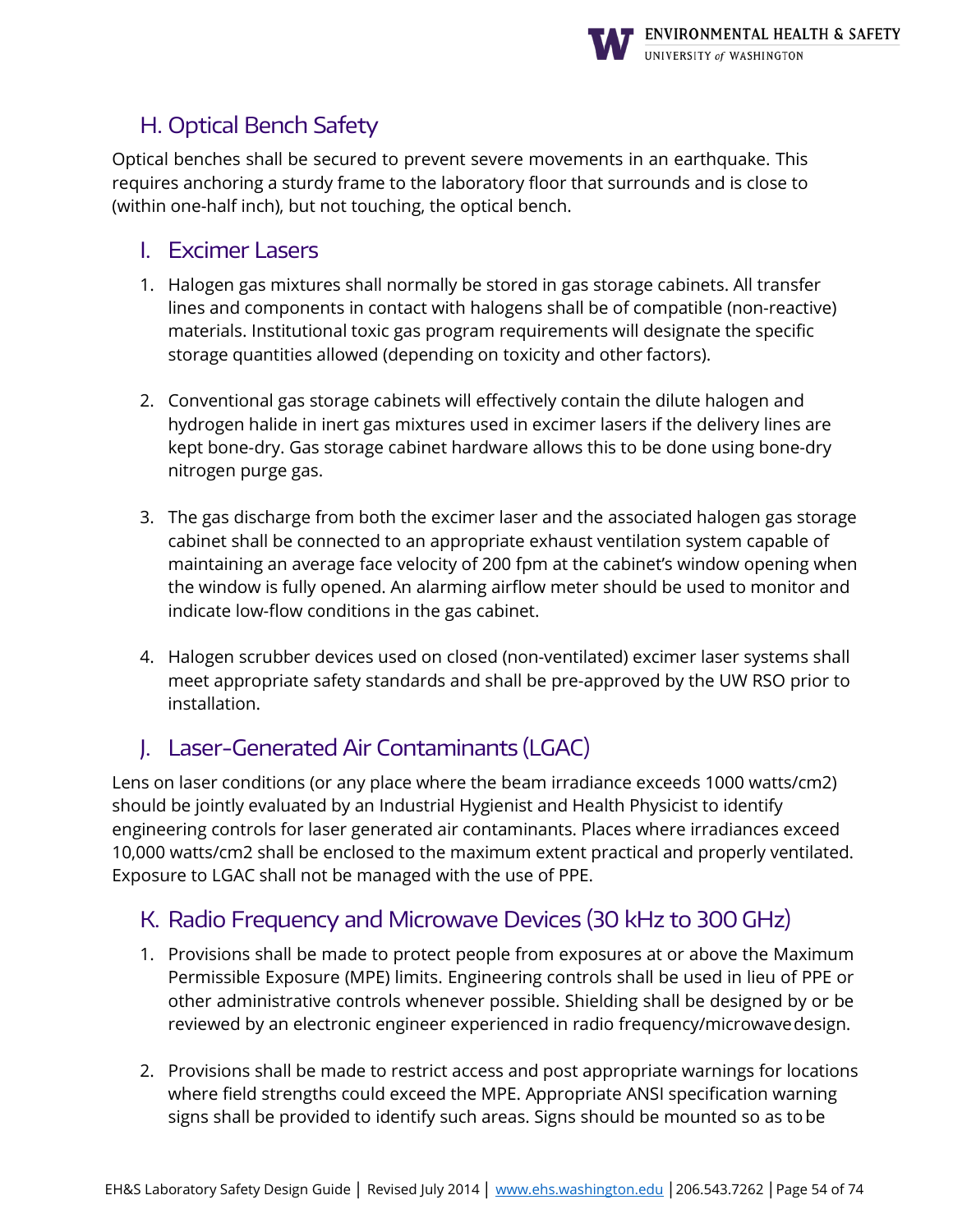![](_page_54_Picture_0.jpeg)

visible both at the doorway and at some distance from the doorway. Signs should not be mounted above doorways.

3. To prevent exposures exceeding the MPE for radio frequency electrical currents, barriers and/or cages shall be provided to protect persons from contact with or close proximity to such currents. These provisions shall be designed or reviewed by an Electronic Engineer experienced in radio frequency/microwave design.

# L. Sub-radio Frequency Fields (<30 kHz)

- 1. Magnetic Fields: Overexposures at these frequencies are very unlikely. The most likely situation will entail a frequency of 60Hz. The exposure limit for 60 Hz is 0.2 mT (2 G or 160 A/m). This is a partial and whole body ceiling limit, although limbs can receive 5 times this amount, and hands and feet 10 times.
- 2. Electric Fields: Overexposures are unlikely if electric sources are insulated and grounded. The exposure limits vary according to the frequency range. For a 60 Hz filed, the limit is 25 kV/m. However, the worst-case situation would be at 30 kHz, where the limit is 625 V/m.
- 3. There are a few types of cardiac pacemaker that are very sensitive. Some models are susceptible to interference by a power-frequency (50/60 Hz) as low as 2 kV/m. It is recommended, therefore, lacking specific information that exposure to pacemaker wearers be maintained at or below 1 kV/m.

# M. Static (Zero Hz) Magnetic Fields

- 1. As part of the design process, the magnetic field in the facility shall be mathematically modeled to identify where pacemaker hazards (>5 G) and kinetic energy hazards(>30 G) exist. Places where excessive whole-body exposures (>600 G) could occur shall also be identified. If it is determined that shielding is required, an experienced consulting firm should be hired to design all electric or magnetic field shielding.
- 2. Provisions shall be made to prevent access to places where whole-body magnetic fields exceed 600 G. Areas such as hallways, stairways, and offices shall be located where fields are <5 G to allow completely unrestricted access.
- 3. The University of Washington enforces ACGIH TLV guidelines for static magnetic fields, which is somewhat more restrictive than ICNIRP.
- 4. Provisions shall be made to secure and restrict access to places where whole-body fields exceed 5 G. This is based solely on the possible effect that 5 gauss fields can have on some pacemakers.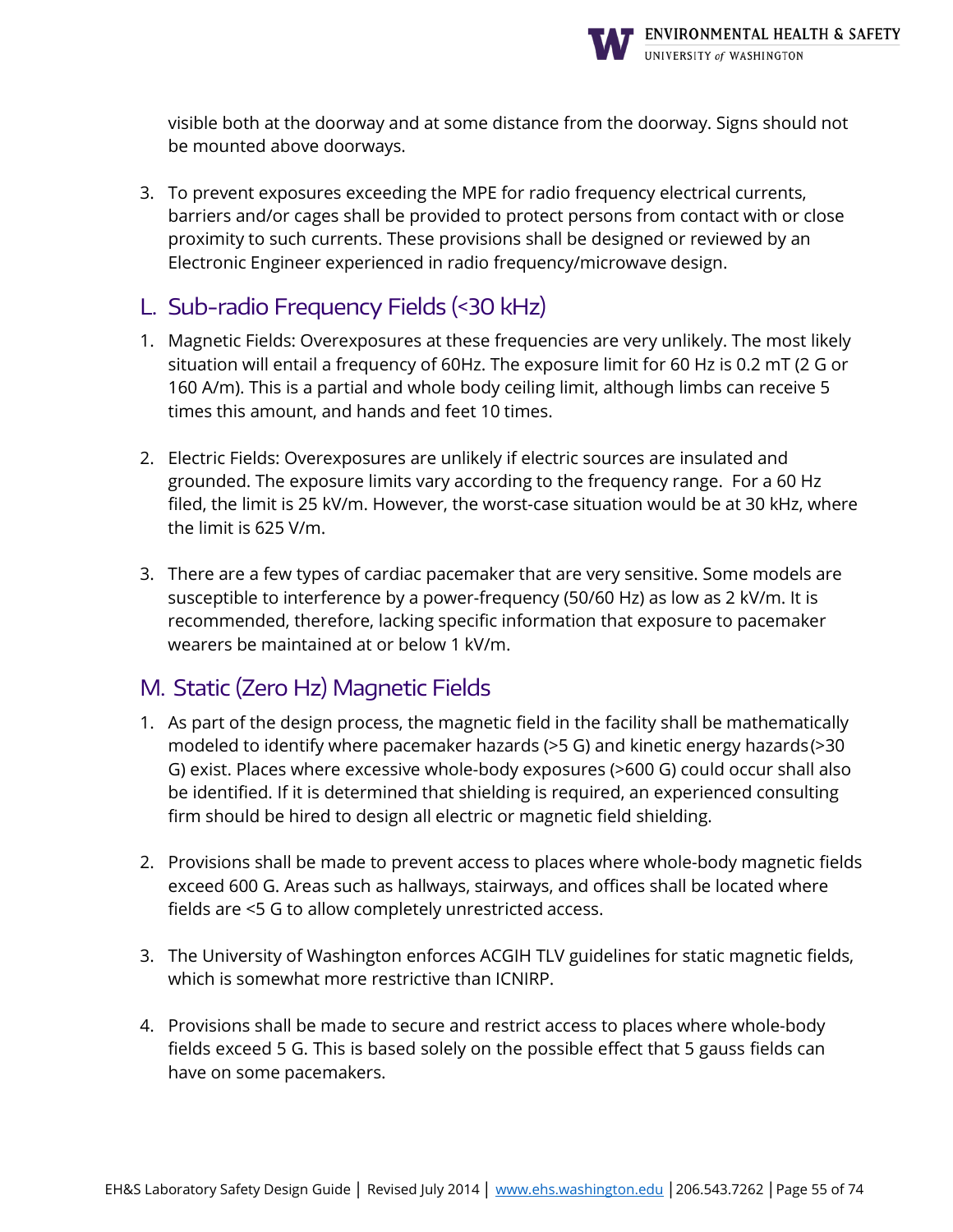![](_page_55_Picture_0.jpeg)

- 5. A variety of prosthetic devices, medical equipment, makeup, and personal articles can also behave in a hazardous manner in stronger fields.
- 6. Appropriate ANSI Z535 specification warning signs shall be provided to identify such areas. Signs should be mounted so as to be visible both at the doorway and at some distance from the doorway. Signs should not be mounted above doorways.
- 7. Provisions should be made for persons to securely store their wallets, magnetic media, keys, and other ferrous-alloy tools and articles for safekeeping before entering places where fields exceed 5 G.
- 8. Appropriate discharge shall be made to direct cryogenic gases from a quenched superconducting magnet to a safe, unoccupied location to avoid exposing persons to an oxygen-deficient atmosphere. The issue of preventing oxygen deficiency during a quench condition shall be addressed in the design of locations for superconducting magnets. Doors to locations that may be subjected to gases during a quench shall open outwards to assure they can be opened should the laboratory become pressurized.
- 9. It is estimated that eighty liters of liquid helium (56,000 liters of gas at the 1:700 expansion ratio) can be ejected from the magnet Dewar in fifteen to thirtyseconds.

#### N. Ultraviolet Radiation

- 1. Provisions shall be made to protect people from exposures at or above the Maximum Permissible Exposure Levels (MPE) defined for Actinic UV Radiation Effective Irradiances. Engineering controls may be used in place of PPE or other administrative controls but are not required. Proper UW rated plastics, glass and/or shielding design should be evaluated by the Radiation Safety Office.
- 2. Engineering controls such as automatic shut off switches and locked doors provide superior protection over measures such as signage. Time limits for exposure are based on a person not using proper PPE.
- 3. Provision should be made to restrict access and post appropriate warnings for location where irradiance could exceed the MPE. Appropriate warning or caution signs shall be provided to identify such areas. Signs should be mounted so as to be visible both at the doorway and at some distance from the doorway. Signs shall be placed on the UV source if the source is portable or moveable. Signs should not be mounted above the doorway.
- 4. To prevent exposures exceeding the MPE for Ultraviolet Radiation, care should be taken to ensure that all glass, windows, or visible access to the area is covered withUV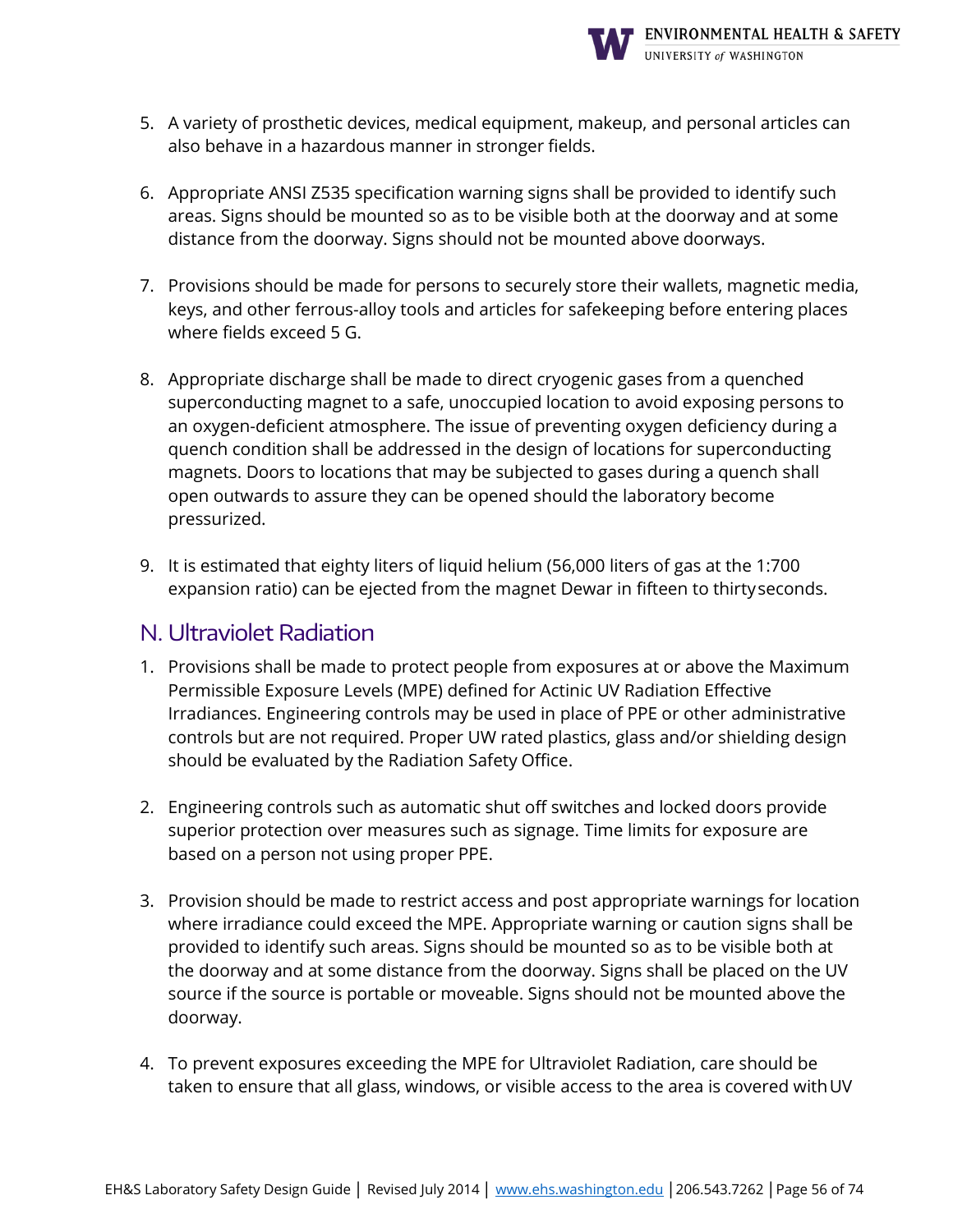![](_page_56_Picture_0.jpeg)

rated material for the wavelength of the UV source. These materials should be reviewed by the RSO prior to installation.

- 5. All overhead UV uses for germicidal purposes should be reviewed by the RSO prior to construction. Many portable and pre-constructed devices exist that would meet or exceed most requirements for overhead UV.
- 6. UV used for sterilization of water or other materials or solutions should be properly shielded. Devices of this type can put out significant amounts of UV above the MPEs and should be reviewed by the RSO prior to permanent installation.
- O. References
- 1. ACGIH TLV/BEI 2013
- 2. ANSI C95.1-1999
- 3. ANSI C95.1-2005
- 4. ANSI Z136.1-2007
- 5. NFPA 115
- 6. ICNIRP "Guidelines on Limits of Exposure to Static Magnetic Fields" 2009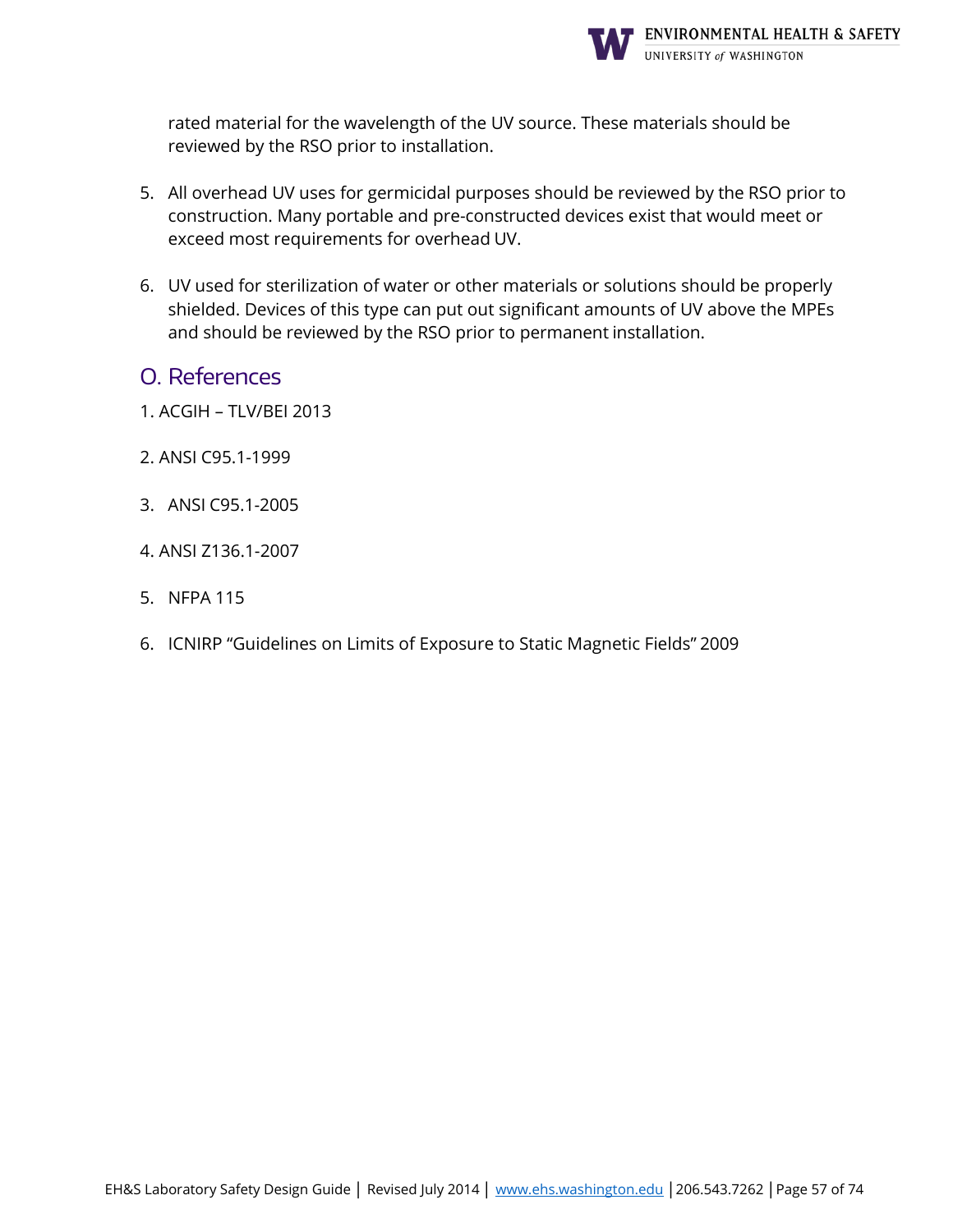![](_page_57_Picture_0.jpeg)

# <span id="page-57-0"></span>APPENDIX A:

# ADDITIONAL FUME HOOD EXHAUST CRITERIA FOR FACILITIES NOT OWNED BY THE UNIVERSITY OF **WASHINGTON**

This appendix applies to buildings that are not owned by the University. For buildings that are owned by the University, the University's Facilities Services Design Guide (FSDG), should be referred to for this criteria instead of this appendix.

- A. Fume Hood Exhaust System (FHES)
- B. Fume Hood Exhaust System Testing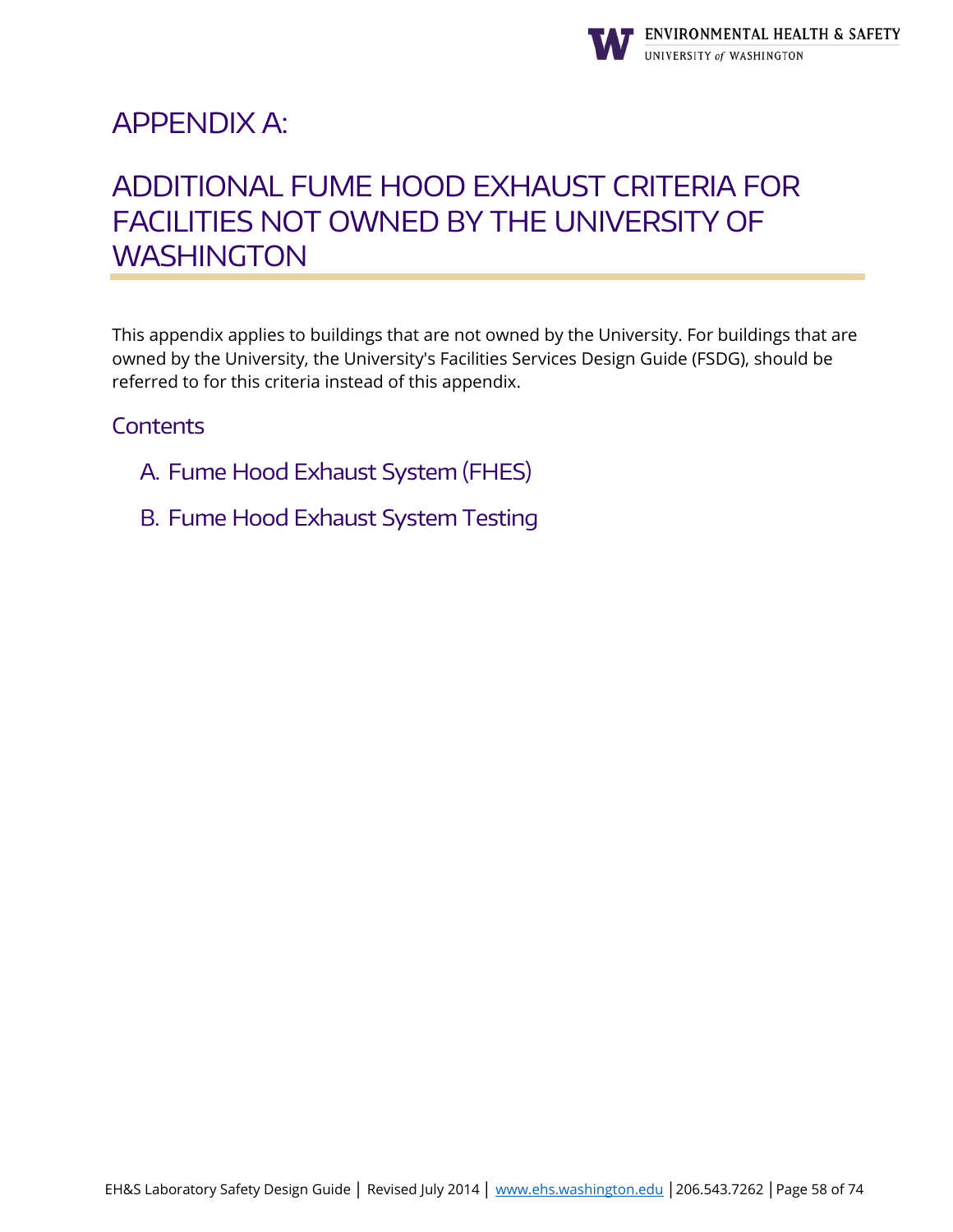![](_page_58_Picture_0.jpeg)

# A. Fume Hood Exhaust System (FHES)

- 1. Provide FHES fans with the following:
	- a. Outboard "split" bearings
	- b. Shaft Seal
	- c. An access door
	- d. Multiple 150 percent rated belts, or direct drive. In designing for explosion and fire control, the fan shall be of the non-sparking construction and the V-belt drive shall be non –conductive.
- 2. Provide a chemical resistant fan system.
- 3. Weld or permanently seal fan housing to avoid air leakage from the wheel shaft and discharge.
- 4. Choose fan type as follows:
	- a. Use straight-radial fan for systems handling moderate to heavy quantities of particulate matter in air.
	- b. Use backward-curved fans for systems handling relatively clean (low particulate) air.
	- c. Provide perchloric acid hoods with a separate stainless steel bifurcated straight flow-through with motor outside the air stream of the fume exhaust fan and completely independent from any other exhaust.
- 5. Manifold fume exhaust systems shall use constant volume fans with make-up air/outside air bypass.
- 6. Mount the fan with vibration isolators.
- 7. Provide weather protected fans installed near the building roof. Fan installation in naturally ventilated penthouses is preferred. The fan shall be the last element of the system to assure that the ductwork throughout the building is under negative pressure.
- 8. Fans shall be installed so that they are readily accessible for maintenance and inspection without entering the plenum. If exhaust fans are located inside a penthouse, the ventilation needs of maintenance workers shall beconsidered.
- 9. Provide ducts that are round, non-combustible, inert to agents to be used, nonabsorbent, and free of any organic impregnation.
- 10. Choose duct material based on the compatibility with the materials handled in the hood. Basic characteristics of preferred hood and duct materials are as follows: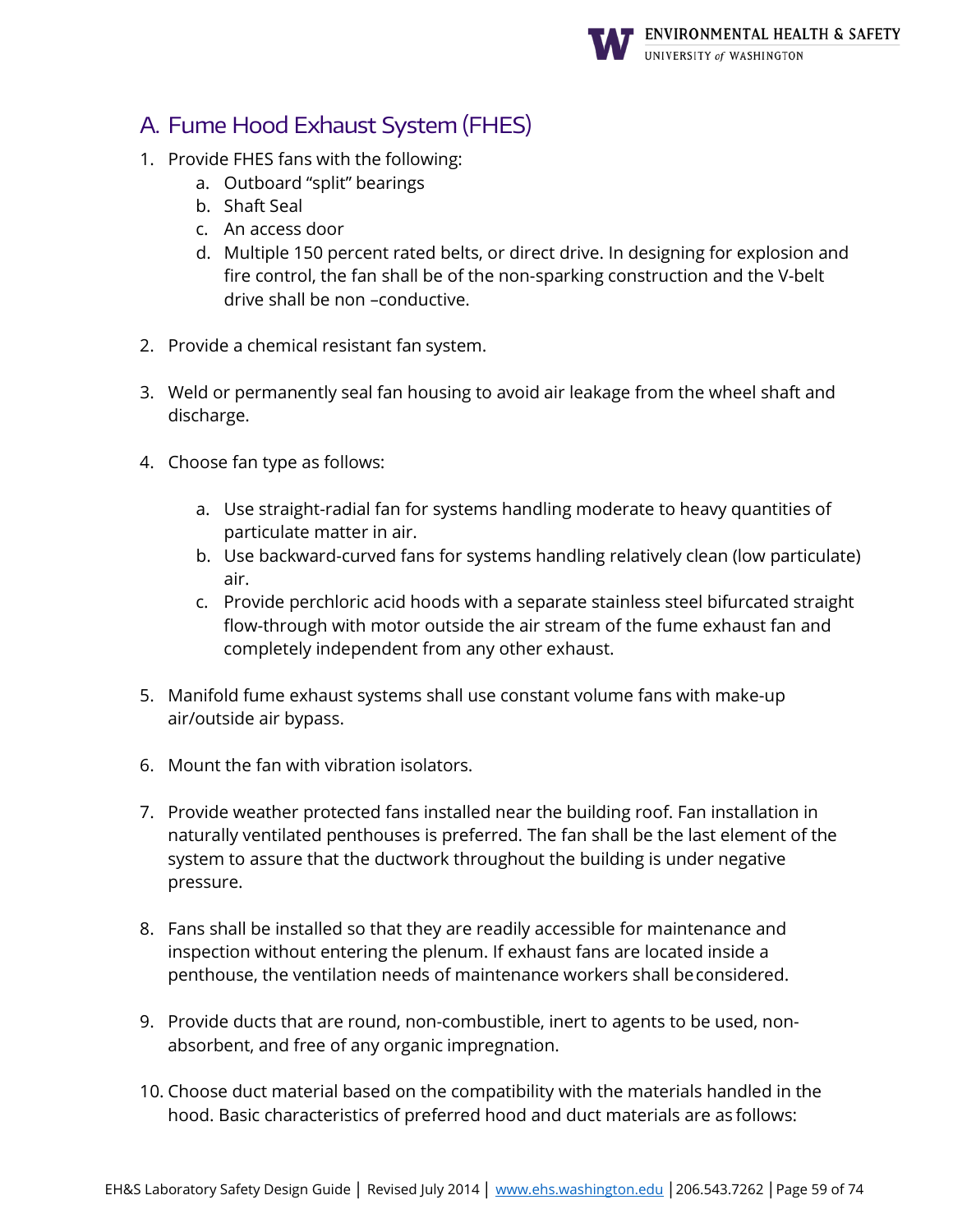![](_page_59_Picture_0.jpeg)

- a. Provide new installations to be round 18 gauge minimum thickness Type 316L stainless steel. Exceptions: Use 16 gauge stainless steel for perchloric hood systems.
- b. Use fiberglass reinforced plastic or material with similar acid resistant material for acid digestion systems. However, A/E must confirm design acceptability with both the University Fire Engineer and the local fire authority having jurisdiction prior to Design Development Phase.
- c. Leave glazed ceramic ducts and vitrified clay tile ducts in place if possible.
- 11. Exhaust duct must have liquid and airtight joints with smooth interior surfaces free of cracks, joints, or ledges.
- 12. Provide smooth, non-porous lining surfaces free of cracks, joints, or ledges.
- 13. Use flexible connection sections of duct, such as hypolon or neoprene-coated glass fiber cloth, between the fan and its intake duct if compatible with chemicals used in hood. Provide the transition joint from duct to fan of a seamless, constant diameter, inert, corrosion and UV-resistant materials as approved by owner. Provide the duct alignment within ½ inch at the hood collar and fan.
- 14. Continuously "butt" weld (use appropriate filler rod for type of stainless) for stainless steel joint construction. Provide a weld sample for A/E and UW inspection. A VanStone flange can be used if the quality of the weld may be compromised because of inaccessibility to the area.
- 15. Provide a flanged removable spool piece (minimum of 24 inches long) at each fume hood connection. Use spool sections for leak tests, inspection, and to facilitate removal of equipment. Install acceptable gaskets at flanged joint connections.
- 16. All horizontal ducting shall be sloped down towards the fume hood (a recommended guideline is that the slope should equal to 1/8 inch per foot).
- 17. Automatic fire dampers shall not be used in laboratory hood exhaust systems. Fire detection and alarm systems shall not be interlocked to automatically shut down laboratory hood exhaust fans.
- 18. Exhaust fans serving chemical fume hoods should be connected to emergency standby power. The ventilation system shall supply and exhaust at least half of the normal airflow during an electrical power failure. The design must also account for pressure differentials resulting from this condition with regard to egress from the laboratory and building.
- 19. Provide adequate space and easy access to facilitate inspection, repair, or replacement of exhaust ducts.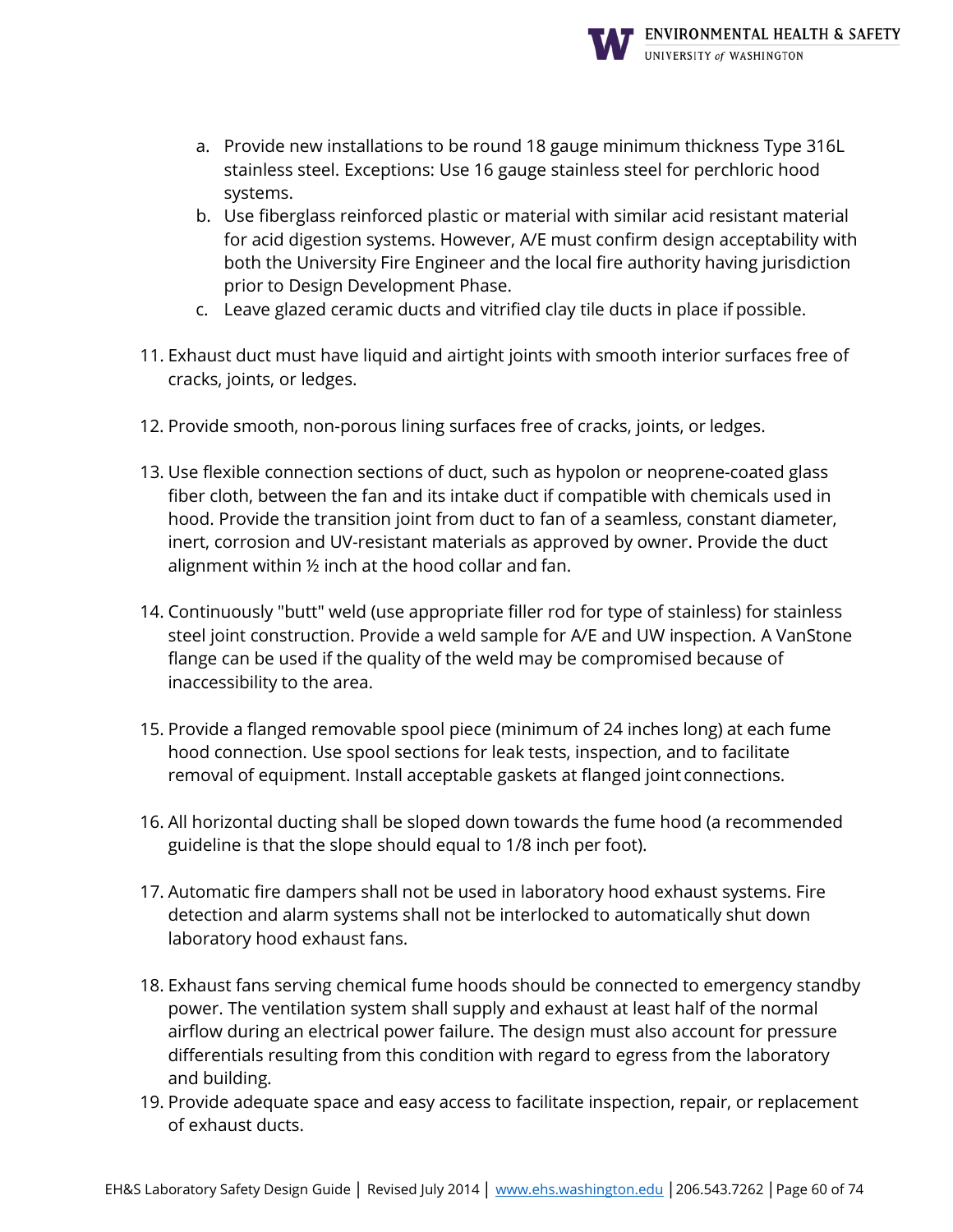![](_page_60_Picture_0.jpeg)

- 20. Provide perchloric acid FHES with a dedicated fan and duct and wash-down system that meets the following requirements.
	- a. Design to provide as complete a wash down as possible with all duct at 45˚ or less from vertical.
	- b. Provide fan casings and hood bottoms with continuous gravity drainage to the sanitary sewer.
	- c. Design wash down to be activated by a manual valve located at the fumehood.
	- d. Prior to acceptance, testing of the wash down system must be witnessed and approved by appropriate University representatives.
- 21. The target design velocity in each duct shall be in the range of 1200 to 1500 fpm to prevent condensed fumes or particulate from adhering to the walls of the ducts or settling out onto horizontal surfaces and to address acoustical issues. The actual value needs to consider noise and prevention of product deposition in the ducts.
- 22. To overcome aesthetic objection, design the exhaust stacks in the conceptual stage by incorporating an exhaust tower or a cluster of exhaust stacks as an architectural element of the building.
- 23. Fume hood exhaust through roofs should have vertical stacks that terminate at least ten feet above the roof or two feet above the top of any parapet wall, whichever is greater, unless higher stacks are found to be necessary according to "The ASHRAE Handbook of Fundamentals" or based on modeling.
- 24. Design the discharge velocity from the stack to be at least 3000 feet per minute.
- 25. Do not provide exhaust stacks with weather protection, such as rain caps, bird screens and goosenecks, which require the air to change direction or cause turbulence upon discharge.

# B. Fume Hood Exhaust System Testing

- 1. Test FHES duct as follows:
	- a. Connect a blower to the duct specimen through a shutoff valve. Provide a magnehelic gauge or inclined manometer with 0 to 10 inch W.G. range on the duct side of the shutoff valve.
	- b. Provide temporary seals at all open ends of the duct.
	- c. Average test pressure shall be 6 inches W.G. Initial pressure shall be 7 inches W.G.
	- d. All fume duct joints from the fume hood collar to the fan inlet flex connection, not inclusive, shall be tested.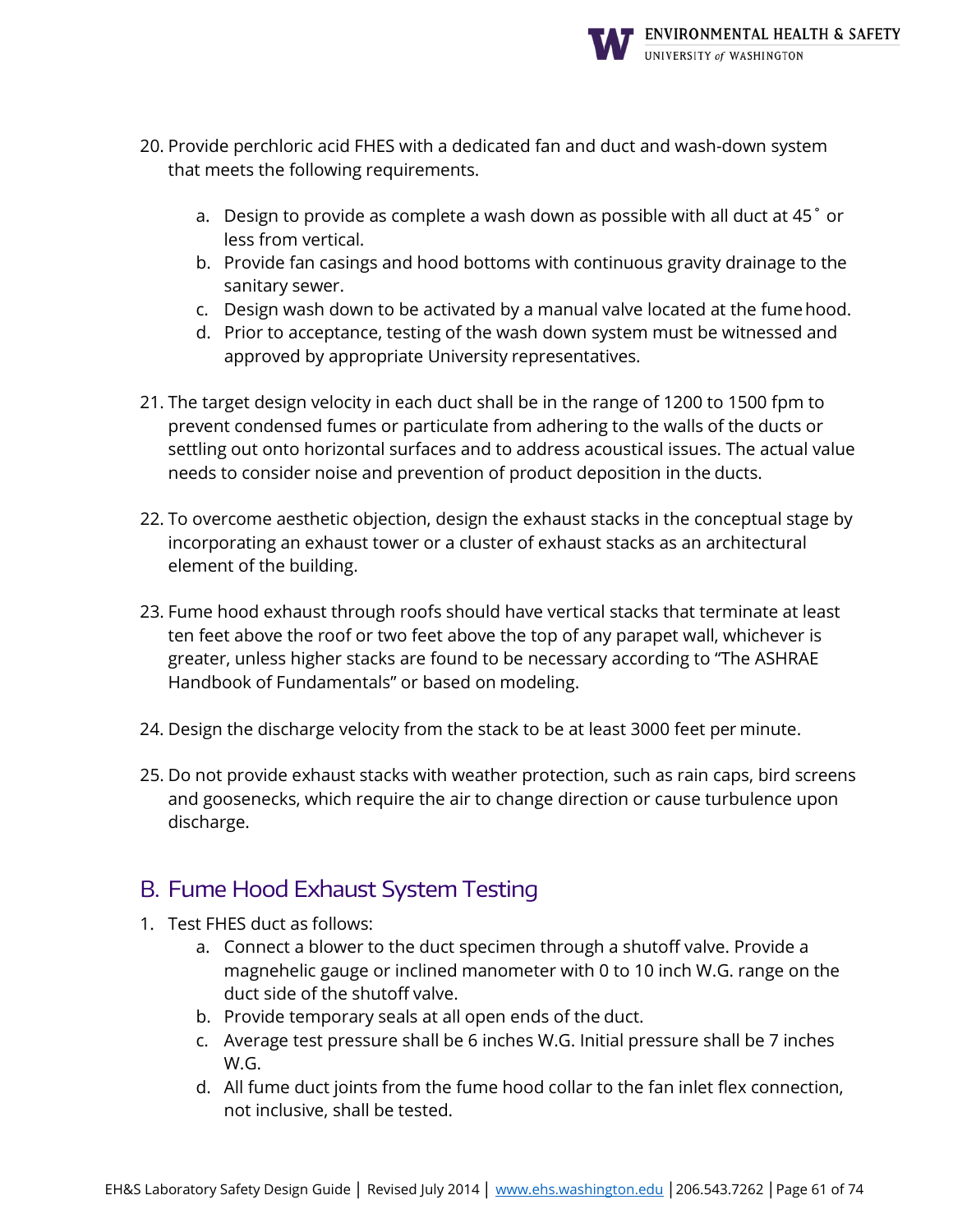![](_page_61_Picture_0.jpeg)

- e. To prevent over-pressurizing the ducts, start the blower with the variable inlet damper closed. Controlling pressure carefully, pressurize the duct section to the required level. When the pressure of the duct reaches 7 inches W.G., close the shutoff valve.
- f. Using a stopwatch, measure the time elapsed from when the duct is at 7 inches W.G. to 5 inches W.G. Use the formula t=6.23D to determine if the duct passes the test. ("D" is the nominal duct diameter, measured in inches; "t" is the MINIMUM allowable elapsed time, measured in seconds.)
- g. If the test fails to meet the allowable rate, make necessary repairs and retest until satisfactory results are obtained. Contact the Owner's Representative to witness the test.
- h. Complete test reports.
- i. Comply with precautions listed in the current SMACNA HVAC Air Duct Leakage Test Manual.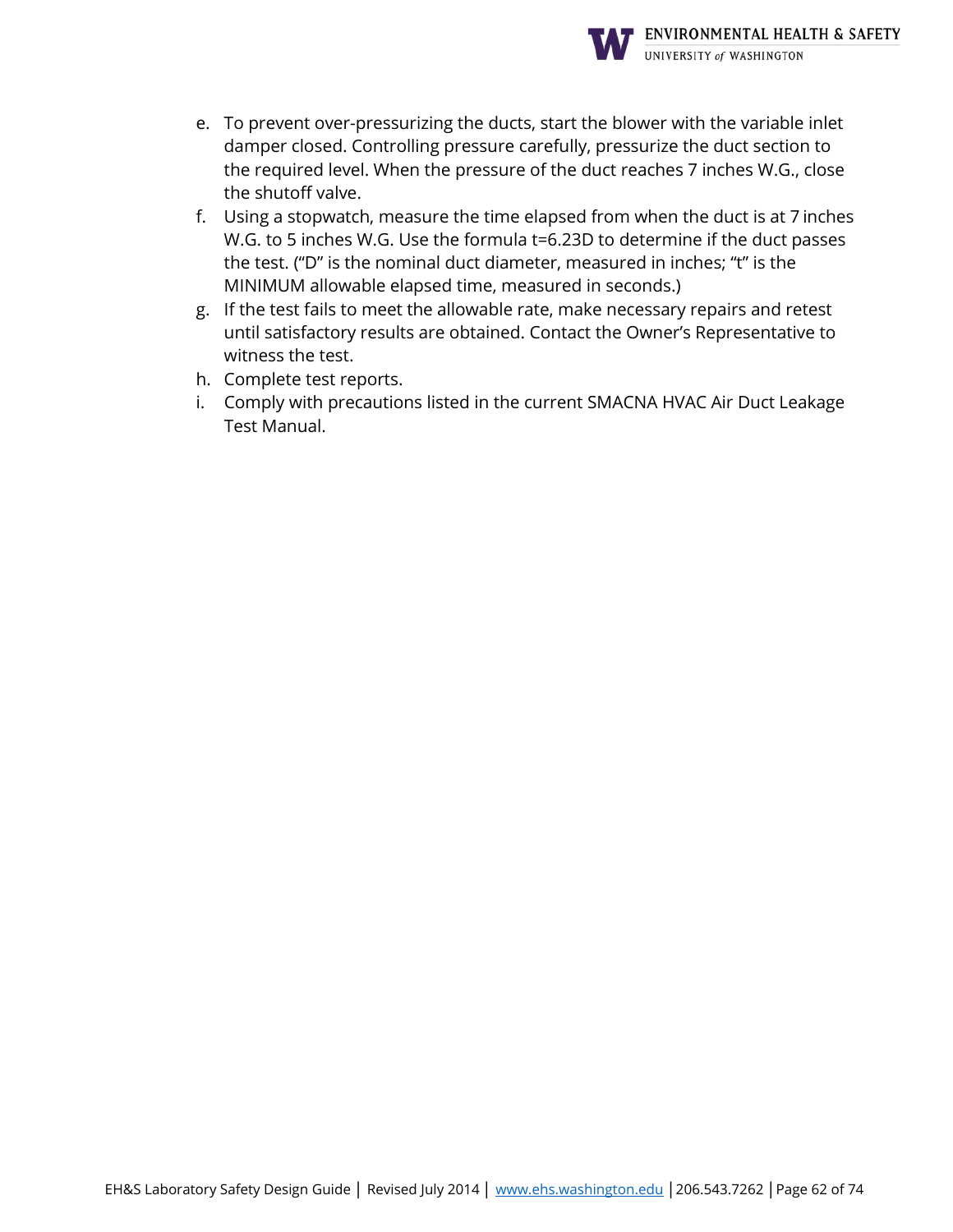![](_page_62_Picture_0.jpeg)

# <span id="page-62-0"></span>APPENDIX B:

# GENERAL HAZARDOUS MATERIALS PROVISIONS

- A. Scope
- B. Hazardous Materials Inventory Statement
- C. Occupancy Classification
- D. Control Areas
- E. Maximum Allowable Quantity (MAQ)
- F. Equipment and Egress Corridors
- G. Increases to the Maximum Allowable Quantity
- H. Control Area Design Alternatives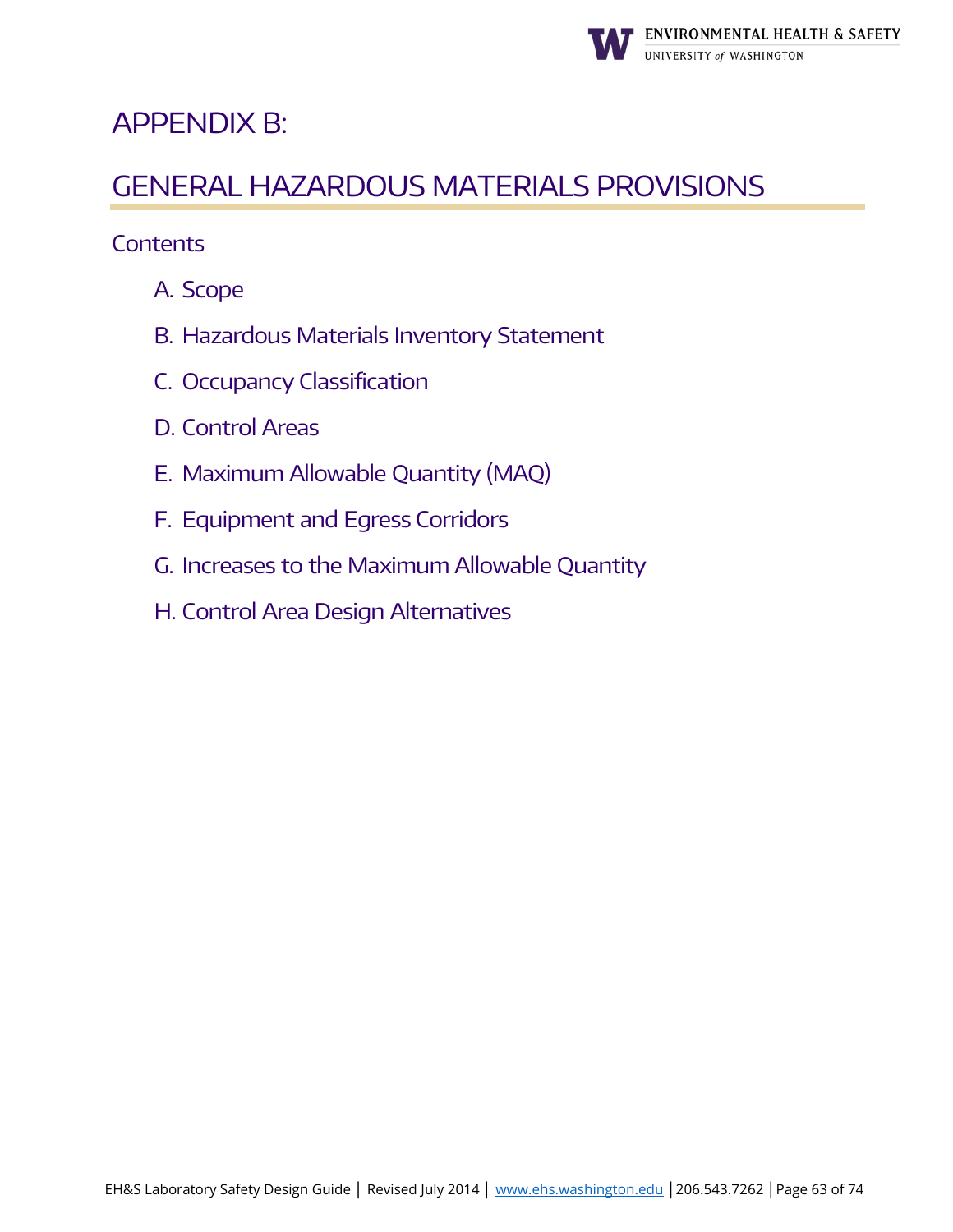![](_page_63_Picture_0.jpeg)

# A. Scope

This guide provides information to assist the designer plan, program, and design teaching and research laboratory facilities. It also provide information on permit application. It applies to all University facilities including leased facilities.

#### B. Hazardous Materials Inventory Statement

- 1. A Hazardous Materials Inventory Statement (HMIS) is typically required to confirm the occupancy classification of the building or area. Depending on jurisdiction, an HMIS might be requested at building permit application and again at final inspection prior to issuance of the certificate of occupancy for new buildings.
- 2. In Seattle, to obtain a building permit the city usually requires an inventory statement and a summary report for each control area, but they do not typically require a hazardous materials management plan.
- 3. Data for developing an HMIS for a new facility where its use has not been determined, or when researchers are not yet assigned, can be developed with the assistance of EH&S. EH&S will copy data from other similar university laboratories and scale and modify it to fit the planned facility. If speculative data is provided to the building official or fire official for a permit the source of the data and assumptions need to be disclosed.
- 4. The fire official or building official will usually require a statement to include space beyond the boundary of the project, potentially the entire control area orbuilding.
- 5. For University projects the HMIS and summary reports should be developed using MyChem, the EH&S proprietary chemical management program. For assistance contact EH&S.
- 6. When a project is nearing substantial completion, EH&S can assist the prospective tenant with permit application; often a condition for the certificate of occupancy for new buildings. Ideally a single application is made for a building or for each department occupying the building. In Seattle the fire official will often issue a permit and allow teaching and research to proceed and give us 3 to 6 months to develop an accurate inventory statement and summary report.

# C. Occupancy Classification

1. Almost all of the existing research buildings at the UW Seattle campus are classified as B occupancies. While uncommon, some building have small centrally managed accessory rooms classified as H occupancies. These spaces, if effectively managed, can be a way to reduce material quantity in the control area.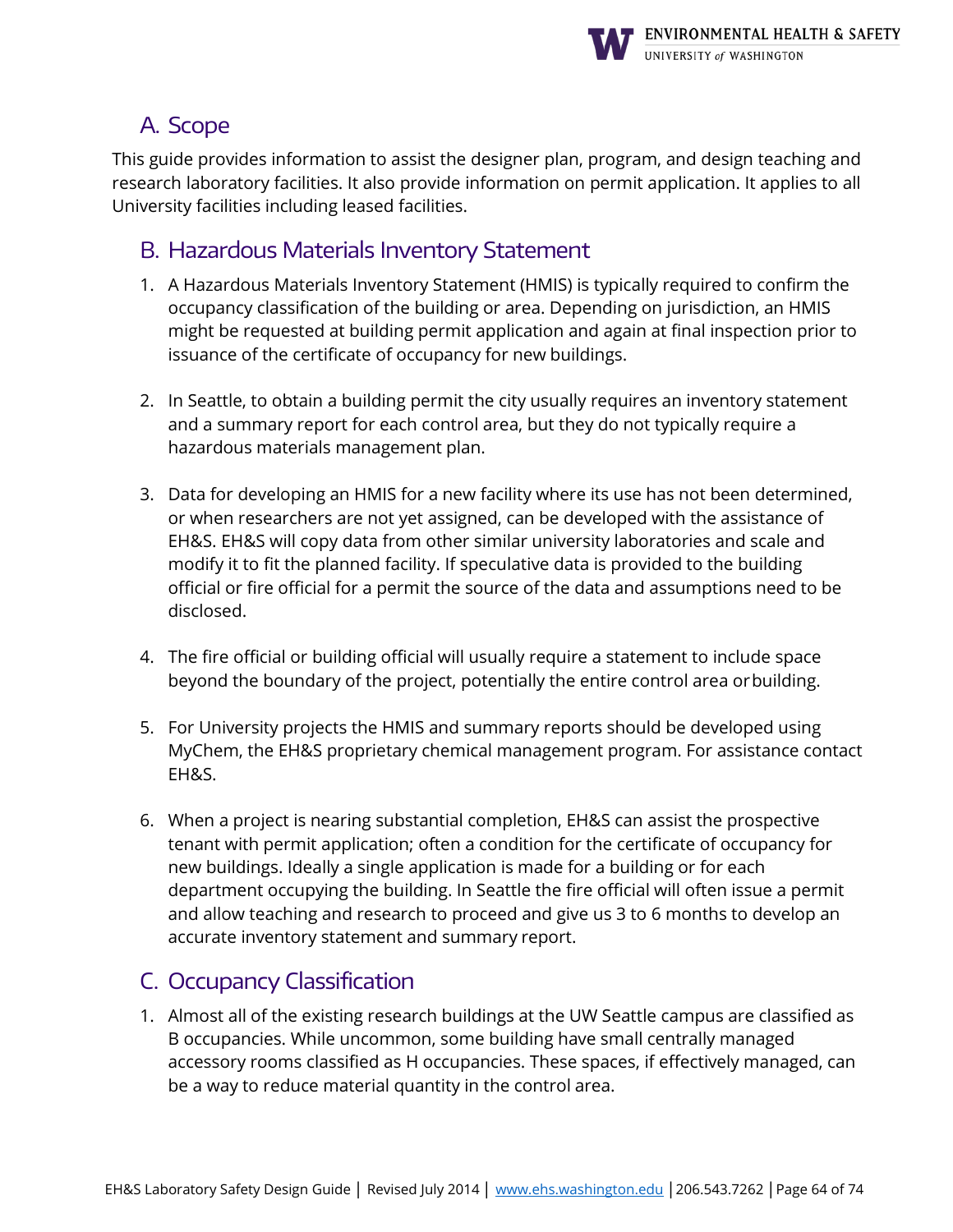![](_page_64_Picture_0.jpeg)

- 3. EH&S discourages the provision of shared accessory storage rooms for hazardous materials due to the administrative challenge to effectively manage the space and keep them compliant, organized and safe.
- 4. Centralized compressed gas storage areas located outside or near the loading dock can be a very effective way to reduce excess storage in control areas. This allows venders to drop off and pickup cylinders on a regular basis. Labs should be designed so that no more than one backup cylinder is stored in each laboratory.
- 5. Waste pickup on the Seattle campus is conducted at the laboratory where it was generated. However, satellite facilities may need to be provided with a chemical waste bulking room that is located near the loading dock or other convenient, safe and secure location. This room is typically provided with a fume hood and spill containment so the EH&S staff may bulk materials into drums. Depending upon waste stream volume, it may be possible to classify the space as a B occupancy control area rather than an H occupancy accessory room. For more information on this topic and requirements for the bulking room contact EH&S.

# D. Control Areas

- 1. Control areas should be established early in design when the general layout and ventilation shaft locations are being considered so that the ventilation design may be optimized. Preliminary HMIS and control zone reports can be helpful in determining control areas.
- 2. When two control areas are needed on a floor more advance planning is required. Ideally ventilation ducts should not pass through control area walls; a shaft is needed in or adjacent to each control area. Confer with EH&S during schematic design for control area layout.
- 3. Buildings with an atrium or other floor opening require special attention to control area layout. The code requires a 2 hour separation in some cases which can be onerous and limit architectural design.
- 4. For the Seattle campus, an agreement was reached with SFD and DPD to allow buildings constructed prior to the adoption of the IFC to continue to use 1997 UFC (Uniform Fire Code) requirements to manage control areas. This code allows up tofour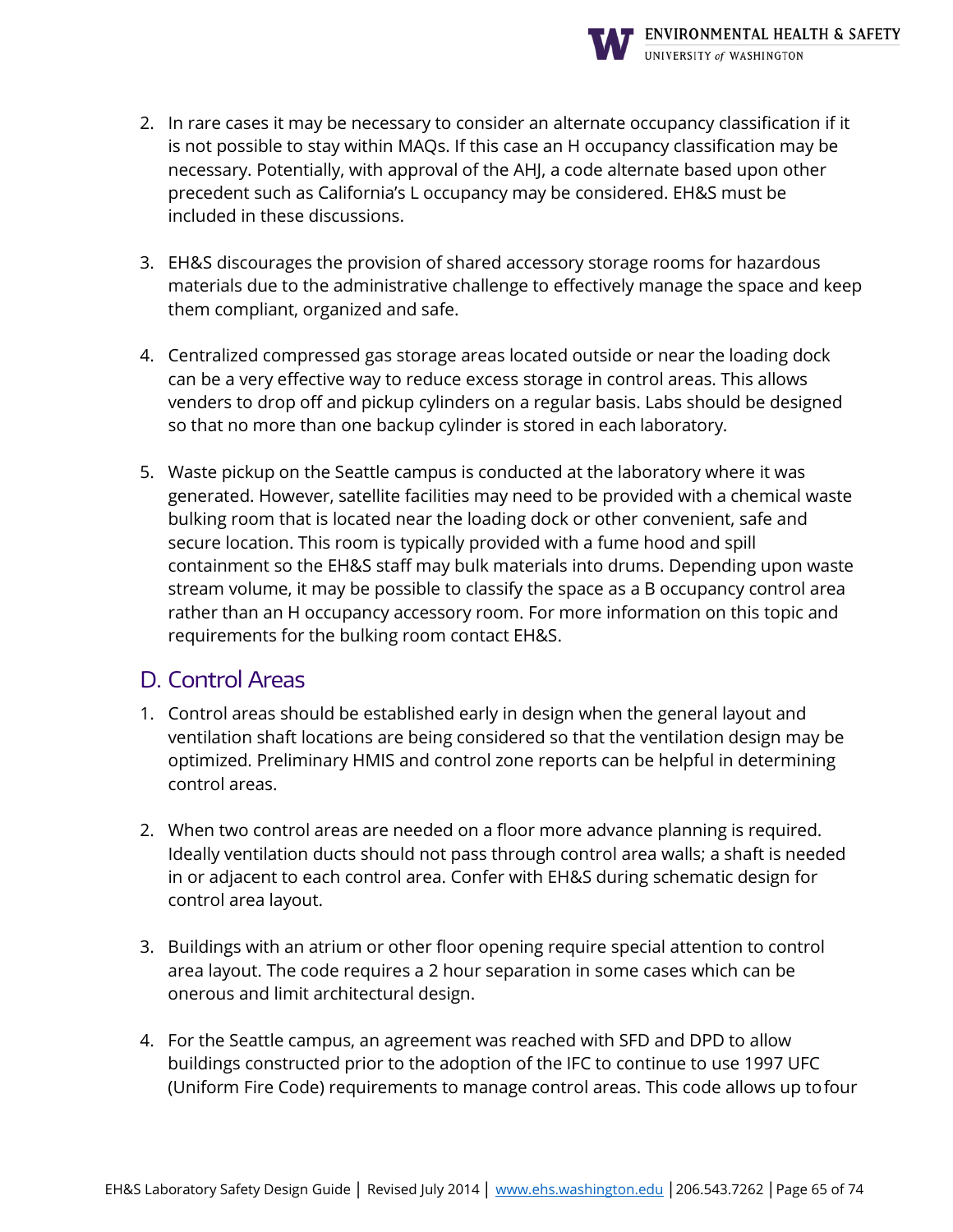![](_page_65_Picture_0.jpeg)

control areas without reduction for above or below grade floors. For specific information on this agreement contact EH&S.

### E. Maximum Allowable Quantity (MAQ)

- 1. The MAQ for a control area is reduced on floors above and below grade. The University often finds it difficult to conform to quantity limitations in some hazard classes when this reduction in MAQ occurs. Building design should consider the following options to address this constraint especially for upper stories.
	- a. Here are some recommendations for floors four through six:
		- i. Locate labs with more chemicals and high chemical density on lower floors
		- ii. Limit the total space of labs on these floors; less than 3500 square feet is advised as a starting point for planning purposes.
		- iii. Provide a second control zone
		- iv. Consider a code alternate (Seattle has one code alternate published to address this issue for biomedical and other research laboratories)
	- b. For floors above seven through nine:
		- i. Limit these floors to labs using minimal chemicals
		- ii. Limit the total space of labs on these floors; less than 1500 square feet is advised as a starting point for planning purposes.
		- iii. Provide a second control zone but also limit space for labs in each area
		- iv. Consider a code alternate
		- v. Program the space for other use such as vivarium or office space
	- c. Floors nine or more stories above grade can only have one control area and hazardous materials are very strictly limited.
	- d. For floors more than two levels below grade, hazardous materials are not allowed.
- 2. The code also limits the quantity of hazardous materials in use. If buildings are designed appropriately to accommodate materials in storage, the conditions thatapply for materials in use can usually be met, but there are exceptions. The following procedures and operations are examples that require special consideration:
	- a. Dispensing and handling flammable liquids especially in containers larger than 1 gallon
	- b. Solvent distillation stills
	- c. Scintillation units
- 3. Hazard categories most likely to present an issue with respect to MAQs include flammable liquids, flammable gases, oxidizing gases, pyrophoric, water reactive, and highly toxic materials. Accurate estimates for these materials are critical.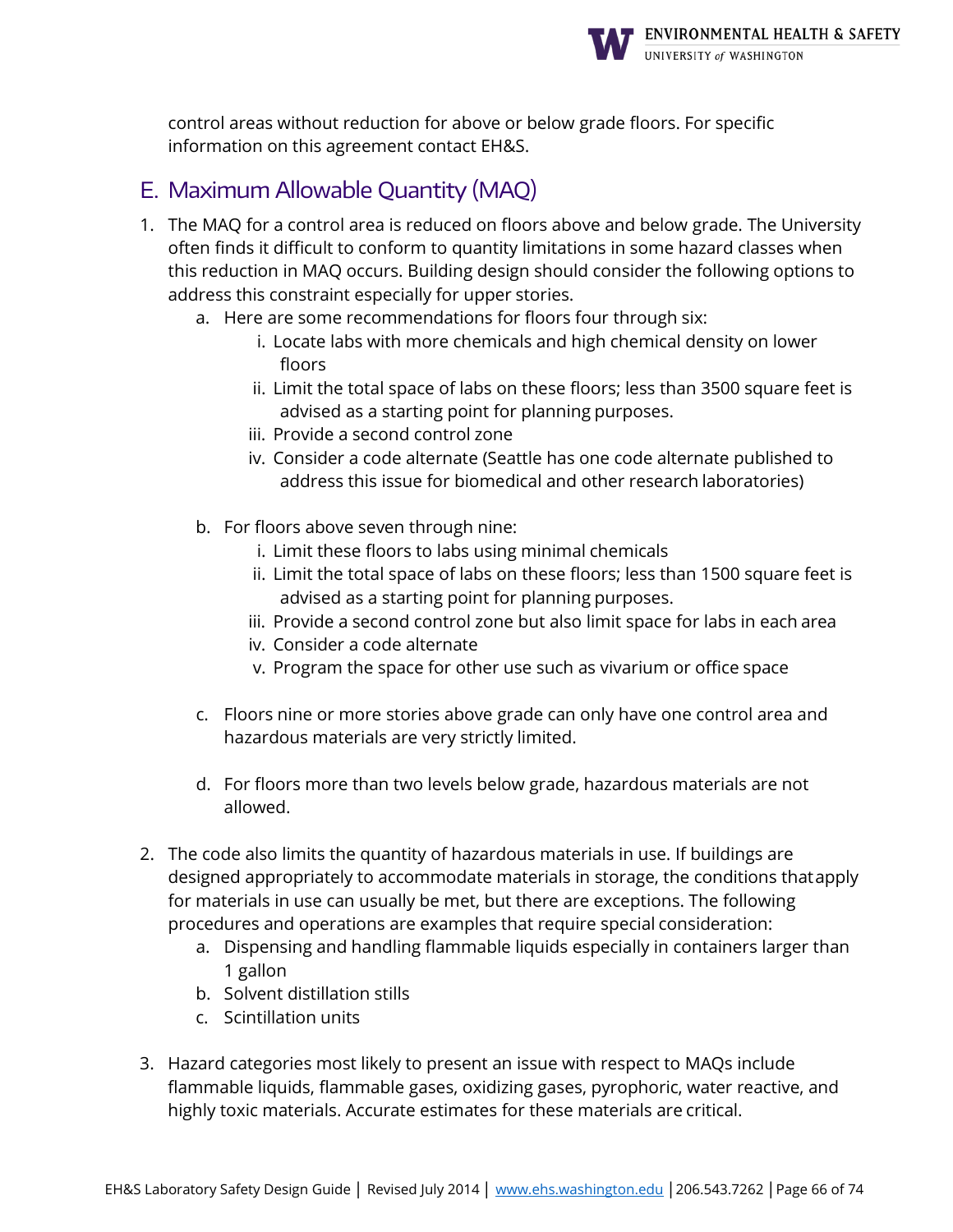![](_page_66_Picture_0.jpeg)

4. Compressed gas and cryogen storage is also regulated under the same section of the code. Bulk storage and storage in laboratories must be carefully considered in order to comply with the MAQ limits.

# F. Equipment and Egress Corridors

Hazardous materials should not be stored or used in equipment and exit corridors. For more specific guidance and exceptions refer the Use of Corridors and Unassigned Spaces policy on the EH&S web page, This policy represents a compliance plan with the Seattle Fire Department and applies to all Facilities in Seattle.

#### G. Increases to the Maximum Allowable Quantity

- 1. All laboratory buildings should be provided with fire protection which allows doubling of the MAQ for most hazard categories for every control area. Use of approved storage cabinets is much less common, except for flammable liquids. Do not assume a doubling will be allowed for cabinet use without conferring with EH&S and the occupants on the long term practicality of keeping all materials in cabinets.
- 2. Flammable liquid cabinets should be provided in all spaces with permit threshold quantities (> 5 gallons) so that the University may double the MAQ for this very common material.

# H. Control Area Design Alternatives

- 1. Adding control areas can be an effective way to increase total storage amounts for a building. The nature of the teaching and research provide a significant variability and use changes regularly in research laboratories. For planning purposes, additional control areas should be considered when the lab portion of a control area exceeds:
	- a. 12,000 square feet if at grade level;
	- b. Smaller control areas above and below grade level.
- 2. A control area can be designed with spaces on more than a single floor. This was very common under the Uniform Codes since the total number of control areas per building was four. However, newly adopted codes limit the MAQs for control areas and require greater fire resistive construction based on how far above (or below) ground floor they are located. If designing a control area that will extend to two or more floors without rated construction, such as one that will include a convenience stair or atrium, the design criteria should use the most restrictive construction elements. For example, if extending from the second to fourth floors, the fire resistive rating for the fourth floor should be used.
- 3. Another strategy that might be proposed, subject to approval from the local jurisdiction, would be to request multiple "Ground Floors" for the purposes of designating control areas. If a facility is constructed on a slope, this couldprovide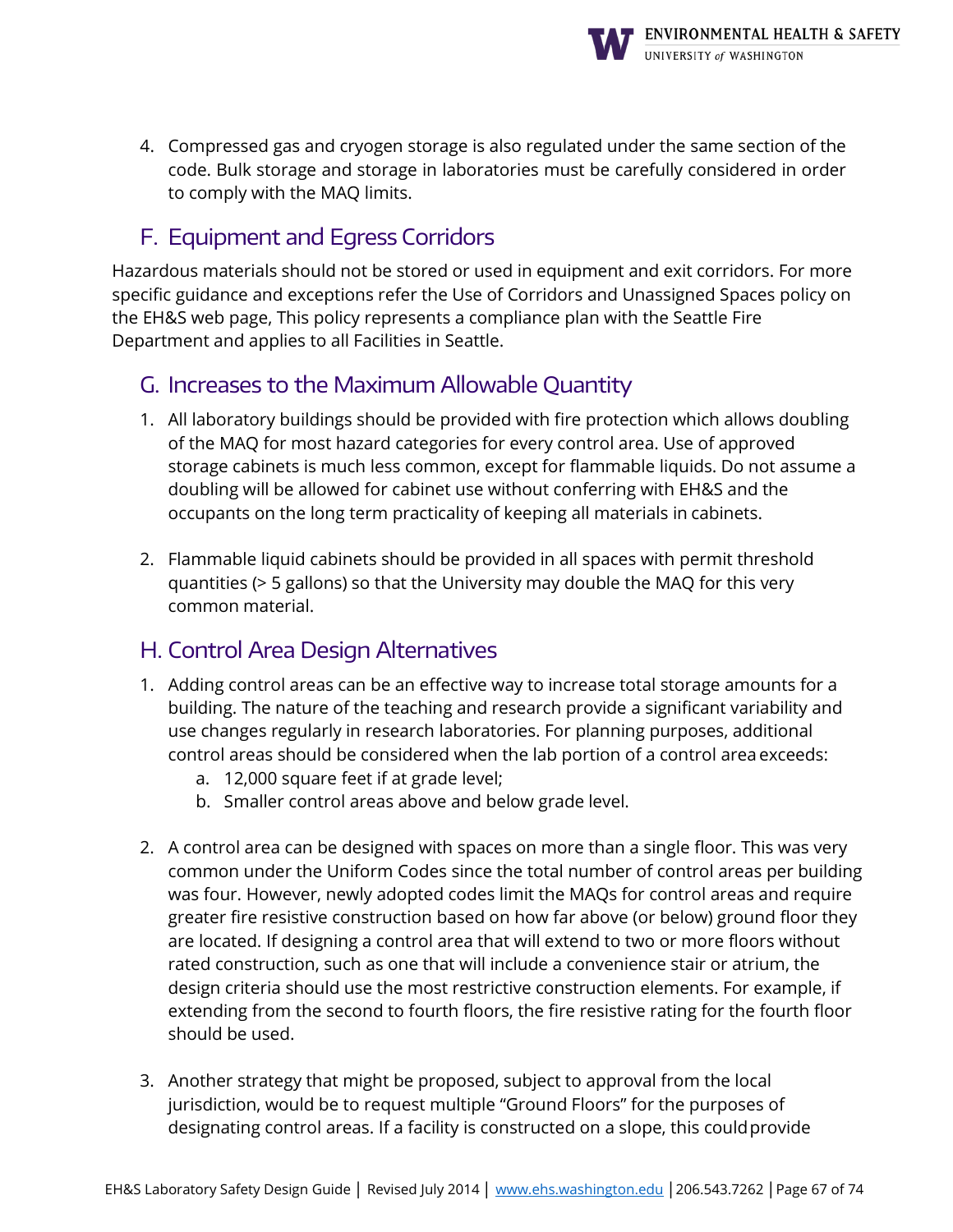![](_page_67_Picture_0.jpeg)

some relief to the above grade/below grade quantity limitations. This could be shown to still meet the intent of the restrictions from a code standpoint, in that evacuation time and emergency response capabilities are not impacted.

4. Provide accessory H occupancy storage rooms on ground floors where research groups on upper floors can store larger quantities of reagents. If shared the rooms should be provided with cabinets assigned to each laboratory with no storage allowed outside of cabinets. Accessory occupancies are limited to 10% of the building area under the current Building Code.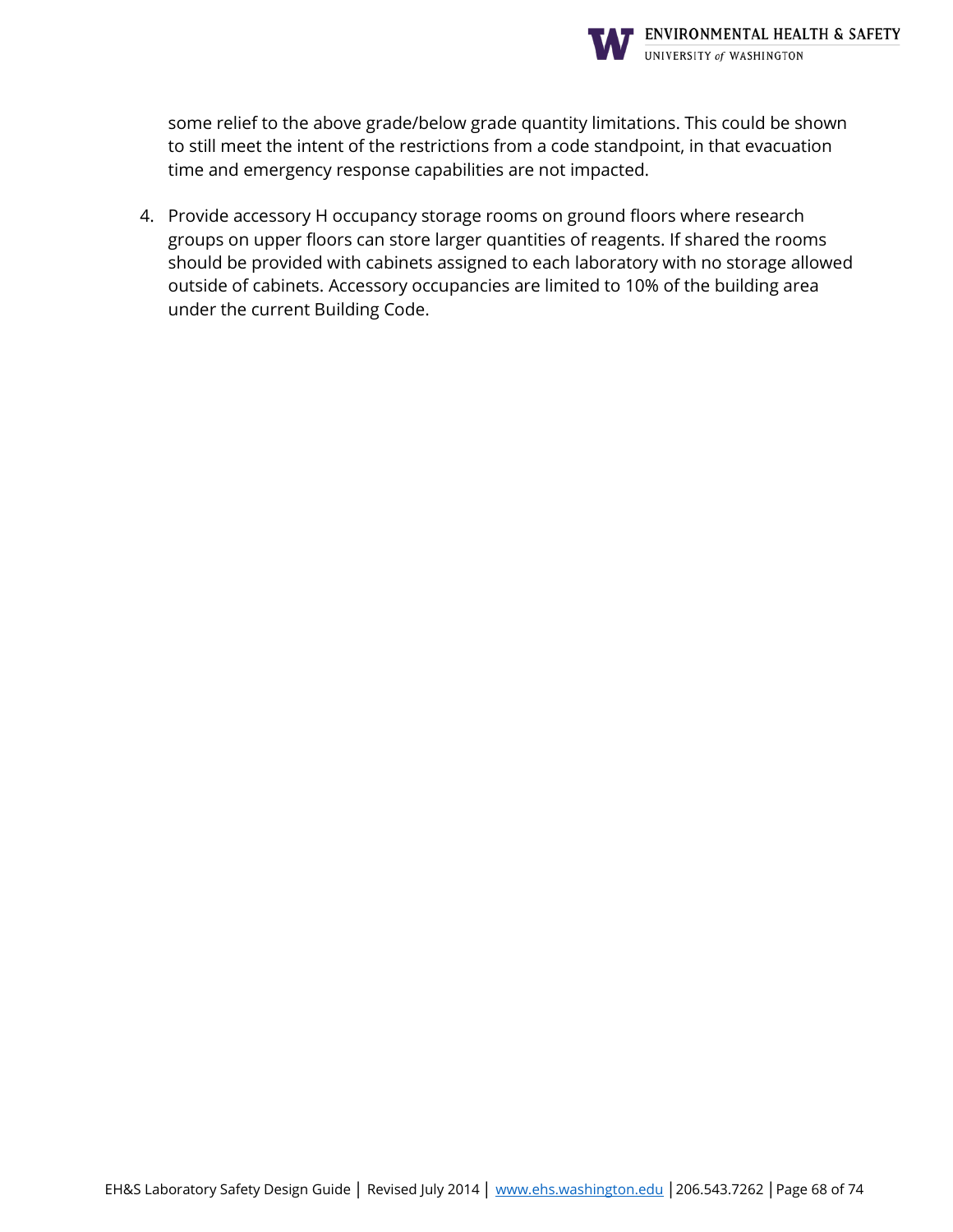![](_page_68_Picture_0.jpeg)

# <span id="page-68-0"></span>APPENDIX C:

# LABORATORY DECOMMISSIONING

- A. Overview
- B. Notice of Laboratory Move-out
- C. Chemical Fume Hood Duct Cleaning